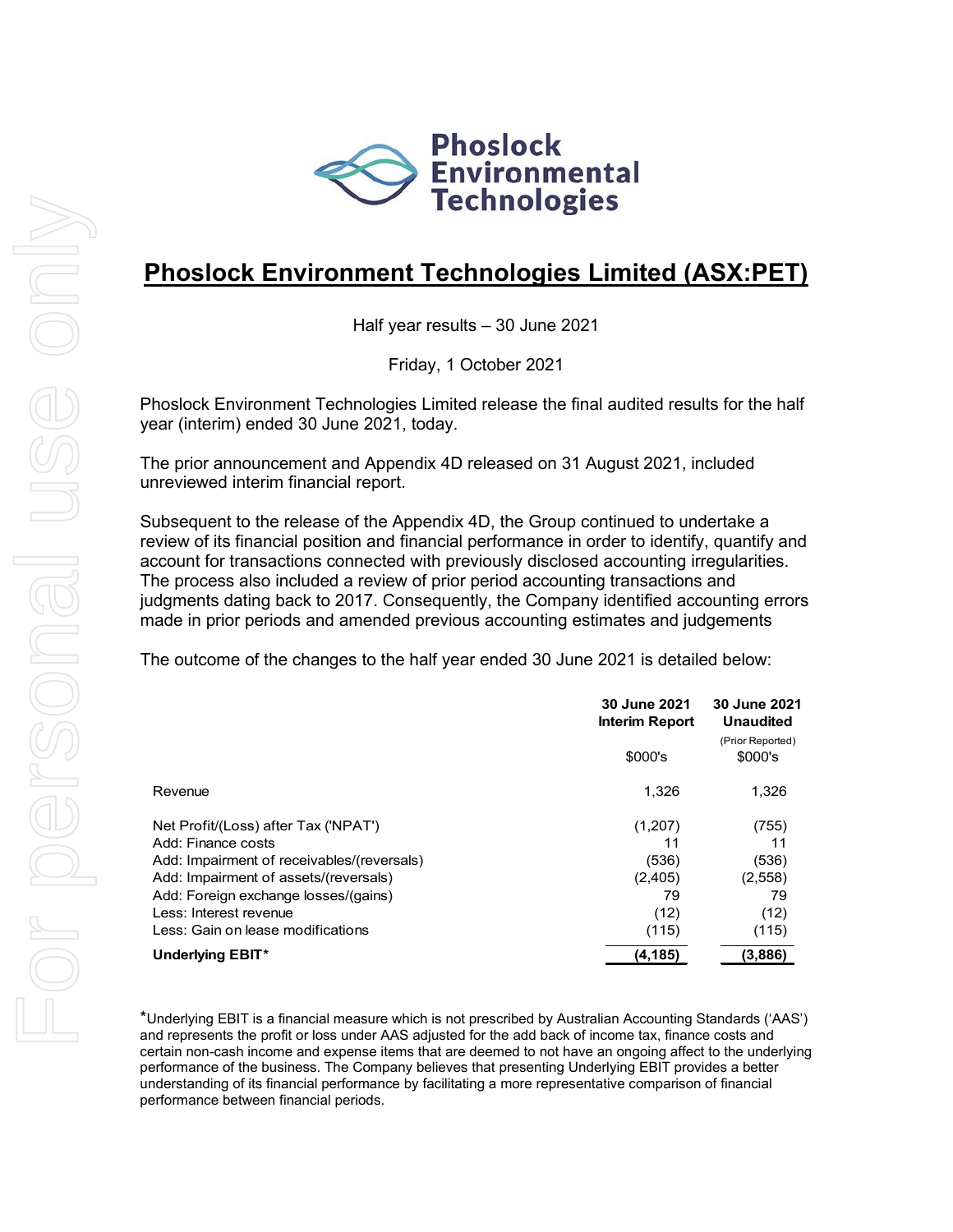

# **Phoslock Environmental Technologies Limited**

**ABN 88 099 555 290** 

**Interim Report - 30 June 2021**<br>
<br> **For personal use of personal use of personal use of personal use of personal use of personal use of personal use of personal use of personal use of personal use of personal use of person**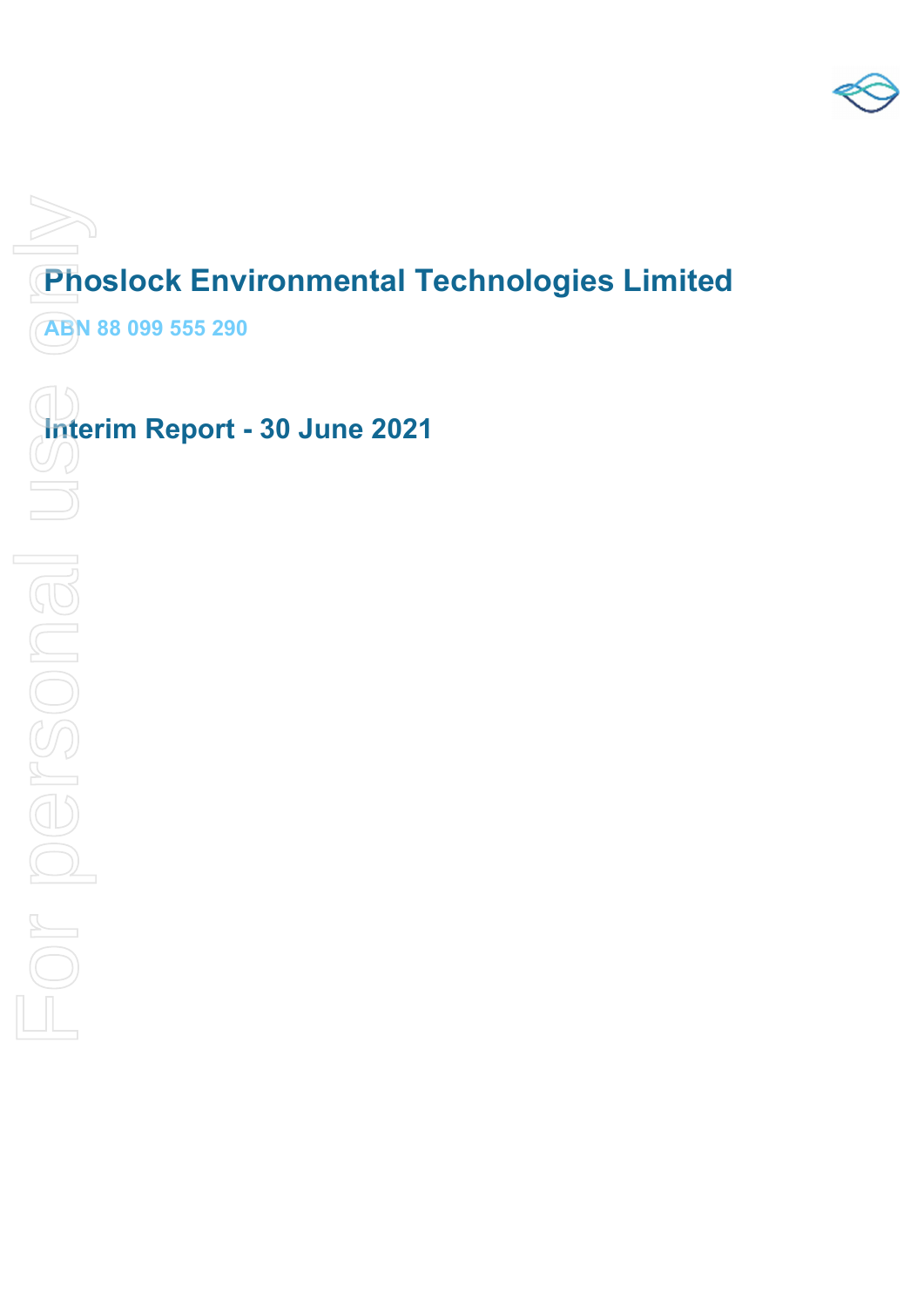#### **Phoslock Environmental Technologies Limited Contents 30 June 2021**



| Directors' report<br>Auditor's independence declaration<br>Consolidated statement of profit or loss and other comprehensive income<br>Consolidated statement of financial position<br>Consolidated statement of changes in equity<br>Consolidated statement of cash flows<br>Notes to the consolidated financial statements<br>Directors' declaration<br>Independent auditor's review report to the members of Phoslock Environmental Technologies Limited | $\overline{\mathbf{c}}$<br>7<br>8<br>9<br>10<br>11<br>12<br>30<br>31 |
|------------------------------------------------------------------------------------------------------------------------------------------------------------------------------------------------------------------------------------------------------------------------------------------------------------------------------------------------------------------------------------------------------------------------------------------------------------|----------------------------------------------------------------------|
|                                                                                                                                                                                                                                                                                                                                                                                                                                                            |                                                                      |
|                                                                                                                                                                                                                                                                                                                                                                                                                                                            |                                                                      |
| $\mathbb{O}$                                                                                                                                                                                                                                                                                                                                                                                                                                               |                                                                      |
| SONG.                                                                                                                                                                                                                                                                                                                                                                                                                                                      |                                                                      |
|                                                                                                                                                                                                                                                                                                                                                                                                                                                            |                                                                      |
|                                                                                                                                                                                                                                                                                                                                                                                                                                                            |                                                                      |
| $\sim$                                                                                                                                                                                                                                                                                                                                                                                                                                                     |                                                                      |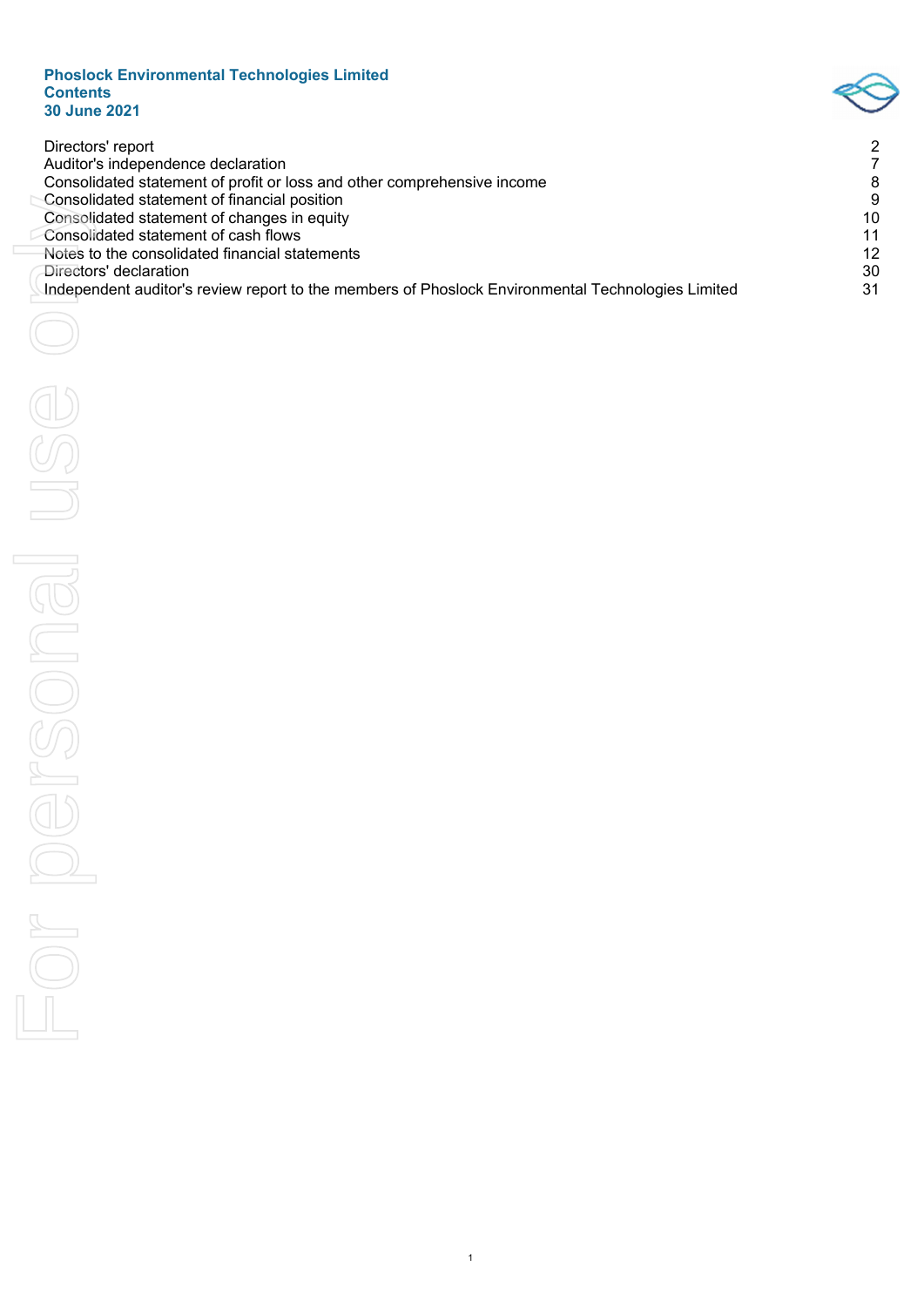The directors present their report, together with the financial statements, on the consolidated entity (referred to hereafter as the 'Group') consisting of Phoslock Environmental Technologies Limited (referred to hereafter as the 'Company' or 'parent entity') and the entities it controlled at the end of, or during, the half-year ended 30 June 2021. The Board took the decision that, given the various matters which have recently impacted the accounts, it would be in the interests of shareholders for these half year accounts to be subject to an audit, rather than a review which is typically undertaken at the half year period.

#### **Directors**

#### **Principal activities**

#### **Review of operations**

| that, given the various matters which have recently impacted the accounts, it would be in the interests of shareholders for<br>these half year accounts to be subject to an audit, rather than a review which is typically undertaken at the half year period.                                                                                                                                                                                                                                                                                                                             |                                   |                                            |
|--------------------------------------------------------------------------------------------------------------------------------------------------------------------------------------------------------------------------------------------------------------------------------------------------------------------------------------------------------------------------------------------------------------------------------------------------------------------------------------------------------------------------------------------------------------------------------------------|-----------------------------------|--------------------------------------------|
| <b>Directors</b><br>The following persons were directors of Phoslock Environmental Technologies Limited during the whole of the financial<br>half-year and up to the date of this report, unless otherwise stated:                                                                                                                                                                                                                                                                                                                                                                         |                                   |                                            |
| David Krasnostein AM - Chairman (appointed on 25 May 2021) and Non-Executive Director (appointed on 5 April 2021)<br>Brenda Shanahan<br>Lachlan McKinnon<br>Barry Sechos (appointed on 1 February 2021)<br>Bob Prosser (appointed on 5 April 2021)<br>Laurence Freedman AM (retired on 25 May 2021)                                                                                                                                                                                                                                                                                        |                                   |                                            |
| <b>Principal activities</b><br>The principal activities of the Group during the period were selling and marketing of the patented product 'Phoslock®' and<br>providing design, engineering and project implementation solutions for water related projects and water treatment products<br>to clean up lakes, rivers, canals, wetlands and drinking water reservoirs. The Group devotes significant resources on the<br>evaluation and development of new water treatment products and technologies through in-house development, licensing<br>arrangements or acquisition.                |                                   |                                            |
| <b>Review of operations</b><br>The loss for the Group after providing for income tax amounted to \$1,207,000 (30 June 2020: \$21,617,000).                                                                                                                                                                                                                                                                                                                                                                                                                                                 |                                   |                                            |
| The reconciliation of statutory Net Profit/(Loss) after Tax ('NPAT') to Underlying Earnings Before Interest and Taxes<br>adjusted for other items ('Underlying EBIT') is outlined below:                                                                                                                                                                                                                                                                                                                                                                                                   |                                   |                                            |
|                                                                                                                                                                                                                                                                                                                                                                                                                                                                                                                                                                                            | <b>Consolidated</b>               |                                            |
|                                                                                                                                                                                                                                                                                                                                                                                                                                                                                                                                                                                            | 30 Jun 2021<br>\$'000             | 30 Jun 2020<br><b>Restated</b><br>\$'000   |
| Revenue                                                                                                                                                                                                                                                                                                                                                                                                                                                                                                                                                                                    | 1,326                             | 2,090                                      |
| Net Profit/(Loss) after Tax ('NPAT')<br>Add: income tax expense/(benefit)<br>Add: Finance costs<br>Add: Impairment of receivables/(reversals)<br>Add: Impairment of assets/(reversals)                                                                                                                                                                                                                                                                                                                                                                                                     | (1,207)<br>11<br>(536)<br>(2,405) | (21, 617)<br>(36)<br>105<br>9,804<br>7,536 |
| Add: Share-based expense expense/(reversals)<br>Add: Foreign exchange losses/(gains)<br>Less: Interest revenue<br>Less: Gain on lease modifications                                                                                                                                                                                                                                                                                                                                                                                                                                        | 79<br>(12)<br>(115)               | (30)<br>(79)                               |
| Underlying EBIT*                                                                                                                                                                                                                                                                                                                                                                                                                                                                                                                                                                           | (4, 185)                          | (4, 317)                                   |
| Underlying EBIT is a financial measure which is not prescribed by Australian Accounting Standards ('AAS') and<br>represents the profit or loss under AAS adjusted for the add back of income tax, finance costs and certain non-cash<br>income and expense items that are deemed to not have an ongoing affect to the underlying performance of the<br>business. The Company believes that presenting Underlying EBIT provides a better understanding of its financial<br>performance by facilitating a more representative comparison of financial performance between financial periods. |                                   |                                            |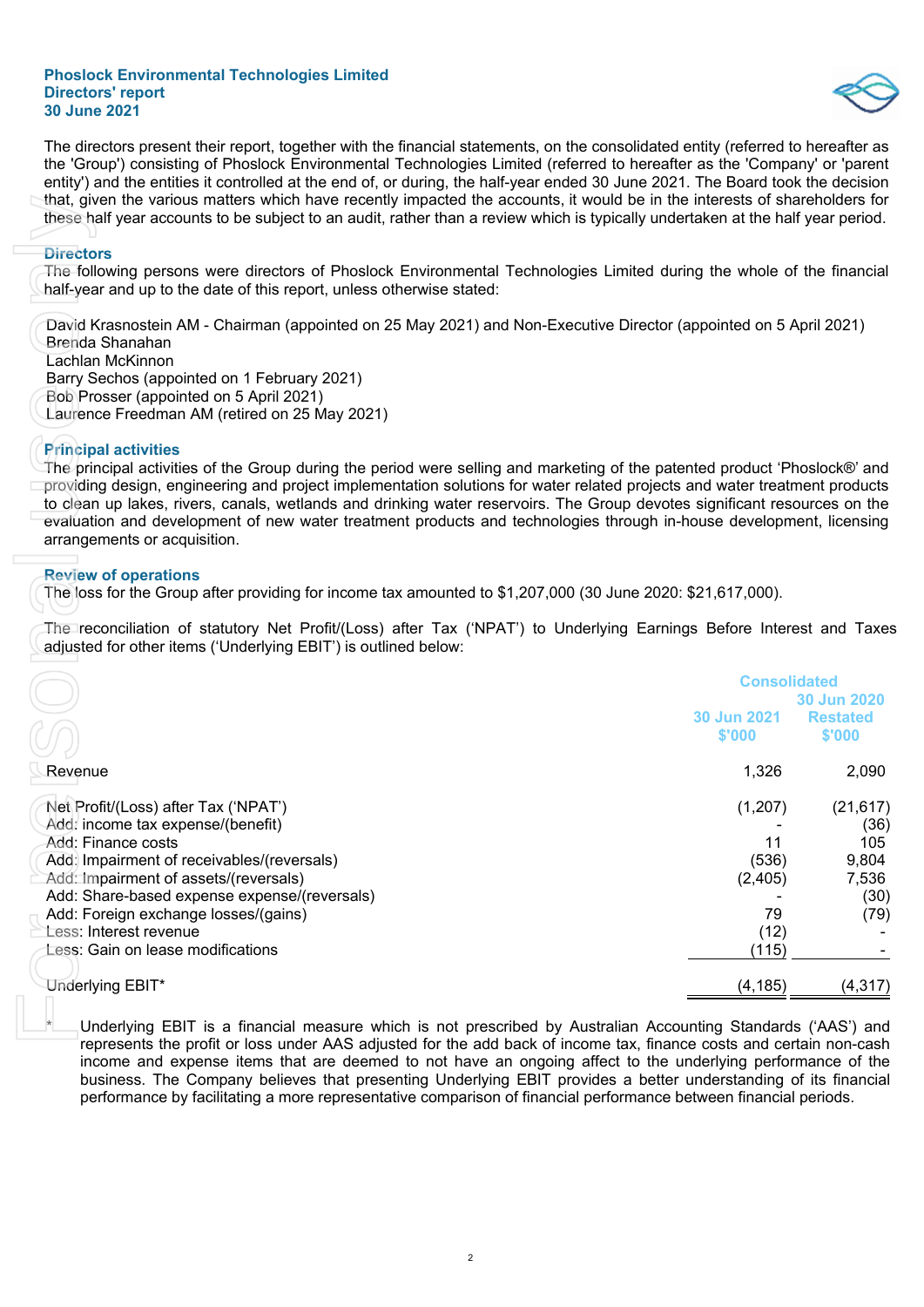

#### *Operating results*

Revenue for the period was \$1,326,000, which was down 37% on the \$2,090,000 generated in the prior corresponding period. The business continued to face headwinds during the first half of 2021 as a result of COVID-related impacts which contributed to project delays and the continued priority given by government authorities to manage COVID related health initiatives. The Company continued to execute on its diversification strategy and generated sales across North and South America, Europe and China.

Gross profit was \$684,000 for the six months (6 months to 30 June 2020: \$1,120,000). The gross profit margin was 52%, slightly down on the prior period's 54% as a result of higher freight costs in the period which was partially offset with lower settlement discounts provided to customers to stimulate early payment in the prior period and slightly lower project application costs.

Underlying EBIT for the period was a loss of \$(4,185,000) compared to a restated loss of \$(4,317,000) in the prior corresponding period. Lower sales revenue and gross margin was offset with lower operating expenses in the period. Whilst operating expenses were lower in the reporting period, they remained relatively high as a result of expenditure on interim management and restructuring costs in China, ongoing legal expenses as a result of the fraud and mismanagement investigations and consultancy costs relating to reviews of the R&D program and the Company's manufacturing/supply chain strategy. These reviews are expected to be completed within the 2021 financial year. contributed to projecularities. The Commercial, Europe and Gross profit was \$61 slightly down on the settlement discount application costs. Underlying EBIT for corresponding period Whilst operating expressions and chain st

NPAT for the six months amounted to a loss of \$(1,207,000). This compared to an restated NPAT loss of \$(21,617,000) in the prior corresponding period. As foreshadowed in Subsequent Events in the 2020 full year accounts, the reporting period included non-cash adjustments to the right-of-use asset (leases) as a result of the Group signing a lease modification with its landlord in relation to the Zheijang Phoslock Environmental Technologies Ltd (China)('PETZ') factory. The modification reduced the lease term, square footage and overall cost and is part of the ongoing effort to right-size the business. The value of this adjustment was \$3,125,000.

The period also included the receipt of the Phase 1 payment (\$536,000) relating to works completed at Xingyun Lake in China. Given circumstances and uncertainties at the time, the receivable relating to the full payment for this work was impaired in the first half of the 2020 financial year. Although the part-payment was a positive outcome, payment for the balance of the project remains outstanding and the Company is yet to receive written confirmation of the receivable from the customer, or acknowledgment that it is past due, despite several requests to that effect. Within the period, the business added to existing tax losses in Australia that will be utilised against profits in future periods.

Following the investigation of the Company's previously disclosed activities in China, the Company has launched legal actions to recover payment of outstanding amounts owing by a former substantial customer and related party, Beijing BHZQ Environmental Engineering Technology Co., Ltd (BHZQ). The outstanding amounts are for goods and services supplied by the Company's Chinese subsidiaries to BHZQ up until 2020. BHZQ has responded by making various counterclaims based on the quality of the goods and services. All of these matters have been listed for arbitration, except one which is to be adjudicated in the courts. A final determination is expected to be made by the end of 2021.

#### *Cash Flows*

Operating Cash Flow for the six months period was a cash outflow of \$(3,848,000) (6 months to 30 June 2020: outflow of \$8,387,000), representing an improvement of \$4,539,000 over the prior period.

Cash payments from customers for the six month period were \$2,822,000 (6 months to 30 June 2020: \$3,674,000). Cash payments to suppliers, consultants and employees for the six month period was \$6,275,000 (6 months to 30 June 2020: \$12,306,000). The decrease in cash outflow relates primarily to lower employee payments and lower manufacturing related activity. The prior period included higher spending in inventory levels as a result of the manufacturing plant building safety stocks as insurance against possible COVID-related shutdowns. The period also included higher tax payments as the Company continued to resolve legacy tax issues identified in the accounting investigations.

Spending on new plant, equipment, and intangibles for the six months to 30 June 2021 totalled \$45,000. This was mainly for the Chinese manufacturing facilities and R&D related activity, primarily patent applications.

#### *Financial position*

Current assets of the Group as at 30 June 2021 were \$32,409,000, made up of cash (\$26,299,000); trade and other receivables (\$1,735,000) and inventories (\$3,882,000) and other assets (\$493,000).

Current liabilities of the Group as at 30 June 2021 were \$4,153,000 made up of trade / other payables, lease liabilities and employee liabilities.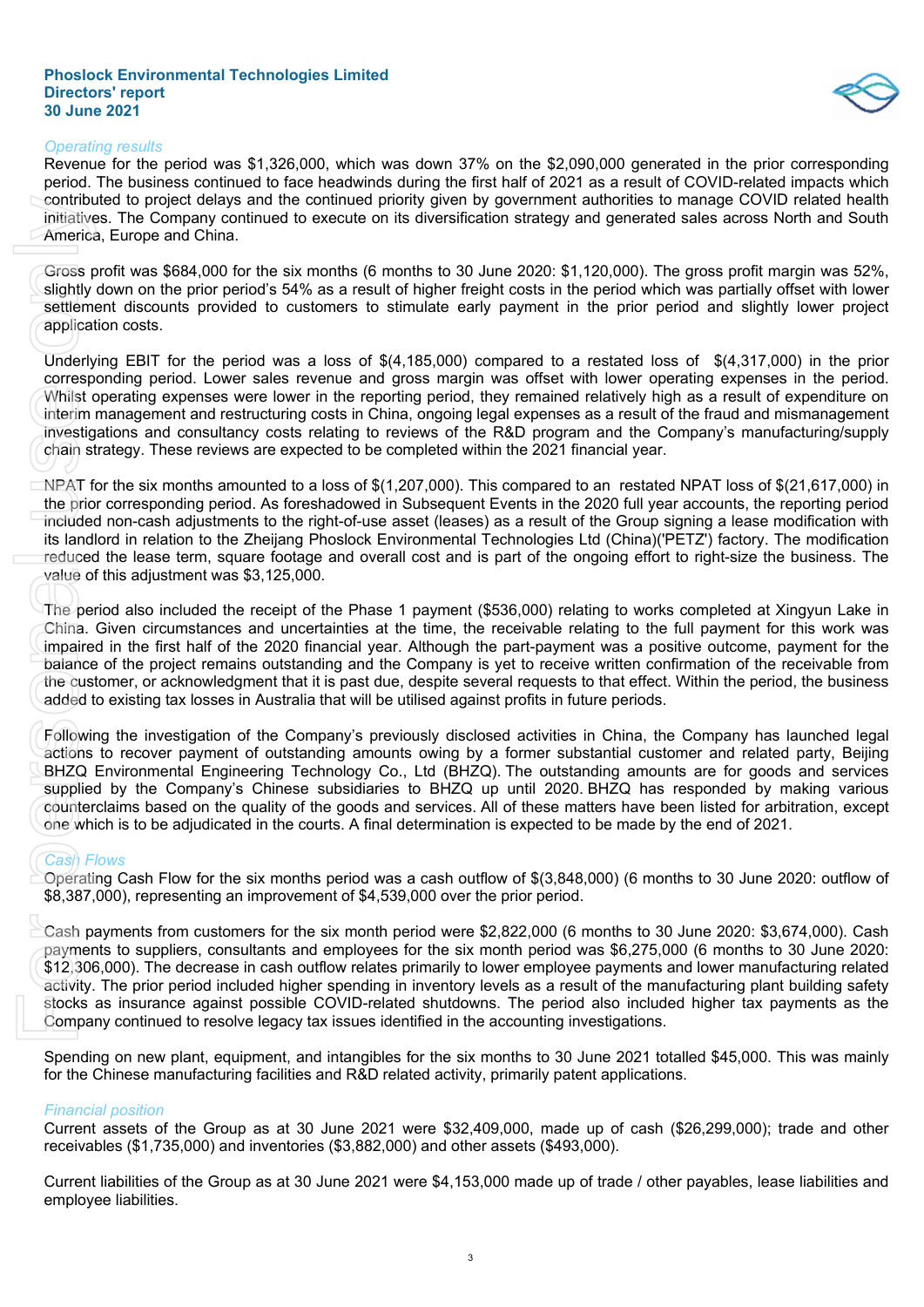

The net assets of the Group were \$28,506,000 as of 30 June 2021, relatively unchanged from 31 December 2020 \$29,647,000 (restated). The operating cash outflow of \$3,848,000 over the period was largely offset by the revised lease adjustments.

The half-year financial statements have been prepared on the going concern basis of accounting, which assumes the continuity of normal business activities and the realisation of assets and the settlement of liabilities in the ordinary course of business, supported by the Group's cash position (as above) and net current asset position of \$28,256,000 as at 30 June 2021. At balance date, the Group had no external loan facilities.

Whilst the Group expects to utilise some of its available cash reserves to support its operating activities in the short term, and settle amounts relating to external advisor costs arising from the ongoing Board investigation, the Group's current cashflow forecasts indicate that the cash held by the Group will be sufficient to support its operating activities and pay creditors as and when they fall due for no less than 12 months from the date of this directors' report.

#### *Impairment of receivables*

Following the investigation of the Company's previously disclosed activities in China, the Company has launched legal actions to recover payment of outstanding amounts owing by a former substantial customer and related party, Beijing BHZQ Environmental Engineering Technology Co., Ltd ('BHZQ'). The outstanding amounts are for goods and services supplied by the Company's Chinese subsidiaries to BHZQ up until 2020. BHZQ has responded by making various counterclaims based on the quality of the goods and services. All of these matters have been listed for arbitration, except one which is to be adjudicated in the courts. A final determination is expected to be made by the end of 2021. The Group continues to recognise an impairment provision of \$2,121,000 for the half year ended 30 June 2021 for the amount outstanding from BHZQ. This amount constitutes the full balance owing.

As noted in the 31 December 2020 financial statements, the Group identified an amount of \$398,000 in accounts payable, which related to a contractual obligation to pay a third party connected with transactions under investigation. The contract was characterised as labour services connected to the Xingyun Lake Project. Due to concerns regarding the interdependency of the contracts related to the Xingyun Lake Project, management concluded that the recoverability of outstanding accounts receivable in relation to this contract was uncertain, notwithstanding that the terms of the Xingyun Lake contract did not require payment until 31 March 2021. Management therefore concluded to impair the outstanding balance recognising an allowance for expected credit losses of \$6,403,000 as at 31 December 2020 in relation to this contract. The half-year financial state contrinuity of normal busine<br>of business, supported by<br>June 2021. At balance date<br>whilst the Group expects to an settle amounts relation<br>certilors as and when they<br>final reversors indicated<br>cr

Within the current period, the Company received the Phase 1 payment (\$536,000) relating to works completed at Xingyun Lake. The part payment resulted in a partial write back of the impairment provision maintained at 31 December 2020. Although this recent part-payment is a positive outcome, it is for initial work, not the bulk of the project application. The company is yet to receive written confirmation of the receivable from the customer, or acknowledgment that it is past due, despite several requests to that effect.

At around the same time, the Company extinguished the contractual obligation to pay the 3<sup>rd</sup> party connected to the Xingyun Lake Project. This resulted in a write back of an accounts payable provision of \$349,000 as a credit to the profit and loss account "other income", in accordance with accounting standards.

Notwithstanding the release of the contractual obligation, it remains management judgment that the recoverability of outstanding accounts receivable for Xingyun Lake continues to be uncertain and the impairment provision remain.

The Company remains in constant contact with Xingyun Lake officials to secure payment. Recently, officials of the lake have made preliminary overtures to reach agreement on a payment plan. These types of overtures in the past have borne little fruit. Should the Lake agree to a payment plan and demonstrate a consistency of payment to the plan, management will asses its judgement on the balance of that receivable in line with the Group policy.

Both of these transactions have been treated as other income items as they are deemed to not have an ongoing affect to the underlying performance of the business. Management believes that presenting Underlying EBIT provides a better understanding of its financial performance by facilitating a more representative comparison of financial performance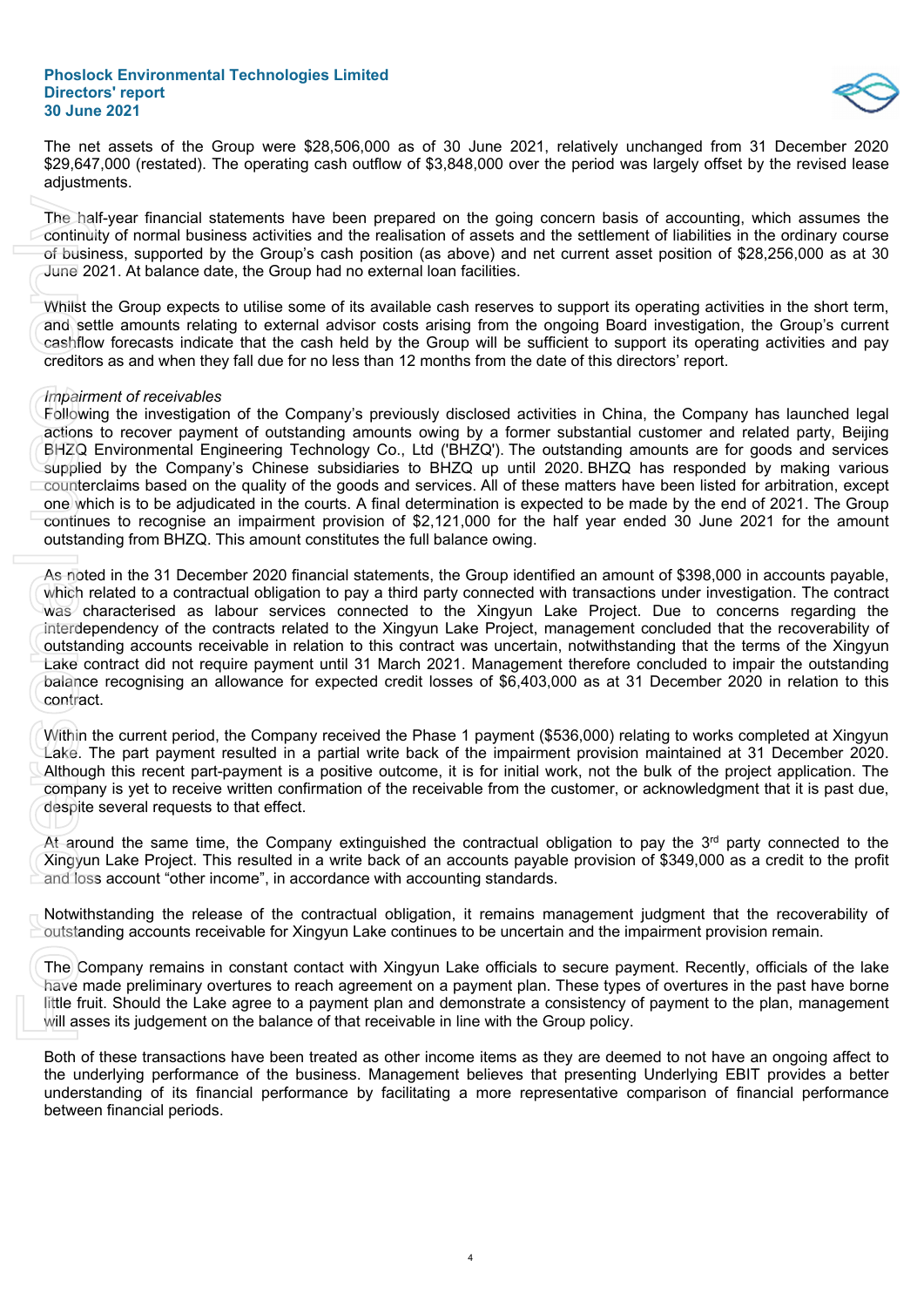

#### **Significant changes in the state of affairs**

On 17 September 2020 the Group requested a trading halt on the Australia Securities Exchange ('ASX'). On 21 September 2020 the Group was suspended from quotation under Listing Rule 27.2, pending the outcome of investigations associated with the Group's operations. The details of these matters are detailed in the 'Board Investigation' section of the Annual report for 2020. This can be found at https://www.phoslock.com.au/site/Investors/reports1/Annual-Reports. As at the date of this Report the Group remains suspended from quotation.

The financial statements included within this half-year report reflect the outcome of relevant investigations as they relate to the half-year ended 30 June 2021 and comparative period.

There were no other significant changes in the state of affairs of the Group during the financial half-year.

#### **Environmental Issues**

The Group's operations are subject to environmental regulation of the territories in which it operates. Details of the Group's performance in relation to environmental regulations are as follows:

The Group commits to comply with all regulations governing the use and application of its water technology products both in Australia and internationally.

Phoslock® has been awarded the North American Drinking Water certification (NSF/ANSI 60) since 2011. The certification is renewed annually.

In January 2019, the Company's existing Changxing factory received the following accreditation from TÜV Rheinland, a German engineering accreditation agency:

● ISO 9001 – certification stating that the Company's Quality Control and Documentation of all procedures meets international standards set by ISO – International Standards Organisation for Quality Management Systems;

● ISO 14000 – Environmental Management Standards Certification; and

OSHA 18000 - Health and Safety Management Systems.

Phoslock® has been tested by the Chinese Research Academy of Environmental Sciences (CRAES) who has issued test certificates of compliance. Phoslock® is classified as a general environmental substance. It is neither hazardous nor harmful to the environment. Phoslock® has low risk to the hydro-ecological system.

In July 2019, Phoslock® was accredited by the Chinese Ministry of Water Resources (MWR) as an approved phosphorus absorption technology in the Ministry's official gazette. MWR administers over 100,000 lakes and drinking water reservoirs in China.

In Europe, the product is legally imported and sold under REACH regulation for the region.

Phoslock® has been certified by IBAMA (the Brazilian Ministry for the Environment) for import, sale and use in Brazil. Internationally, the Group is committed to comply with all local regulatory authority requirements.

The Group is continuing to assess certain regulatory compliance and operational matters associated with excess wastewater discharge connected with its Chinese manufacturing operations which may result in penalties or the Group incurring additional costs associated with rectification activities from regulatory bodies such as environmental authorities. As at the date of this financial report it is not possible to measure the contingent obligation with sufficient reliability as it remains subject to the outcome of future events not wholly within the control of the entity. The Group will recognise a liability for these amounts if and when the contingent obligations are confirmed and can be reliably measured. with the Groups operations. The details of these metales are detailed that the forest are detailed that the Group remains suspended from quotalsor.<br>The financial statements included within this half-year eport reflect the

Other than in respect to the Group's Chinese operations, the Directors are not aware of any breaches of environmental regulations by the Group in any of the other regions in which the Group operates.

#### **Extended reporting and lodgement deadlines**

Phoslock Environmental Technologies Limited ('PET') is relying on the reporting relief granted by ASIC under ASIC Corporations (Extended Reporting and Lodgement Deadlines—Listed Entities) Instrument 2020/451, as amended by ASIC Corporations (Amendment) Instrument 2020/1080 and ASIC Corporations (Amendment) Instrument 2021/315), to extend the lodgement date for its audited half-year accounts, and other documents required to be lodged under section 320 of the<br>Corporations Act 2001, for the half-year ending 30 June 2021 ('HY21').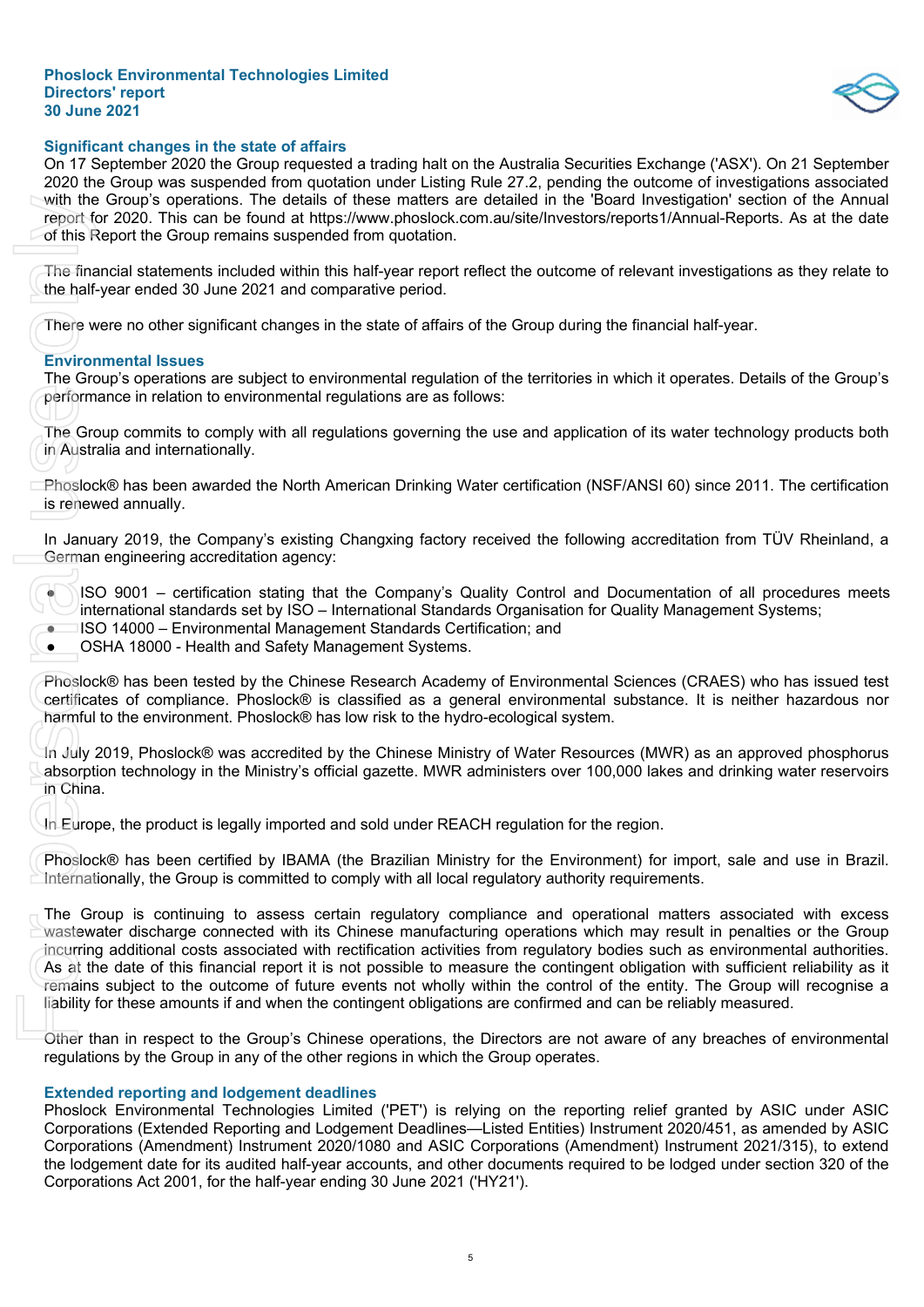

#### **Rounding of amounts**

The Company is of a kind referred to in Corporations Instrument 2016/191, issued by the Australian Securities and Investments Commission, relating to 'rounding-off'. Amounts in this report have been rounded off in accordance with that Corporations Instrument to the nearest thousand dollars, or in certain cases, the nearest dollar.

#### **Auditor's independence declaration**

A copy of the auditor's independence declaration as required under section 307C of the Corporations Act 2001 is set out immediately after this directors' report.

This report is made in accordance with a resolution of directors, pursuant to section 306(3)(a) of the Corporations Act 2001.

On behalf of the directors

 $\sqrt{1}$ 

Lachlan McKinnon David Krasnostein Managing Director

1 October 2021 Melbourne

basusstein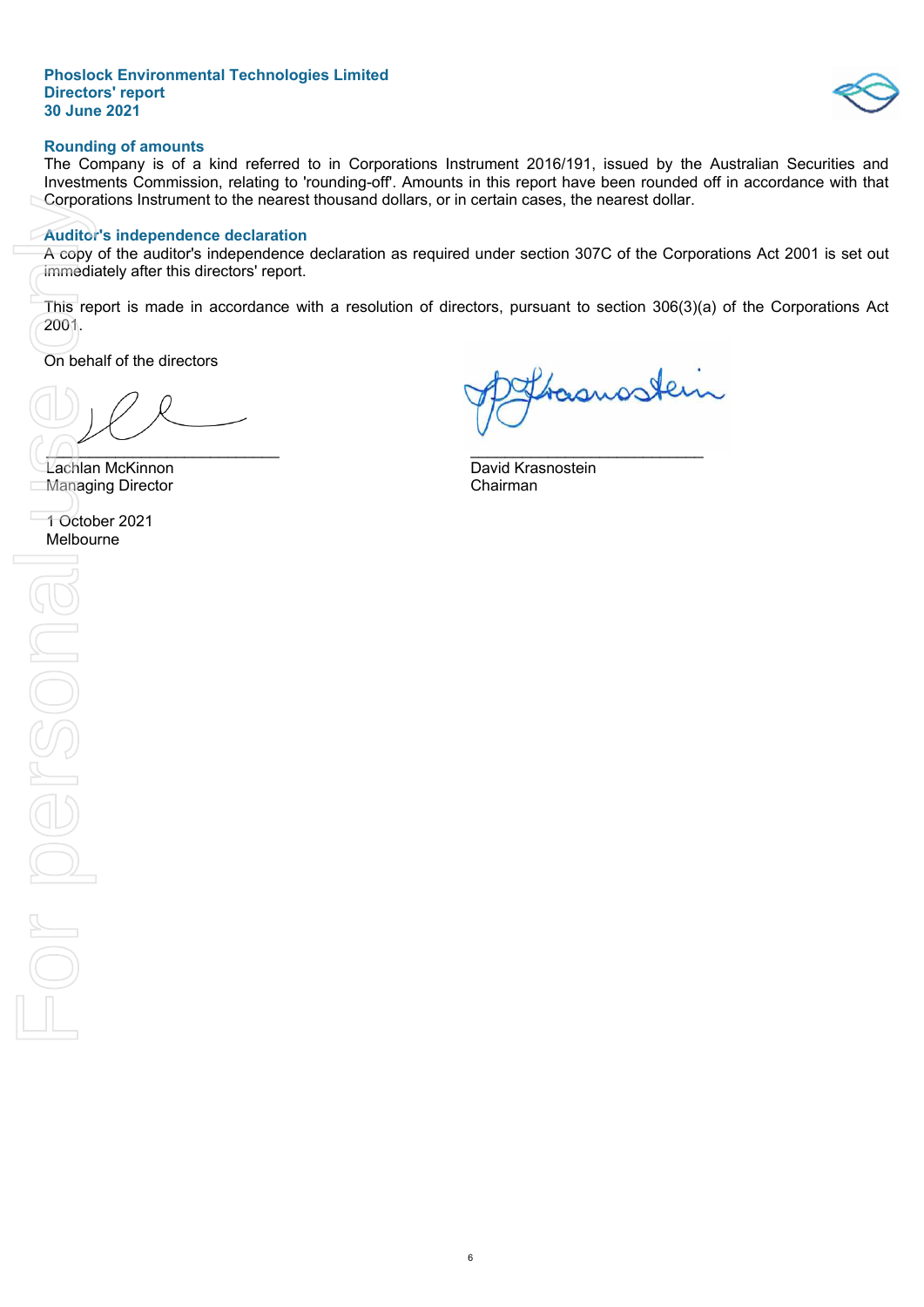



# **AUDITOR'S INDEPENDENCE DECLARATION UNDER SECTION 307C OF THE** *CORPORATIONS ACT 2001* **TO THE DIRECTORS OF PHOSLOCK ENVIRONMENTAL TECHNOLOGIES LIMITED** AUDITOR'S INDEPEN<br>
CORPORATIONS AC<br>
ENVIRONMENTAL TE<br>
As lead auditor, I declare th<br>
2021 there have been:<br>
i. no contraventions of the<br>
ii. no contraventions of any<br>
ii. no contraventions of any<br>
ShineWing Australia<br>
Char

As lead auditor, I declare that, to the best of my knowledge and belief, during the half-year ended 30 June 2021 there have been:

i. no contraventions of the auditor independence requirements as set out in the *Corporations Act 2001* in relation to the review, and

ii. no contraventions of any applicable code of professional conduct in relation to the audit.

**ShineWing Australia** Chartered Accountants

Hayley Underwood Partner

Brisbane Level 14 12 Creek Street Brisbane QLD 4000 T + 61 7 3085 0888

Melbourne Level 10 530 Collins Street Melbourne VIC 3000 T + 61 3 8635 1800

Perth Level 25 108 St Georges Terrace Perth WA 6000 T + 61 8 6184 5980

Sydney Level 8 167 Macquarie Street Sydney NSW 2000 T + 61 2 8059 6800



**sw-au.com**

ShineWing Australia ABN 39 533 589 331. Liability limited by a scheme approved under Professional Standards Legislation. ShineWing Australia is an independent member of ShineWing International Limited.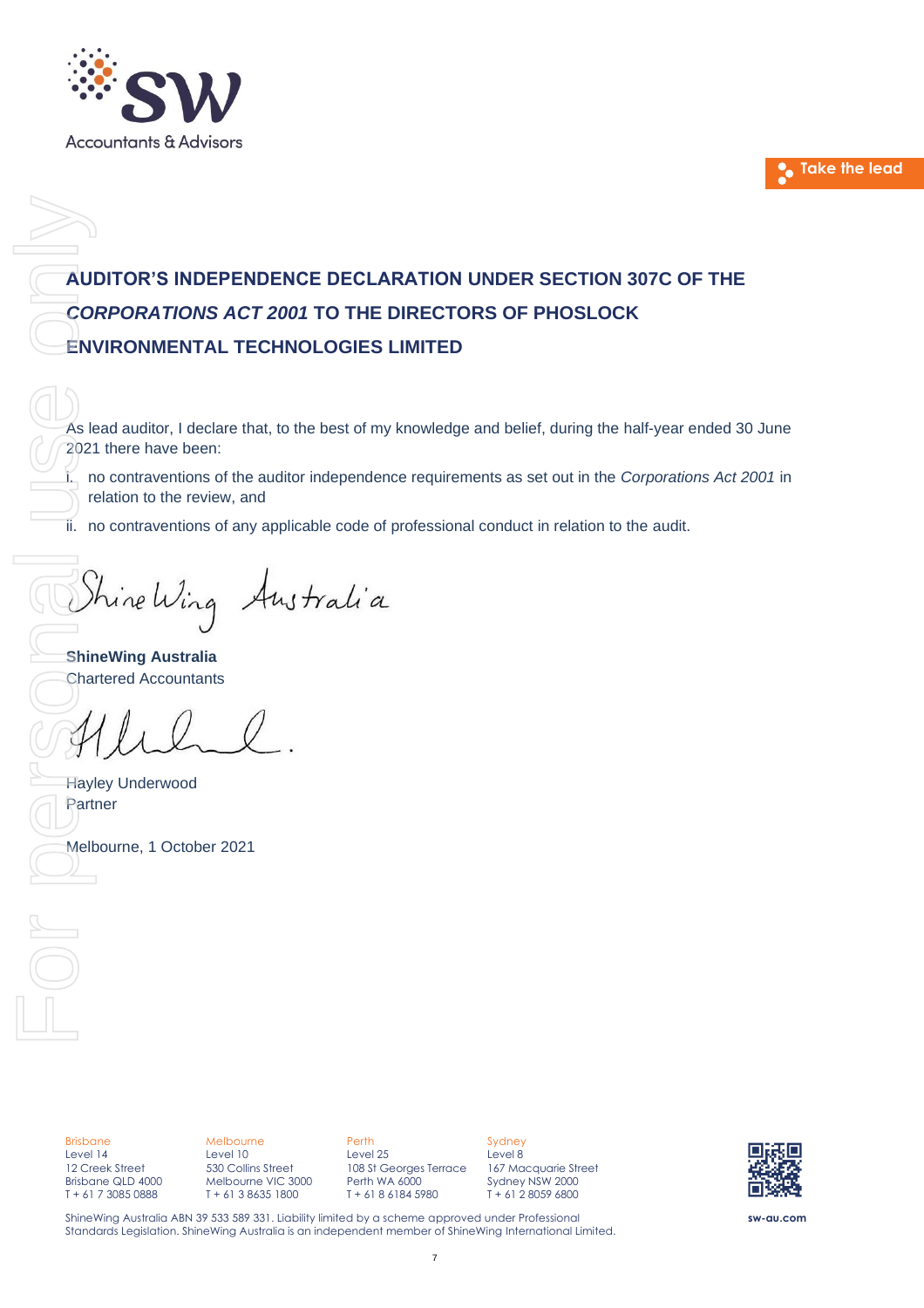#### **Phoslock Environmental Technologies Limited Consolidated statement of profit or loss and other comprehensive income For the half-year ended 30 June 2021**



|                                                                                 |             | <b>Consolidated</b> |                    |  |
|---------------------------------------------------------------------------------|-------------|---------------------|--------------------|--|
|                                                                                 |             |                     | <b>30 Jun 2020</b> |  |
|                                                                                 | <b>Note</b> | 30 Jun 2021         | <b>Restated</b>    |  |
|                                                                                 |             | \$'000              | \$'000             |  |
|                                                                                 |             |                     |                    |  |
| <b>Revenue</b>                                                                  |             |                     |                    |  |
| Sales revenue                                                                   |             | 1,326               | 2,090              |  |
| Cost of sales                                                                   |             | (642)               | (970)              |  |
|                                                                                 |             |                     |                    |  |
| Gross profit                                                                    |             | 684                 | 1,120              |  |
|                                                                                 |             |                     |                    |  |
| Other income                                                                    | 7           | 624                 | 150                |  |
| Interest revenue calculated using the effective interest method                 |             | 12                  | 44                 |  |
| <b>Expenses</b>                                                                 |             |                     |                    |  |
| Distribution                                                                    |             | (49)                | (64)               |  |
| Marketing                                                                       |             | (75)                | (217)              |  |
| Occupancy                                                                       |             | (44)                | (93)               |  |
| Director, listing and professional fees                                         |             | (3,028)             | (1,025)            |  |
| Administration                                                                  |             | (2,261)             | (4, 153)           |  |
| Reversals/(impairment) of receivables                                           | 9           | 536                 | (9,804)            |  |
| Reversals/(impairment) of assets                                                | 8           | 2,405               | (7, 536)           |  |
| Share-based expense reversal                                                    |             |                     | 30                 |  |
| <b>Finance costs</b>                                                            | 8           | (11)                | (105)              |  |
|                                                                                 |             |                     |                    |  |
| oss before income tax benefit                                                   |             | (1,207)             | (21, 653)          |  |
|                                                                                 |             |                     |                    |  |
| Income tax benefit                                                              |             |                     | 36                 |  |
|                                                                                 |             |                     |                    |  |
| Loss after income tax benefit for the half-year attributable to the owners of   |             |                     |                    |  |
| <b>Phoslock Environmental Technologies Limited</b>                              |             | (1, 207)            | (21, 617)          |  |
|                                                                                 |             |                     |                    |  |
| Other comprehensive income                                                      |             |                     |                    |  |
|                                                                                 |             |                     |                    |  |
| Items that may be reclassified subsequently to profit or loss                   |             |                     |                    |  |
| Foreign currency translation                                                    |             | 66                  | 1,145              |  |
|                                                                                 |             |                     |                    |  |
| Other comprehensive income for the half-year, net of tax                        |             | 66                  | 1,145              |  |
|                                                                                 |             |                     |                    |  |
| <b>Total comprehensive loss for the half-year attributable to the owners of</b> |             |                     |                    |  |
| <b>Phoslock Environmental Technologies Limited</b>                              |             | (1, 141)            | (20, 472)          |  |
|                                                                                 |             |                     |                    |  |
|                                                                                 |             | <b>Cents</b>        | <b>Cents</b>       |  |
| Basic earnings per share                                                        | 18          | (0.19)              | (3.70)             |  |
| Diluted earnings per share                                                      | 18          |                     |                    |  |
|                                                                                 |             | (0.19)              | (3.70)             |  |
| Refer to note 4 for detailed information on Restatement of comparatives.        |             |                     |                    |  |
|                                                                                 |             |                     |                    |  |
|                                                                                 |             |                     |                    |  |
|                                                                                 |             |                     |                    |  |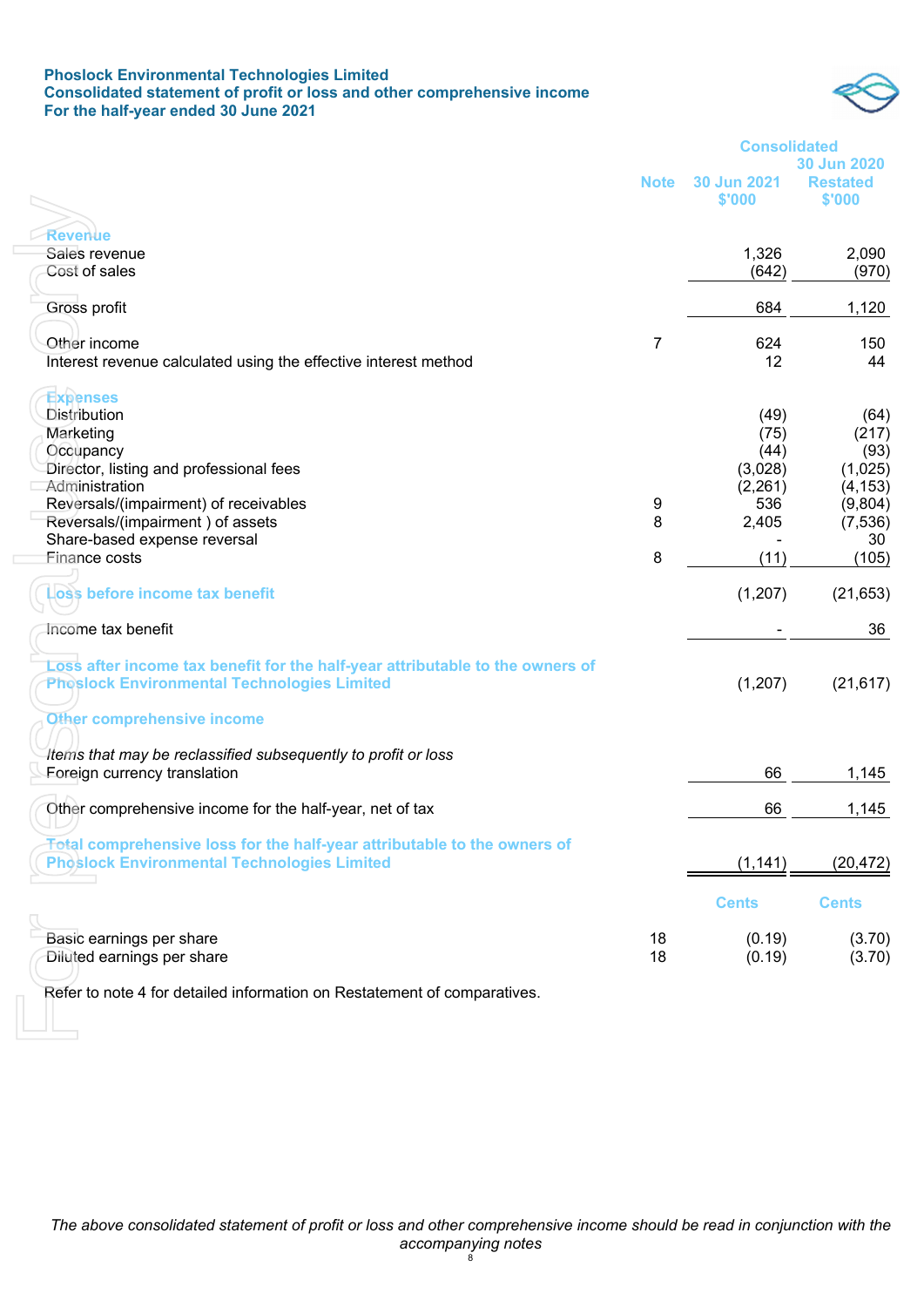#### **Phoslock Environmental Technologies Limited Consolidated statement of financial position As at 30 June 2021**



|                                                                          |                  | <b>Consolidated</b><br>31 Dec 2020 |                           |  |
|--------------------------------------------------------------------------|------------------|------------------------------------|---------------------------|--|
|                                                                          | <b>Note</b>      | 30 Jun 2021<br>\$'000              | <b>Restated</b><br>\$'000 |  |
|                                                                          |                  |                                    |                           |  |
| Assets                                                                   |                  |                                    |                           |  |
| <b>Current assets</b>                                                    |                  |                                    |                           |  |
| Cash and cash equivalents                                                |                  | 26,299                             | 30,441                    |  |
| Trade and other receivables                                              | $\boldsymbol{9}$ | 1,735                              | 2,726                     |  |
| <b>Inventories</b>                                                       | 10               | 3,882                              | 3,959                     |  |
| Other assets<br><b>Total current assets</b>                              |                  | 493<br>32,409                      | 331<br>37,457             |  |
|                                                                          |                  |                                    |                           |  |
| <b>Non-current assets</b>                                                |                  |                                    |                           |  |
| Property, plant and equipment                                            | 11               | 36                                 | 73                        |  |
| Right-of-use assets                                                      | 12               | 134                                | 165                       |  |
| Intangibles                                                              |                  | 215                                | 187                       |  |
| Total non-current assets                                                 |                  | 385                                | 425                       |  |
| <b>Total assets</b>                                                      |                  | 32,794                             | 37,882                    |  |
| <b>Liabilities</b>                                                       |                  |                                    |                           |  |
| <b>Curvent liabilities</b>                                               |                  |                                    |                           |  |
| Trade and other payables                                                 |                  | 3,671                              | 3,659                     |  |
| Lease liabilities                                                        | 13               | 261                                | 544                       |  |
| Income tax                                                               |                  |                                    | 444                       |  |
| <b>Employee benefits</b>                                                 |                  | 221                                | 296                       |  |
| <b>Total current liabilities</b>                                         |                  | 4,153                              | 4,943                     |  |
|                                                                          |                  |                                    |                           |  |
| Nen-current liabilities                                                  |                  |                                    |                           |  |
| Lease liabilities                                                        | 13               | 135                                | 3,292                     |  |
| Total non-current liabilities                                            |                  | 135                                | 3,292                     |  |
| <b>Total liabilities</b>                                                 |                  | 4,288                              | 8,235                     |  |
| <b>Net assets</b>                                                        |                  | 28,506                             | 29,647                    |  |
|                                                                          |                  |                                    |                           |  |
| Equity                                                                   | 14               | 92,398                             |                           |  |
| Issued capital<br><b>Reserves</b>                                        |                  | 1,051                              | 92,398<br>985             |  |
| <b>Accumulated losses</b>                                                |                  | (64, 943)                          | (63, 736)                 |  |
|                                                                          |                  |                                    |                           |  |
| <b>Total equity</b>                                                      |                  | 28,506                             | 29,647                    |  |
| Refer to note 4 for detailed information on Restatement of comparatives. |                  |                                    |                           |  |
|                                                                          |                  |                                    |                           |  |
|                                                                          |                  |                                    |                           |  |
|                                                                          |                  |                                    |                           |  |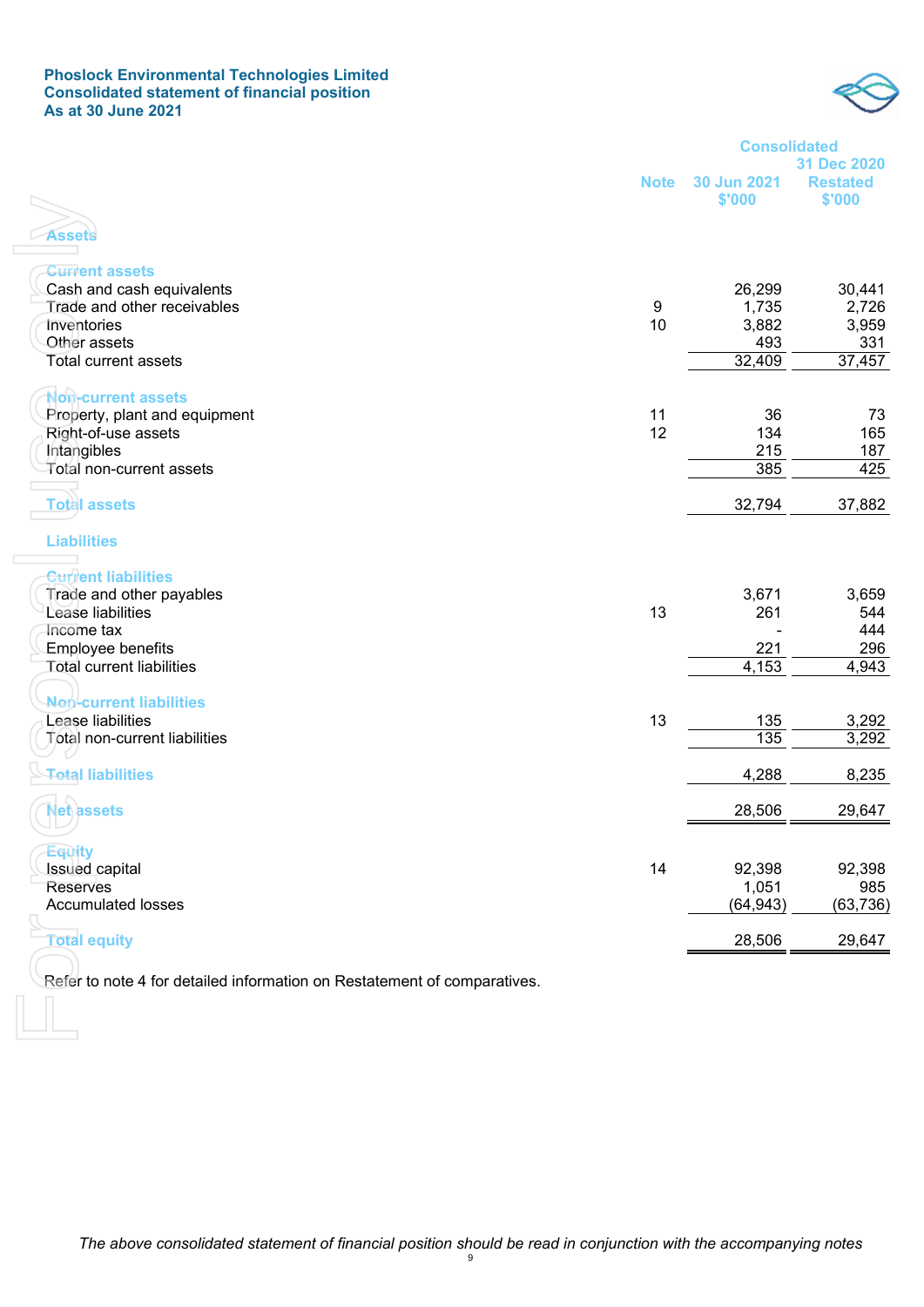#### **Phoslock Environmental Technologies Limited Consolidated statement of changes in equity For the half-year ended 30 June 2021**



| Consolidated                                                                                                                            | <b>Issued</b><br>capital<br>\$'000 | <b>Option</b><br><b>reserves</b><br>\$'000 | <b>Foreign</b><br>currency<br>translation<br><b>reserves</b><br>\$'000        | <b>Accumulated</b><br><b>losses</b><br>\$'000 | <b>Total equity</b><br>\$'000 |
|-----------------------------------------------------------------------------------------------------------------------------------------|------------------------------------|--------------------------------------------|-------------------------------------------------------------------------------|-----------------------------------------------|-------------------------------|
| Balance at 1 January 2020                                                                                                               | 63,387                             | 30                                         | 577                                                                           | (38, 237)                                     | 25,757                        |
| Restatement of comparatives (note 4)                                                                                                    | (61)                               |                                            |                                                                               | (7)                                           | (68)                          |
| Balance at 1 January 2020 - restated                                                                                                    | 63,326                             | 30                                         | 577                                                                           | (38, 244)                                     | 25,689                        |
| Loss after income tax benefit for the half-year<br>Other comprehensive income for the half-year,                                        |                                    |                                            |                                                                               | (21, 617)                                     | (21, 617)                     |
| net of tax                                                                                                                              |                                    |                                            | 1,145                                                                         |                                               | 1,145                         |
| Total comprehensive income/(loss) for the half-<br>year                                                                                 |                                    |                                            | 1,145                                                                         | (21, 617)                                     | (20, 472)                     |
| Transactions with owners in their capacity as<br>owners:<br>Contributions of equity, net of transaction costs<br>Lapsed option reversal | 29,162                             | (30)                                       |                                                                               |                                               | 29,162<br>(30)                |
| Balance at 30 June 2020                                                                                                                 | 92,488                             |                                            | 1,722                                                                         | (59, 861)                                     | 34,349                        |
| Consolidated                                                                                                                            | <b>Issued</b><br>capital<br>\$'000 | <b>Option</b><br><b>reserves</b><br>\$'000 | <b>Foreign</b><br>currency<br><b>translation</b><br><b>reserves</b><br>\$'000 | <b>Accumulated</b><br><b>losses</b><br>\$'000 | <b>Total equity</b><br>\$'000 |
| Balance at 1 January 2021                                                                                                               | 92,459                             |                                            | 985                                                                           | (63, 971)                                     | 29,473                        |
| Restatement of comparatives (note 4)                                                                                                    | (61)                               |                                            |                                                                               | 235                                           | 174                           |
| Balance at 1 January 2021 - restated                                                                                                    | 92,398                             |                                            | 985                                                                           | (63, 736)                                     | 29,647                        |
| Loss after income tax expense for the half-year<br>Other comprehensive income for the half-year,                                        |                                    |                                            |                                                                               | (1, 207)                                      | (1, 207)                      |
| net of tax                                                                                                                              |                                    |                                            | 66                                                                            |                                               | 66                            |
| Total comprehensive income/(loss) for the half-<br>year                                                                                 |                                    |                                            | 66                                                                            | (1, 207)                                      | (1, 141)                      |
| Balance at 30 June 2021                                                                                                                 | 92,398                             |                                            | 1,051                                                                         | (64, 943)                                     | 28,506                        |
|                                                                                                                                         |                                    |                                            |                                                                               |                                               |                               |

| Consolidated                                                                                     | <b>Issued</b><br>capital<br>\$'000 | <b>Option</b><br><b>reserves</b><br>\$'000 | <b>Foreign</b><br>currency<br>translation<br><b>reserves</b><br>\$'000 | <b>Accumulated</b><br><b>losses</b><br>\$'000 | <b>Total equity</b><br>\$'000 |
|--------------------------------------------------------------------------------------------------|------------------------------------|--------------------------------------------|------------------------------------------------------------------------|-----------------------------------------------|-------------------------------|
| Balance at 1 January 2021                                                                        | 92,459                             |                                            | 985                                                                    | (63, 971)                                     | 29,473                        |
| Restatement of comparatives (note 4)                                                             | (61)                               |                                            |                                                                        | 235                                           | 174                           |
| Balance at 1 January 2021 - restated                                                             | 92,398                             |                                            | 985                                                                    | (63, 736)                                     | 29,647                        |
| Loss after income tax expense for the half-year<br>Other comprehensive income for the half-year, |                                    |                                            |                                                                        | (1,207)                                       | (1,207)                       |
| net of tax                                                                                       |                                    |                                            | 66                                                                     |                                               | 66                            |
| Total comprehensive income/(loss) for the half-<br>year                                          |                                    |                                            | 66                                                                     | (1,207)                                       | (1, 141)                      |
| Balance at 30 June 2021                                                                          | 92,398                             |                                            | 1,051                                                                  | (64, 943)                                     | 28,506                        |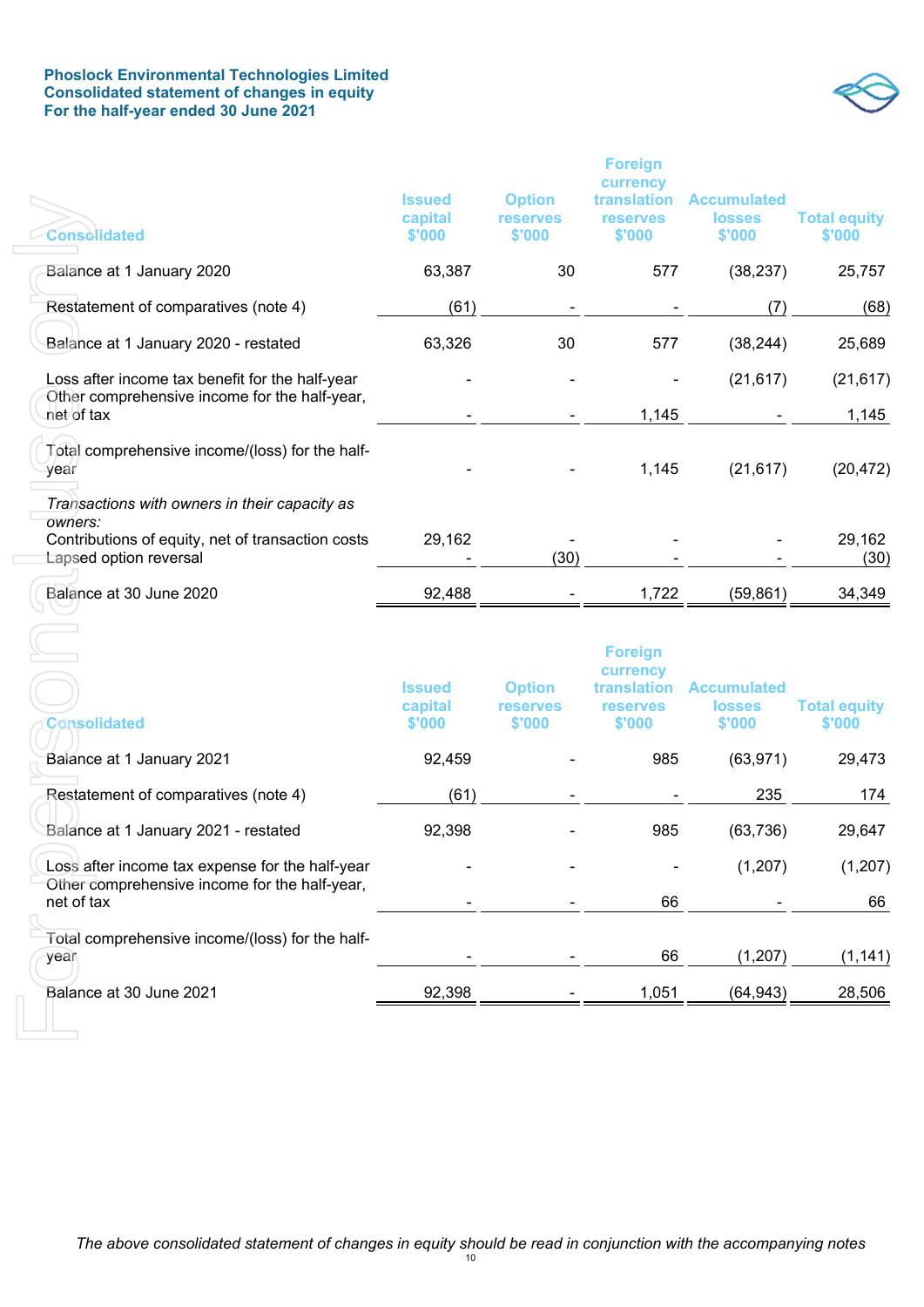#### **Phoslock Environmental Technologies Limited Consolidated statement of cash flows For the half-year ended 30 June 2021**



| <b>Consolidated</b>     |        |  |  |  |  |  |  |  |
|-------------------------|--------|--|--|--|--|--|--|--|
| 30 Jun 2021 30 Jun 2020 |        |  |  |  |  |  |  |  |
| \$'000                  | \$'000 |  |  |  |  |  |  |  |

| <b>Cash-flows from operating activities</b>                                                          |                  |                   |
|------------------------------------------------------------------------------------------------------|------------------|-------------------|
| Receipts from customers (inclusive of GST)<br>Payments to suppliers and employees (inclusive of GST) | 2,822<br>(6,275) | 3,674<br>(12,306) |
| Government grants and incentives received                                                            | 129              | 489               |
| Interest received                                                                                    | 12               | 30                |
| Interest and other finance costs paid                                                                | (11)             |                   |
| Income taxes paid                                                                                    | (525)            | (274)             |
| Net cash used in operating activities                                                                | (3,848)          | (8, 387)          |
| Cash flows from investing activities                                                                 |                  |                   |
| Payments for property, plant and equipment                                                           | (3)              | (21)              |
| Payments for intangibles                                                                             | (44)             | (10)              |
| Proceeds from disposal of property, plant and equipment                                              | 2                |                   |
| Net cash used in investing activities                                                                | (45)             | (31)              |
| <b>Cash flows from financing activities</b>                                                          |                  |                   |
| Proceeds from issue of shares                                                                        |                  | 30,004            |
| Share issue transaction costs                                                                        |                  | (842)             |
| Repayment of lease liabilities                                                                       | (315)            | (904)             |
| Net cash from/(used in) financing activities                                                         | (315)            | 28,258            |
| Net increase/(decrease) in cash and cash equivalents                                                 | (4,208)          | 19,840            |
| Cash and cash equivalents at the beginning of the financial half-year                                | 30,441           | 14,959            |
| Effects of exchange rate changes on cash and cash equivalents                                        | 66               | 446               |
| Cash and cash equivalents at the end of the financial half-year                                      | 26,299           | 35,245            |
|                                                                                                      |                  |                   |
|                                                                                                      |                  |                   |
|                                                                                                      |                  |                   |
|                                                                                                      |                  |                   |
|                                                                                                      |                  |                   |
|                                                                                                      |                  |                   |
|                                                                                                      |                  |                   |
|                                                                                                      |                  |                   |
|                                                                                                      |                  |                   |
|                                                                                                      |                  |                   |
|                                                                                                      |                  |                   |

*The above consolidated statement of cash flows should be read in conjunction with the accompanying notes*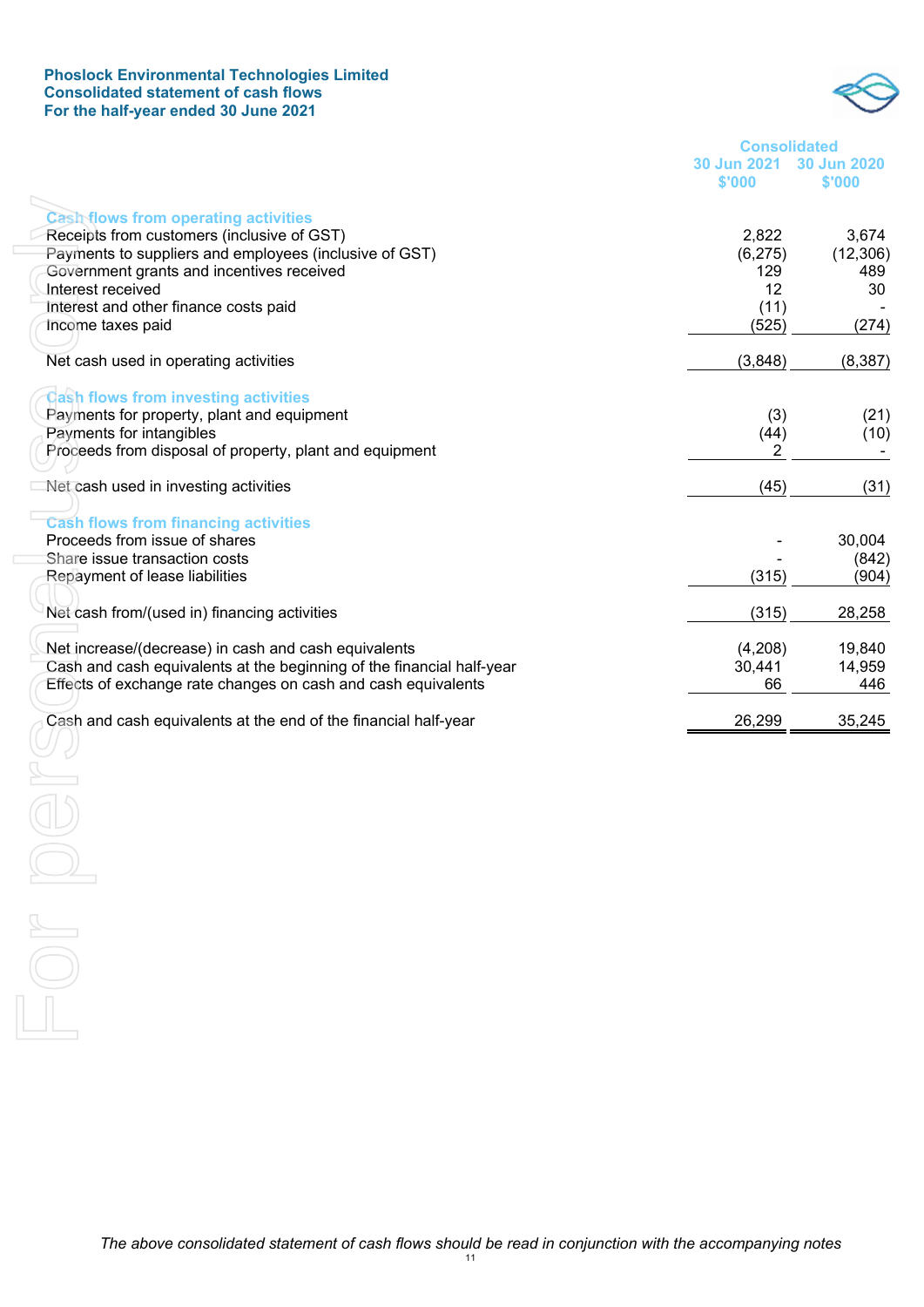$$
\Diamond
$$

#### **Note 1. General information**

The financial statements cover Phoslock Environmental Technologies Limited as a Group consisting of Phoslock Environmental Technologies Limited and the entities it controlled at the end of, or during, the half-year. The financial statements are presented in Australian dollars, which is Phoslock Environmental Technologies Limited's functional and presentation currency.

Phoslock Environmental Technologies Limited is a listed public company limited by shares, incorporated and domiciled in Australia. Its registered office and principal place of business is:

Level 16 1 Collins St Melbourne, VIC 3000

A description of the nature of the Group's operations and its principal activities are included in the directors' report, which is not part of the financial statements.

The financial statements were authorised for issue, in accordance with a resolution of directors, on 1 October 2021.

#### **Note 2. Significant accounting policies**

These general purpose financial statements for the interim half-year reporting period ended 30 June 2021 have been prepared in accordance with Australian Accounting Standard AASB 134 'Interim Financial Reporting' and the Corporations Act 2001, as appropriate for for-profit oriented entities. Compliance with AASB 134 ensures compliance with International Financial Reporting Standard IAS 34 'Interim Financial Reporting'.

These general purpose financial statements do not include all the notes of the type normally included in annual financial statements. Accordingly, these financial statements are to be read in conjunction with the annual report for the year ended 31 December 2020 and any public announcements made by the Company during the interim reporting period in accordance with the continuous disclosure requirements of the Corporations Act 2001.

The principal accounting policies adopted are consistent with those of the previous financial year and corresponding interim reporting period, unless otherwise stated.

#### **New or amended Accounting Standards and Interpretations adopted**

The Group has adopted all of the new or amended Accounting Standards and Interpretations issued by the Australian Accounting Standards Board ('AASB') that are mandatory for the current reporting period.

Any new or amended Accounting Standards or Interpretations that are not yet mandatory have not been early adopted.

#### **Going concern**

The directors have formed the view that the financial statements should be prepared on the going concern basis of accounting, which assumes, the continuity of normal business activities and the realisation of assets and the settlement of liabilities in the ordinary course of business. This is supported by the Group's strong cash position and net current asset position of \$28,256,000 as at 30 June 2021 (31 December 2020 restated: \$32,514,000), and the Group having no external loan facilities and no litigation matters currently against it.

#### **Note 3. Critical accounting judgements, estimates and assumptions**

The preparation of the financial statements requires management to make judgements, estimates and assumptions that affect the reported amounts in the financial statements. Management continually evaluates its judgements and estimates in relation to assets, liabilities, contingent liabilities, revenue and expenses. Management bases its judgements, estimates and assumptions on historical experience and on other various factors, including expectations of future events, management believes to be reasonable under the circumstances. The resulting accounting judgements and estimates will seldom equal the related actual results. The judgements, estimates and assumptions that have a significant risk of causing a material adjustment to the carrying amounts of assets and liabilities (refer to the respective notes) within the next Environmental Technologies Limited Technologies Limited Teresentation currency.<br>
Thoslock Environmental Technology<br>
Australia. Its registered office and p<br>
Level 16<br>
1 Collins St<br>
Melbourne, VIC 3000<br>
A description of the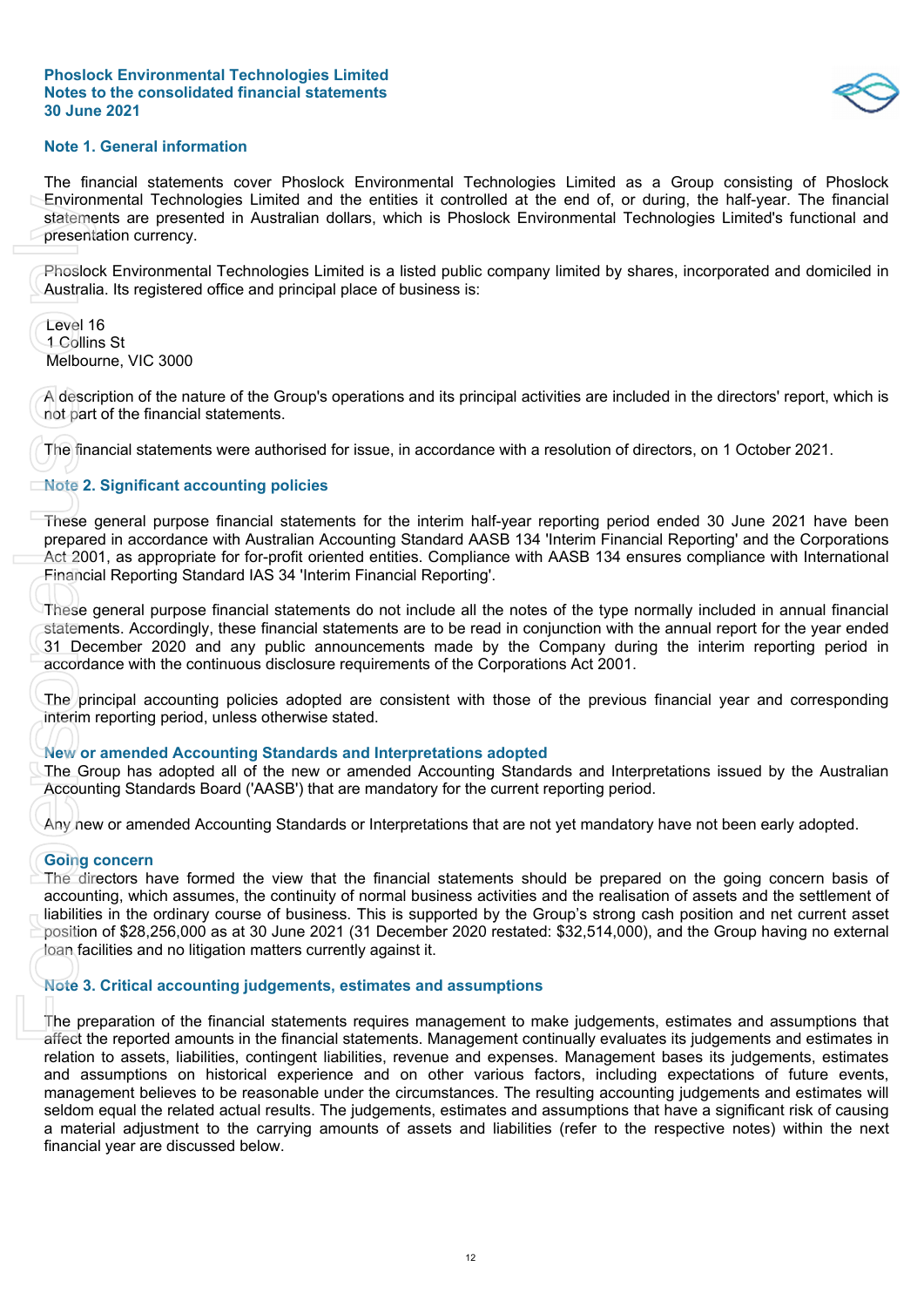

#### **Note 3. Critical accounting judgements, estimates and assumptions (continued)**

#### *COVID-19 pandemic*

Judgement has been exercised in considering the impacts that the COVID-19 pandemic has had, or may have, on the Group based on known information. This consideration extends to the nature of the products and services offered, customers, supply chain, staffing and geographic regions in which the Group operates. Coronavirus (COVID-19) impacted the business through the reporting period via restrictions imposed in key markets to slow the spread of the virus. Restrictions in Beijing caused challenges in business development as key personnel could not visit strategically important clients and sites. China sales were delayed through the period as government officials reprioritised short term emergency resources away from projects such as lake restoration towards immediate health resources. In Europe, several projects were impacted by COVID-19 related delays. In those instances, authorities with which PET has contracted remediation works have cited more pressing expenditure priorities associated with supporting local communities during the pandemic. While these projects have been delayed, none has been cancelled. Other than the above, there does not currently appear to be either any significant impact upon the financial statements or any significant uncertainties with respect to events or conditions which may impact the Group unfavourably as at the reporting date or subsequently as a result of the COVID-19 pandemic. June means been exercted or early ended to consider the impeats<br>of Group based on known information. This consideration cutting the customers, supply then it at fifting and geographic regions in the intermediations in the

#### *Allowance for expected credit losses*

The allowance for expected credit losses assessment requires a degree of estimation and judgement. It is based on the lifetime expected credit loss, grouped based on days overdue, and makes assumptions to allocate an overall expected credit loss rate for each group. These assumptions include recent sales experience, historical collection rates, the impact of the COVID-19 pandemic and forward-looking information that is available. The allowance for expected credit losses, is calculated based on the information available at the time of preparation. The actual credit losses in future years may be higher or lower. See note 9 for further information.

#### *Provision for impairment of inventories*

The provision for impairment of inventories assessment requires a degree of estimation and judgement. The level of the provision is assessed by taking into account the recent sales experience, the ageing of inventories and other factors that affect inventory obsolescence. See note 10 for further information.

#### *Impairment of non-financial assets other than goodwill and other indefinite life intangible assets*

The Group assesses impairment of non-financial assets other than goodwill and other indefinite life intangible assets at each reporting date by evaluating conditions specific to the Group and to the particular asset that may lead to impairment. If an impairment trigger exists, the recoverable amount of the asset is determined. This involves fair value less costs of disposal or value-in-use calculations, which incorporate a number of key estimates and assumptions.

#### *Uncertain tax positions*

The Group is subject to income taxes in the jurisdictions in which it operates. Significant judgement and estimates are required in recognising and measuring current and deferred tax amounts. For any uncertain tax treatment adopted relating to transactions or events, the Group recognises and measures tax related amounts having regard to both the probability that such amounts may be challenged by a tax authority and the expected resolution of such uncertainties. In such circumstances, tax balances are determined based on either most-likely amount or expected-value probability based outcomes. Where final tax outcomes vary from what is estimated, such differences will impact the current and deferred tax provisions recognised in the financial statements.

#### **Note 4. Restatement of comparatives**

During the period, the Group continued to undertake a review of its financial position and financial performance in order to identify, quantify and account for transactions connected with previously disclosed accounting irregularities. The process also included a review of prior period accounting transactions and judgments dating back to 2017. Consequently, the Company identified accounting errors made in prior periods and amended previous accounting estimates and judgements, which are detailed below.

Where appropriate, the Group has restated prior period comparatives in relation to these matters.

In respect to prior periods, the Group has made the following adjustments which impact:

- the comparative statement of financial position as at 31 December 2019 and 31 December 2020;
- the opening statement of financial position of the comparative period as at 31 December 2019; and
- the comparative statement of profit or loss and other comprehensive income of the Group for the half year ended 30<br>June 2020 and for the year ended 31 December 2020.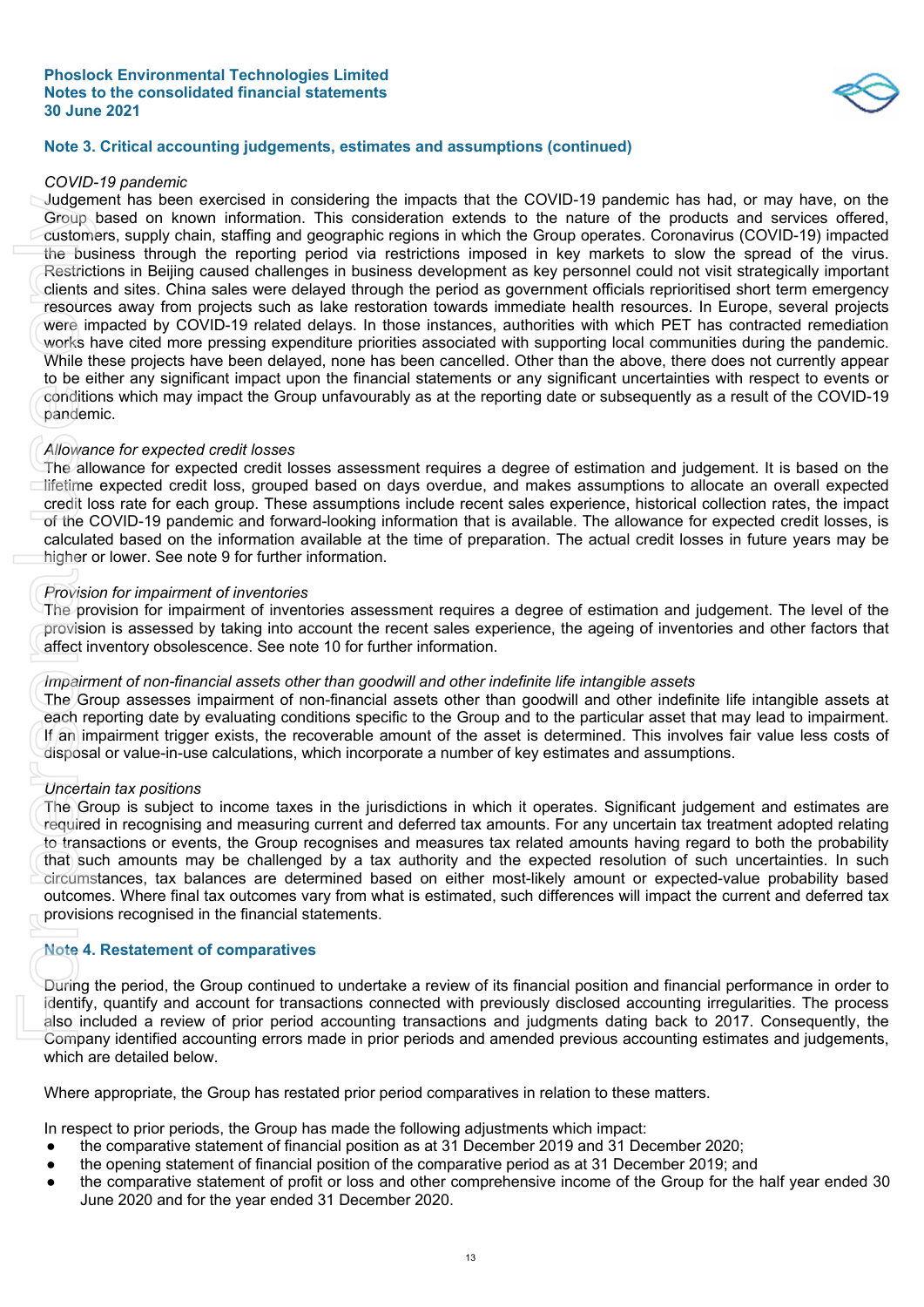#### **Note 4. Restatement of comparatives (continued)**

The following adjustments were made:

- (1) An error was found in the initial estimate arising from the finalisation of analysis by the Group's tax advisors with respect to payroll tax associated with the vesting of options issued to employees for 31 December 2019 and prior. The initial estimate was made in 31 December 2020 and has been corrected in the same period.
- (2) De-recognition of a liability for the opening balance 31 December 2019 to correct for a duplicate intercompany invoice input in error. The transaction related to an intercompany transaction between the Company's UK subsidiary and parent made in 2016.
- To record amortisation expense for Patents to be in line with the Company's Intangible Assets (Patents) Accounting policy for transactions dating back to 2017.
- (4) De-recognition of a prepayment held as at 31 December 2019 and recognition of an expense for the period ended 31 December 2019 related to the registration of the Phoslock product under the EU's REACH program. REACH is the European system for the registration of chemical substances without which substances such as Phoslock can't be manufactured, imported or sold in the EU.
- (5) The Company has become aware that 610,000 ordinary shares in the Company were invalidly issued to one of its wholly-owned subsidiaries in 2017 and 2019. These transactions have been accounted for and adjusted accordingly to reflect that the purported issue was void. Refer to note 14 for further details
- (6) De-recognition of an overprovision for income tax in China tax at 31 December 2020 which should have been written back in that year.

| An error was found in the initial estimate arising from the finalisation of analysis by the Group's tax advisors<br>$\omega$<br>with respect to payroll tax associated with the vesting of options issued to employees for 31 December 2019 and prior<br>The initial estimate was made in 31 December 2020 and has been corrected in the same period.<br>De-recognition of a liability for the opening balance 31 December 2019 to correct for a duplicate intercompany invoice<br>(2)<br>input in error. The transaction related to an intercompany transaction between the Company's UK subsidiary and<br>parent made in 2016.<br>To record amortisation expense for Patents to be in line with the Company's Intangible Assets (Patents) Accounting<br>(3)<br>policy for transactions dating back to 2017.<br>(4)<br>De-recognition of a prepayment held as at 31 December 2019 and recognition of an expense for the period ended 31<br>December 2019 related to the registration of the Phoslock product under the EU's REACH program. REACH is the<br>European system for the registration of chemical substances without which substances such as Phoslock can't be<br>manufactured, imported or sold in the EU.<br>The Company has become aware that 610,000 ordinary shares in the Company were invalidly issued to one of its<br>(5)<br>wholly-owned subsidiaries in 2017 and 2019. These transactions have been accounted for and adjusted accordingly<br>to reflect that the purported issue was void. Refer to note 14 for further details<br>De-recognition of an overprovision for income tax in China tax at 31 December 2020 which should have been writter<br>$(6)$ .<br>back in that year.<br>The effects of these adjustments and the impact on the Statement of Financial Position and the Statement of Profit or Loss<br>and Other Comprehensive Income for the 31 December 2020 comparative period and 31 December 2019 opening |                                                     |                                                          |                                                     |                                              |                                                     |                                                   |                                                     |                                                                   |
|--------------------------------------------------------------------------------------------------------------------------------------------------------------------------------------------------------------------------------------------------------------------------------------------------------------------------------------------------------------------------------------------------------------------------------------------------------------------------------------------------------------------------------------------------------------------------------------------------------------------------------------------------------------------------------------------------------------------------------------------------------------------------------------------------------------------------------------------------------------------------------------------------------------------------------------------------------------------------------------------------------------------------------------------------------------------------------------------------------------------------------------------------------------------------------------------------------------------------------------------------------------------------------------------------------------------------------------------------------------------------------------------------------------------------------------------------------------------------------------------------------------------------------------------------------------------------------------------------------------------------------------------------------------------------------------------------------------------------------------------------------------------------------------------------------------------------------------------------------------------------------------------------------------------------------------------------------|-----------------------------------------------------|----------------------------------------------------------|-----------------------------------------------------|----------------------------------------------|-----------------------------------------------------|---------------------------------------------------|-----------------------------------------------------|-------------------------------------------------------------------|
| statement of financial position were as follows:                                                                                                                                                                                                                                                                                                                                                                                                                                                                                                                                                                                                                                                                                                                                                                                                                                                                                                                                                                                                                                                                                                                                                                                                                                                                                                                                                                                                                                                                                                                                                                                                                                                                                                                                                                                                                                                                                                       |                                                     |                                                          | As at 31 December 2020                              |                                              |                                                     | As at 31 December 2019                            |                                                     |                                                                   |
|                                                                                                                                                                                                                                                                                                                                                                                                                                                                                                                                                                                                                                                                                                                                                                                                                                                                                                                                                                                                                                                                                                                                                                                                                                                                                                                                                                                                                                                                                                                                                                                                                                                                                                                                                                                                                                                                                                                                                        | <b>Assets</b><br>increase /<br>(decrease)<br>\$'000 | <b>Liabilities</b><br>(increase) /<br>decrease<br>\$'000 | <b>Equity</b><br>(increase) /<br>decrease<br>\$'000 | Profit<br>increase /<br>(decrease)<br>\$'000 | <b>Assets</b><br>increase /<br>(decrease)<br>\$'000 | Liabilities<br>(increase) /<br>decrease<br>\$'000 | <b>Equity</b><br>(increase) /<br>decrease<br>\$'000 | <b>Retained</b><br>earnings<br>increase /<br>(decrease)<br>\$'000 |
| Adjustment 1<br>Adjustment 2<br>Adjustment 3<br>Adjustment 4<br>Adjustment 5<br>Adjustment 6                                                                                                                                                                                                                                                                                                                                                                                                                                                                                                                                                                                                                                                                                                                                                                                                                                                                                                                                                                                                                                                                                                                                                                                                                                                                                                                                                                                                                                                                                                                                                                                                                                                                                                                                                                                                                                                           | (22)<br>(58)<br>(61)                                | 87<br>69<br>159                                          | (87)<br>(69)<br>22<br>58<br>61<br>(159)             | 87<br>(10)<br>6<br>159                       | (12)<br>(64)<br>(61)                                | 69                                                | (69)<br>12<br>64<br>61                              | 69<br>(12)<br>(64)                                                |
|                                                                                                                                                                                                                                                                                                                                                                                                                                                                                                                                                                                                                                                                                                                                                                                                                                                                                                                                                                                                                                                                                                                                                                                                                                                                                                                                                                                                                                                                                                                                                                                                                                                                                                                                                                                                                                                                                                                                                        | (141)                                               | 315                                                      | (174)                                               | 242                                          | (137)                                               | 69                                                | 68                                                  | (7)                                                               |
|                                                                                                                                                                                                                                                                                                                                                                                                                                                                                                                                                                                                                                                                                                                                                                                                                                                                                                                                                                                                                                                                                                                                                                                                                                                                                                                                                                                                                                                                                                                                                                                                                                                                                                                                                                                                                                                                                                                                                        |                                                     |                                                          |                                                     |                                              |                                                     |                                                   |                                                     |                                                                   |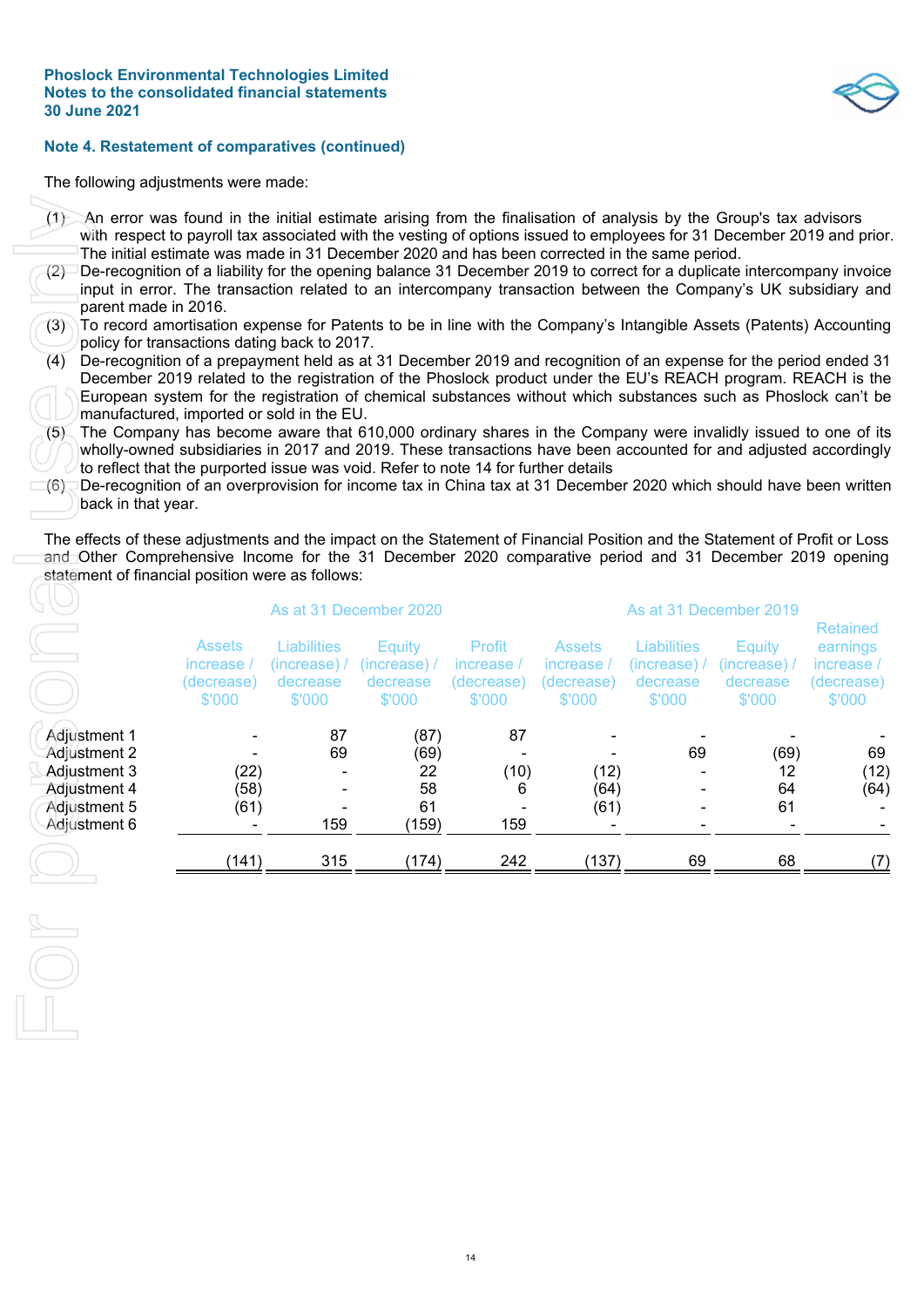

## **Note 4. Restatement of comparatives (continued)**

The effects of these adjustments on the statement of profit or loss on the comparative period 30 June 2020 and year ended 31 December 2020 were as follows:

|                                              |                                              | Half year ended 30 June 2020                               | Operating                                    | Profit after                              | Year ended 31 December 2020<br><b>Profit after</b><br>Operating |                                                    |                                              |                                            |  |
|----------------------------------------------|----------------------------------------------|------------------------------------------------------------|----------------------------------------------|-------------------------------------------|-----------------------------------------------------------------|----------------------------------------------------|----------------------------------------------|--------------------------------------------|--|
|                                              | Revenue<br>increase /<br>(decrease<br>\$'000 | <b>Gross profit</b><br>increase) /<br>(decrease)<br>\$'000 | profit<br>increase /<br>(decrease)<br>\$'000 | tax<br>increase /<br>(decrease)<br>\$'000 | <b>Revenue</b><br>increase<br>(decrease)<br>\$'000              | Gross profit<br>increase /<br>(decrease)<br>\$'000 | profit<br>increase /<br>(decrease)<br>\$'000 | tax.<br>increase /<br>(decrease)<br>\$'000 |  |
| <b>Adjustment 1</b>                          |                                              |                                                            |                                              |                                           |                                                                 |                                                    | 87                                           | 87                                         |  |
| Adjustment 2<br>Adjustment 3<br>Adjustment 4 |                                              |                                                            | (5)                                          | (5)                                       |                                                                 |                                                    | (10)<br>6                                    | (10)<br>6                                  |  |
| Adjustment 5<br>Adjustment 6                 |                                              |                                                            |                                              |                                           |                                                                 |                                                    |                                              | 159                                        |  |
|                                              |                                              |                                                            | (5)                                          | (5)                                       |                                                                 |                                                    | 83                                           | 242                                        |  |

|                                                                                                                                              |                         | Half year ended 30 June 2020 |                      |                            |                 | Year ended 31 December 2020 |                                   |                            |                     |  |
|----------------------------------------------------------------------------------------------------------------------------------------------|-------------------------|------------------------------|----------------------|----------------------------|-----------------|-----------------------------|-----------------------------------|----------------------------|---------------------|--|
|                                                                                                                                              |                         | <b>Gross profit</b>          | Operating<br>profit  | <b>Profit after</b><br>tax |                 |                             |                                   | <b>Operating</b><br>profit | Profit after<br>tax |  |
|                                                                                                                                              | <b>Revenue</b>          | increase) /                  | increase /           |                            |                 | Revenue<br>increase /       | <b>Gross profit</b><br>increase / | increase /                 | increase /          |  |
|                                                                                                                                              | increase /<br>(decrease |                              |                      | increase /                 |                 |                             |                                   |                            | (decrease)          |  |
|                                                                                                                                              | \$'000                  | (decrease)<br>\$'000         | (decrease)<br>\$'000 | (decrease)<br>\$'000       |                 | (decrease)<br>\$'000        | (decrease)<br>\$'000              | (decrease)<br>\$'000       | \$'000              |  |
|                                                                                                                                              |                         |                              |                      |                            |                 |                             |                                   |                            |                     |  |
| Adjustment 1                                                                                                                                 |                         |                              |                      |                            |                 |                             |                                   | 87                         | 87                  |  |
| Adjustment 2<br>Adjustment 3                                                                                                                 |                         |                              |                      |                            |                 |                             |                                   | (10)                       |                     |  |
| Adjustment 4                                                                                                                                 |                         |                              | (5)                  |                            | (5)             |                             |                                   | 6                          | (10)<br>6           |  |
| Adjustment 5                                                                                                                                 |                         |                              |                      |                            |                 |                             |                                   |                            |                     |  |
| Adjustment 6                                                                                                                                 |                         |                              |                      |                            |                 |                             |                                   |                            | 159                 |  |
|                                                                                                                                              |                         |                              |                      |                            |                 |                             |                                   |                            |                     |  |
|                                                                                                                                              |                         |                              | (5)                  |                            | (5)             |                             |                                   | 83                         | 242                 |  |
|                                                                                                                                              |                         |                              |                      |                            |                 |                             |                                   |                            |                     |  |
| These transactions have been corrected by restating each of the affected financial statement line items for the prior periods<br>as follows: |                         |                              |                      |                            |                 |                             |                                   |                            |                     |  |
| Consolidated statement of                                                                                                                    |                         | 31-Dec-20                    | Increase/            |                            | 31-Dec-20       |                             | 31-Dec-19                         | Increase/                  | 31-Dec-19           |  |
| financial position                                                                                                                           |                         | Reported                     | (decrease)           |                            | <b>Restated</b> |                             | Reported                          | (decrease)                 | <b>Restated</b>     |  |
|                                                                                                                                              |                         | \$'000                       | \$'000               |                            | \$'000          |                             | \$'000                            | \$'000                     | \$'000              |  |
|                                                                                                                                              |                         |                              |                      |                            |                 |                             |                                   |                            |                     |  |
| <b>Assets</b>                                                                                                                                |                         |                              |                      |                            |                 |                             |                                   |                            |                     |  |
| <b>Current assets</b>                                                                                                                        |                         |                              |                      |                            |                 |                             |                                   |                            |                     |  |
| Cash and cash equivalents                                                                                                                    |                         | 30,441                       |                      |                            |                 | 30,441                      | 14,959                            |                            | 14,959              |  |
| Trade and other receivables                                                                                                                  |                         | 2,726                        |                      |                            |                 | 2,726                       | 12,443                            |                            | 12,443              |  |
| Inventories                                                                                                                                  |                         | 3,959                        |                      |                            |                 | 3,959                       | 4,726                             |                            | 4,726               |  |
| Other assets                                                                                                                                 |                         | 450                          |                      | (119)                      |                 | 331                         | 848                               | (125)                      | 723                 |  |
|                                                                                                                                              |                         |                              |                      |                            |                 |                             |                                   |                            |                     |  |
| Non-current assets                                                                                                                           |                         |                              |                      |                            |                 |                             |                                   |                            |                     |  |
| Property, plant and equipment                                                                                                                |                         | 73                           |                      |                            |                 | 73                          | 1,566                             |                            | 1,566               |  |
| Right-of-use assets                                                                                                                          |                         | 165                          |                      |                            |                 | 165                         | 699                               |                            | 699                 |  |
| Intangibles                                                                                                                                  |                         | 209                          |                      | (22)                       |                 | 187                         | 196                               | (12)                       | 184                 |  |
| <b>Total assets</b>                                                                                                                          |                         | 38,023                       |                      | (141)                      |                 | 37,882                      | 35,437                            | (137)                      | 35,300              |  |
| <b>Liabilities</b>                                                                                                                           |                         |                              |                      |                            |                 |                             |                                   |                            |                     |  |
| <b>Current liabilities</b>                                                                                                                   |                         |                              |                      |                            |                 |                             |                                   |                            |                     |  |
| Trade and other payables                                                                                                                     |                         | 3,815                        |                      | (156)                      |                 | 3,659                       | 7,726                             | (69)                       | 7,657               |  |
| Lease liabilities                                                                                                                            |                         | 544                          |                      |                            |                 | 544                         | 352                               | $\blacksquare$             | 352                 |  |
| Income tax                                                                                                                                   |                         | 603                          |                      | (159)                      |                 | 444                         | 708                               |                            | 708                 |  |
| <b>Employee benefits</b>                                                                                                                     |                         | 296                          |                      |                            |                 | 296                         | 549                               |                            | 549                 |  |
| <b>Non-current liabilities</b>                                                                                                               |                         |                              |                      |                            |                 |                             |                                   |                            |                     |  |
| Lease liabilities                                                                                                                            |                         | 3,292                        |                      |                            |                 | 3,292                       | 326                               |                            | 326                 |  |
| Other liabilities                                                                                                                            |                         |                              |                      |                            |                 |                             | 19                                |                            | 19                  |  |
| <b>Total liabilities</b>                                                                                                                     |                         | 8,550                        |                      | (315)                      |                 | 8,235                       | 9,680                             | (69)                       | 9,611               |  |
| <b>Equity</b>                                                                                                                                |                         |                              |                      |                            |                 |                             |                                   |                            |                     |  |
| Issued capital                                                                                                                               |                         | 92,459                       |                      | (61)                       |                 | 92,398                      | 63,387                            | (61)                       | 63,326              |  |
| Reserves                                                                                                                                     |                         | 985                          |                      |                            |                 | 985                         | 607                               |                            | 607                 |  |
| <b>Accumulated losses</b>                                                                                                                    |                         | (63, 971)                    |                      | 235                        |                 | (63, 736)                   | (38, 237)                         | (7)                        | (38, 244)           |  |
| Total equity                                                                                                                                 |                         | 29,473                       |                      | 174                        |                 | 29,647                      | 25,757                            | (68)                       | 25,689              |  |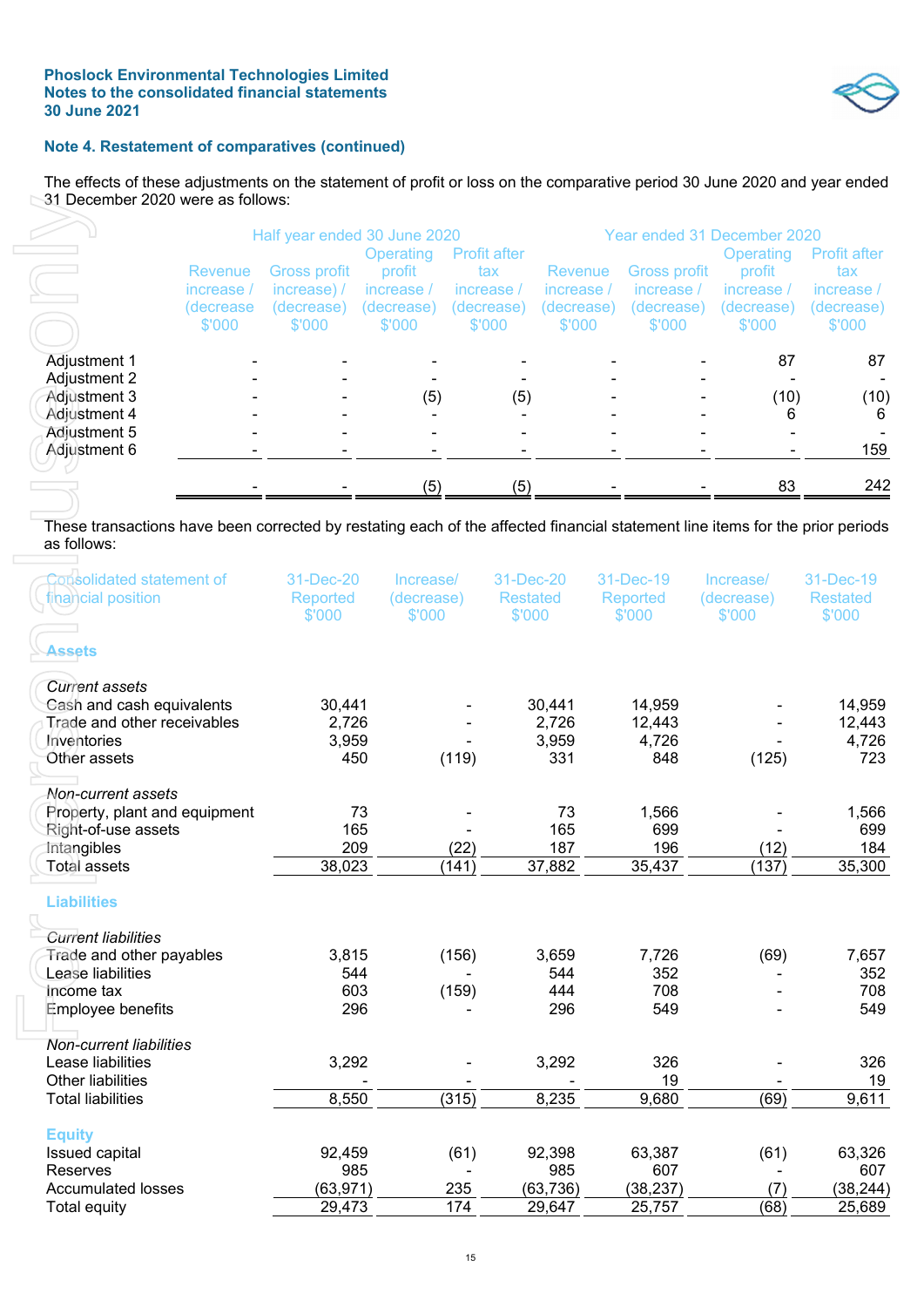#### **Phoslock Environmental Technologies Limited Notes to the consolidated financial statements 30 June 2021**



#### **Note 4. Restatement of comparatives (continued)**

| Consolidated statement of profit<br><b>For loss</b>                                                                                                                                                                                                                                                                       | <b>Half-year</b><br>ended 30<br><b>June 2020</b><br>Reported<br>\$'000 | Increase/<br>(decrease)<br>\$'000 | Half-year<br>ended 30<br><b>June 2020</b><br><b>Restated</b><br>\$'000 | Year ended<br>31 Dec 2020<br>Reported<br>\$'000 | Increase/<br>(decrease)<br>\$'000 | <b>Year ended</b><br>31 Dec 2020<br><b>Restated</b><br>\$'000 |
|---------------------------------------------------------------------------------------------------------------------------------------------------------------------------------------------------------------------------------------------------------------------------------------------------------------------------|------------------------------------------------------------------------|-----------------------------------|------------------------------------------------------------------------|-------------------------------------------------|-----------------------------------|---------------------------------------------------------------|
| Sales revenue<br>Cost of sales                                                                                                                                                                                                                                                                                            | 2,090<br>(970)                                                         |                                   | 2,090<br>(970)                                                         | 6,878<br>(2,775)                                |                                   | 6,878<br>(2, 775)                                             |
| <b>Gross profit</b>                                                                                                                                                                                                                                                                                                       | 1,120                                                                  |                                   | 1,120                                                                  | 4,103                                           |                                   | 4,103                                                         |
| Other income<br>Interest revenue calculated<br>using the effective interest                                                                                                                                                                                                                                               | 150                                                                    |                                   | 150                                                                    | 298                                             |                                   | 298                                                           |
| method                                                                                                                                                                                                                                                                                                                    | 44                                                                     |                                   | 44                                                                     | 106                                             |                                   | 106                                                           |
| <b>Distribution</b>                                                                                                                                                                                                                                                                                                       | (64)                                                                   |                                   | (64)                                                                   | (98)                                            |                                   | (98)                                                          |
| Marketing                                                                                                                                                                                                                                                                                                                 | (217)                                                                  |                                   | (217)                                                                  | (336)                                           | 6                                 | (330)                                                         |
| Occupancy<br>Director, listing and professional                                                                                                                                                                                                                                                                           | (93)                                                                   |                                   | (93)                                                                   | (342)                                           |                                   | (342)                                                         |
| fees                                                                                                                                                                                                                                                                                                                      | (1,025)                                                                |                                   | (1,025)                                                                | (4, 124)                                        |                                   | (4, 124)                                                      |
| Administration                                                                                                                                                                                                                                                                                                            | (4, 148)                                                               | (5)                               | (4, 153)                                                               | (6,964)                                         | 77                                | (6, 887)                                                      |
| Impairment of receivables                                                                                                                                                                                                                                                                                                 | (9,804)                                                                |                                   | (9,804)                                                                | (10, 935)                                       |                                   | (10, 935)                                                     |
| Impairment of assets/(reversals                                                                                                                                                                                                                                                                                           |                                                                        |                                   |                                                                        |                                                 |                                   |                                                               |
| of impairment)<br>Share-based expense reversal                                                                                                                                                                                                                                                                            | (7, 536)<br>30                                                         |                                   | (7, 536)<br>30                                                         | (7, 381)<br>30                                  |                                   | (7, 381)<br>30                                                |
| Finance costs                                                                                                                                                                                                                                                                                                             | (105)                                                                  |                                   | (105)                                                                  | (204)                                           |                                   | (204)                                                         |
|                                                                                                                                                                                                                                                                                                                           | (22, 768)                                                              | (5)                               | (22, 773)                                                              | (29, 950)                                       | 83                                | (29, 867)                                                     |
| Income tax expense                                                                                                                                                                                                                                                                                                        | 36                                                                     |                                   | 36                                                                     | 113                                             | 159                               | 272                                                           |
| Profit after income tax                                                                                                                                                                                                                                                                                                   | (21, 612)                                                              | (5)                               | (21, 617)                                                              | (25, 734)                                       | 242                               | (25, 492)                                                     |
|                                                                                                                                                                                                                                                                                                                           | <b>Cents</b><br>Reported                                               | Cents<br>Adjustment               | <b>Cents</b><br><b>Restated</b>                                        | <b>Cents</b><br>Reported                        | Cents<br>Adjustment               | <b>Cents</b><br><b>Restated</b>                               |
| Basic earnings per share<br>Diluted earnings per share                                                                                                                                                                                                                                                                    | (3.69)<br>(3.69)                                                       | (0.01)<br>(0.01)                  | (3.70)<br>(3.70)                                                       | (4.25)<br>(4.25)                                | 0.17<br>0.17                      | (4.08)<br>(4.08)                                              |
| <b>Note 5. Operating segments</b><br>Identification of reportable operating segments<br>The Group is organised into four operating segments based on geographical areas: Australia/NZ, Europe/UK,<br>US/Canada/Brazil and China. These operating segments are based on the internal reports that are reviewed and used by |                                                                        |                                   |                                                                        |                                                 |                                   |                                                               |
| the Board of Directors (who are identified as the Chief Operating Decision Makers ('CODM')) in assessing performance<br>and in determining the allocation of resources. There is no aggregation of operating segments.                                                                                                    |                                                                        |                                   |                                                                        |                                                 |                                   |                                                               |
| The CODM reviews earnings before interest and taxes ('EBIT'). The accounting policies adopted for internal reporting to<br>the CODM are consistent with those adopted in the financial statements.                                                                                                                        |                                                                        |                                   |                                                                        |                                                 |                                   |                                                               |
| The information reported to the CODM is on a monthly basis.                                                                                                                                                                                                                                                               |                                                                        |                                   |                                                                        |                                                 |                                   |                                                               |
| Intersegment transactions<br>Intersegment sales were made at an internally determined transfer price. The price is based on what would be realised in<br>the event the sale was made to an external party at arm's-length. Intersegment sales are eliminated on consolidation.                                            |                                                                        |                                   |                                                                        |                                                 |                                   |                                                               |
| Corporate charges are allocated to reporting segment based on the segment's overall proportion of revenue generation<br>within the Group. The Board believes this is representative of likely consumption of head office expenditure that should be<br>used in assessing segment performance and cost recoveries.         |                                                                        |                                   |                                                                        |                                                 |                                   |                                                               |

#### **Note 5. Operating segments**

#### *Identification of reportable operating segments*

#### *Intersegment transactions*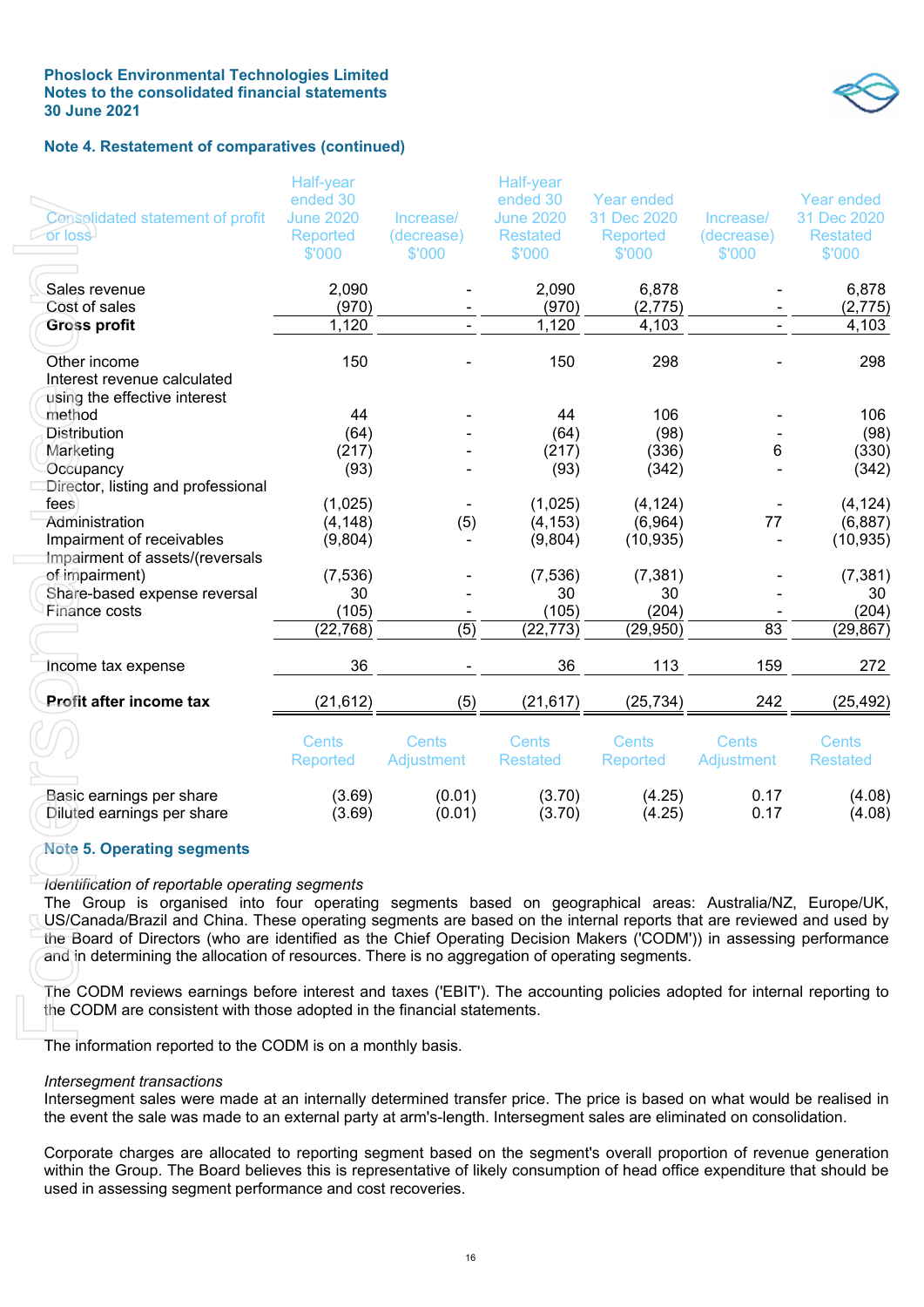#### **Note 5. Operating segments (continued)**

#### *Intersegment receivables, payables and loans*

Intersegment loans are initially recognised at the consideration received. Intersegment loans receivable and loans payable that earn or incur non-market interest are not adjusted to fair value based on market interest rates. Intersegment loans are eliminated on consolidation.

#### *Major customers*

#### *Operating segment information*

| Operating segment information                                                           |                               |                     |                                       |                 | customers (30 June 2020: approximately 46% of the Group's external revenue was derived from sales to 3 customers). |                                            |
|-----------------------------------------------------------------------------------------|-------------------------------|---------------------|---------------------------------------|-----------------|--------------------------------------------------------------------------------------------------------------------|--------------------------------------------|
| Consolidated - 30 Jun 2021                                                              | <b>Australia/NZ</b><br>\$'000 | Europe/UK<br>\$'000 | US/Canada/<br><b>Brazil</b><br>\$'000 | China<br>\$'000 | <b>Eliminations</b><br>\$'000                                                                                      | <b>Total</b><br>\$'000                     |
| Revenue<br>Sales to external customers<br>Intersegment sales                            | 14<br>82                      | 177<br>10           | 710<br>102                            | 425<br>993      | (1, 187)                                                                                                           | 1,326                                      |
| <b>Total revenue</b>                                                                    | 96                            | 187                 | 812                                   | 1,418           | (1, 187)                                                                                                           | 1,326                                      |
| <b>EBIT</b><br>Interest revenue<br>Foreign exchange loss<br>Gain on lease modifications | (3,891)                       | (47)                | 172                                   | (71)            | (348)                                                                                                              | (4, 185)<br>12 <sup>°</sup><br>(79)<br>115 |
| Reversal of impairment of<br>receivables<br>Reversal of impairment of                   |                               |                     |                                       |                 |                                                                                                                    | 536                                        |
| assets<br>Finance costs                                                                 |                               |                     |                                       |                 |                                                                                                                    | 2,405<br>(11)                              |
| Loss before income tax<br>expense<br>Income tax expense                                 |                               |                     |                                       |                 |                                                                                                                    | (1, 207)                                   |
| Loss after income tax<br>expense                                                        |                               |                     |                                       |                 |                                                                                                                    | (1, 207)                                   |
| <b>Assets</b><br>Segment assets<br><b>Total assets</b>                                  | 46,436                        | 602                 | 126                                   | 8,743           | (23, 113)                                                                                                          | 32,794<br>32,794                           |
| Liabilities<br>Segment liabilities<br><b>Total liabilities</b>                          | 4,918                         | 47                  | 74                                    | 3,002           | (3,753)                                                                                                            | 4,288<br>4,288                             |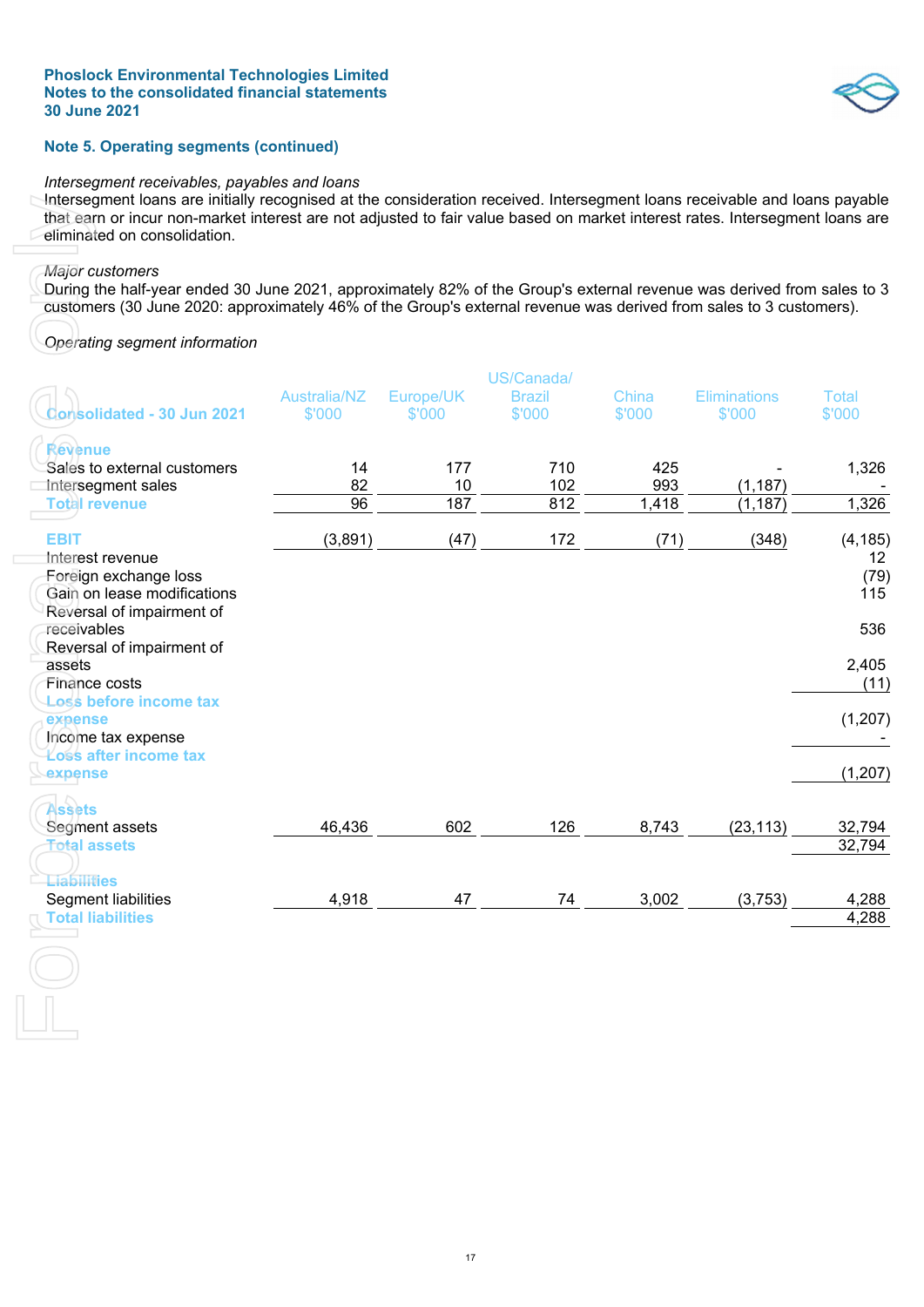

#### **Note 5. Operating segments (continued)**

|                                                                                                                                                                              |                        |                     | US/Canada/              |                 |                               |                        |
|------------------------------------------------------------------------------------------------------------------------------------------------------------------------------|------------------------|---------------------|-------------------------|-----------------|-------------------------------|------------------------|
| Consolidated - 30 Jun 2020                                                                                                                                                   | Australia/NZ<br>\$'000 | Europe/UK<br>\$'000 | <b>Brazil</b><br>\$'000 | China<br>\$'000 | <b>Eliminations</b><br>\$'000 | <b>Total</b><br>\$'000 |
|                                                                                                                                                                              |                        |                     |                         |                 |                               |                        |
| Revenue                                                                                                                                                                      |                        |                     |                         |                 |                               |                        |
| Sales to external customers<br>Intersegment sales                                                                                                                            | 176                    | 74<br>96            | 500<br>17               | 1,516           | (289)                         | 2,090                  |
| <b>Total revenue</b>                                                                                                                                                         | 176                    | 170                 | 517                     | 1,516           | (289)                         | 2,090                  |
|                                                                                                                                                                              |                        |                     |                         |                 |                               |                        |
| EBIT                                                                                                                                                                         | (3, 162)               | (114)               | 282                     | (1, 425)        | 102                           | (4, 317)               |
| Foreign exchange gain                                                                                                                                                        |                        |                     |                         |                 |                               | 79                     |
| Share-based expense reversal                                                                                                                                                 |                        |                     |                         |                 |                               | 30                     |
| Impairment of receivables<br>Impairment of assets                                                                                                                            |                        |                     |                         |                 |                               | (9,804)<br>(7, 536)    |
| Finance costs                                                                                                                                                                |                        |                     |                         |                 |                               | (105)                  |
| Loss before income tax                                                                                                                                                       |                        |                     |                         |                 |                               |                        |
| benefit                                                                                                                                                                      |                        |                     |                         |                 |                               | (21, 653)              |
| Income tax benefit                                                                                                                                                           |                        |                     |                         |                 |                               | 36                     |
| oss after income tax benefit.                                                                                                                                                |                        |                     |                         |                 |                               | (21, 617)              |
| <b>Consolidated - 31 Dec 2020</b>                                                                                                                                            |                        |                     |                         |                 |                               |                        |
|                                                                                                                                                                              |                        |                     |                         |                 |                               |                        |
| Assets<br>Segment assets                                                                                                                                                     | 79,810                 | 815                 |                         | 8,976           | (51, 719)                     | 37,882                 |
| <b>Total assets</b>                                                                                                                                                          |                        |                     |                         |                 |                               | 37,882                 |
|                                                                                                                                                                              |                        |                     |                         |                 |                               |                        |
| <b>Liabilities</b>                                                                                                                                                           |                        |                     |                         |                 |                               |                        |
| <b>Segment liabilities</b><br><b>Total liabilities</b>                                                                                                                       | 34,560                 | 1,486               |                         | 6,424           | (34, 235)                     | 8,235<br>8,235         |
| <b>Note 6. Revenue</b><br>Disaggregation of revenue<br>The disaggregation of revenue from contracts with customers is as follows:                                            |                        |                     |                         |                 |                               |                        |
|                                                                                                                                                                              |                        |                     |                         |                 |                               |                        |
|                                                                                                                                                                              |                        |                     |                         |                 | <b>Consolidated</b>           |                        |
|                                                                                                                                                                              |                        |                     |                         |                 | 30 Jun 2021                   | 30 Jun 2020            |
|                                                                                                                                                                              |                        |                     |                         |                 | \$'000                        | \$'000                 |
| Geographical regions                                                                                                                                                         |                        |                     |                         |                 |                               |                        |
| Australia/NZ                                                                                                                                                                 |                        |                     |                         |                 | 14                            |                        |
| Europe/UK                                                                                                                                                                    |                        |                     |                         |                 | 177                           | 74                     |
| US/Canada/Brazil                                                                                                                                                             |                        |                     |                         |                 | 710                           | 500                    |
| China                                                                                                                                                                        |                        |                     |                         |                 | 425                           | 1,516                  |
|                                                                                                                                                                              |                        |                     |                         |                 | 1,326                         | 2,090                  |
|                                                                                                                                                                              |                        |                     |                         |                 |                               |                        |
| Timing of revenue recognition                                                                                                                                                |                        |                     |                         |                 |                               |                        |
| Goods transferred at a point in time                                                                                                                                         |                        |                     |                         |                 | 1,279                         | 2,090                  |
| Services transferred at a point in time                                                                                                                                      |                        |                     |                         |                 | 47                            |                        |
|                                                                                                                                                                              |                        |                     |                         |                 | 1,326                         | 2,090                  |
|                                                                                                                                                                              |                        |                     |                         |                 |                               |                        |
| Seasonality of operations                                                                                                                                                    |                        |                     |                         |                 |                               |                        |
| The Group's sale of goods segment is subject to seasonal fluctuations as a result of weather conditions. In particular, the                                                  |                        |                     |                         |                 |                               |                        |
| sales and application of Phoslock® in northern China and European regions are affected by the winter weather conditions,<br>which occur primarily from November to February. |                        |                     |                         |                 |                               |                        |

# *Seasonality of operations*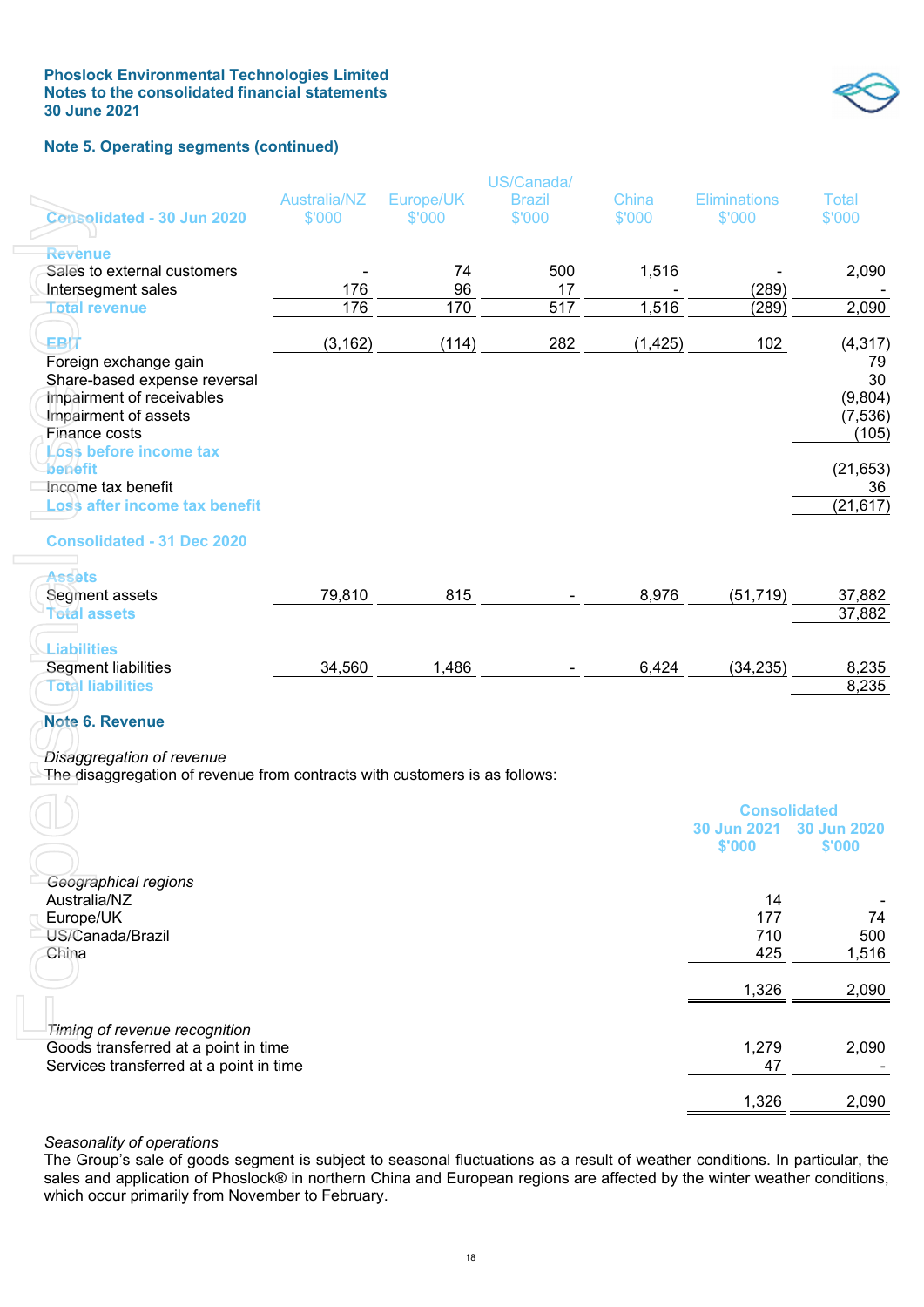

#### **Note 7. Other income**

|                                                                                                                           | <b>Consolidated</b>   |                       |
|---------------------------------------------------------------------------------------------------------------------------|-----------------------|-----------------------|
|                                                                                                                           | 30 Jun 2021<br>\$'000 | 30 Jun 2020<br>\$'000 |
| Net foreign exchange gain                                                                                                 |                       | 79                    |
| Net gain on disposal of property, plant and equipment                                                                     |                       | 1                     |
| Gain on lease modifications                                                                                               | 115                   |                       |
| Research and development grants                                                                                           | (16)                  |                       |
| Government grants (COVID-19)                                                                                              | 525                   | 43                    |
| Other                                                                                                                     |                       | 27                    |
| Other income                                                                                                              | 624                   | 150                   |
|                                                                                                                           |                       |                       |
| Gain on lease modifications                                                                                               |                       |                       |
| Refer to note 13 for more information.                                                                                    |                       |                       |
| Other                                                                                                                     |                       |                       |
| During the period the Company extinguished the contractual obligation to pay the 3rd party connected to the Xingyun Lake  |                       |                       |
| Project. This resulted in a write back of an accounts payable provision of \$349,000 as a credit to the profit or loss in |                       |                       |
| accordance with accounting standards. Other also includes rental income as a result of the sub lease in Lime Street       |                       |                       |
| Sydney.                                                                                                                   |                       |                       |
| Government grants (COVID-19)                                                                                              |                       |                       |
| During the COVID-19 pandemic, the Group has received JobKeeper support payments from the Australian Government            |                       |                       |
| which are passed on to eligible employees. These have been recognised as government grants in the financial statements    |                       |                       |
| and recorded as other income over the periods in which the related employee benefits are recognised as an expense.        |                       |                       |
|                                                                                                                           |                       |                       |
|                                                                                                                           |                       |                       |
|                                                                                                                           |                       |                       |
|                                                                                                                           |                       |                       |
|                                                                                                                           |                       |                       |
|                                                                                                                           |                       |                       |
|                                                                                                                           |                       |                       |
|                                                                                                                           |                       |                       |
|                                                                                                                           |                       |                       |
|                                                                                                                           |                       |                       |
|                                                                                                                           |                       |                       |
|                                                                                                                           |                       |                       |
|                                                                                                                           |                       |                       |
|                                                                                                                           |                       |                       |
|                                                                                                                           |                       |                       |
|                                                                                                                           |                       |                       |
|                                                                                                                           |                       |                       |

#### *Government grants (COVID-19)*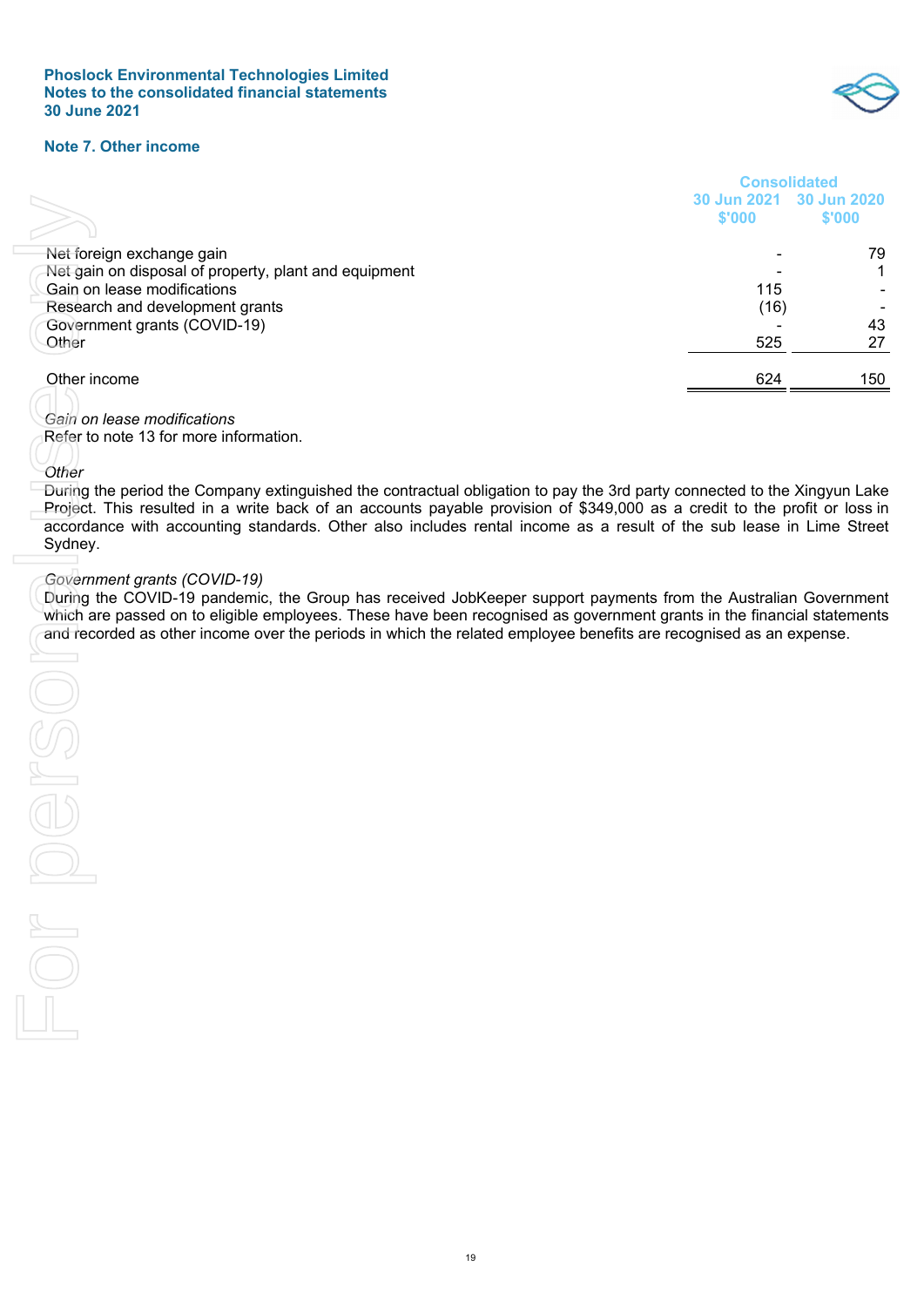**Phoslock Environmental Technologies Limited Notes to the consolidated financial statements 30 June 2021** 

#### **Note 8. Expenses**



|                                                                                                                             | <b>Consolidated</b> |             |
|-----------------------------------------------------------------------------------------------------------------------------|---------------------|-------------|
|                                                                                                                             | 30 Jun 2021         | 30 Jun 2020 |
|                                                                                                                             | \$'000              | \$'000      |
| Loss before income tax includes the following specific expenses:                                                            |                     |             |
|                                                                                                                             |                     |             |
| Depreciation                                                                                                                | 38                  |             |
| Office equipment<br>Land and buildings right-of-use assets                                                                  | 76                  | 126<br>426  |
| Office equipment right-of-use assets                                                                                        |                     | 4           |
|                                                                                                                             |                     |             |
| <b>Total depreciation</b>                                                                                                   | 114                 | 556         |
|                                                                                                                             |                     |             |
| Amortisation                                                                                                                |                     |             |
| Patents and trademarks                                                                                                      | 6                   | 3           |
|                                                                                                                             |                     |             |
| Total depreciation and amortisation                                                                                         | 120                 | 559         |
| Impairment of assets/(reversals)                                                                                            |                     |             |
| Inventories                                                                                                                 | 694                 | 2,067       |
| Plant and equipment                                                                                                         |                     | 1,417       |
| Rights-of-use assets**                                                                                                      | (3, 125)            | 4,052       |
| Other receivables                                                                                                           | 26                  |             |
|                                                                                                                             |                     |             |
| <b>Total impairment</b>                                                                                                     | (2,405)             | 7,536       |
| <b>Finance costs</b>                                                                                                        |                     |             |
| Interest and finance charges paid/payable on lease liabilities                                                              | 11                  | 105         |
|                                                                                                                             |                     |             |
| Net foreign exchange loss                                                                                                   |                     |             |
| Net foreign exchange loss                                                                                                   | 79                  |             |
|                                                                                                                             |                     |             |
| Leases                                                                                                                      |                     |             |
| Short-term lease payments                                                                                                   | 6                   | 100         |
|                                                                                                                             |                     |             |
| Superannuation expense                                                                                                      |                     |             |
| Defined contribution superannuation expense                                                                                 | 65                  | 132         |
| Payroll tax expense                                                                                                         |                     |             |
| Reversal of payroll tax expense*                                                                                            | (562)               |             |
|                                                                                                                             |                     |             |
| At 31 December 2020, the Group recognised an estimate for the Australian payroll tax liability expected to arise in         |                     |             |
| connection with the vesting of options issued to employees. During the current period, the Group received additional        |                     |             |
| information which clarified the tax status of relevant individuals and resulted in a reduction in the expected liability of |                     |             |
| \$649,000, \$562,000 of which has been recognised within profit or loss in the current period and \$87,000 has been         |                     |             |
| recognised as a restatement to prior period (note 4).<br>$**$<br>Refer to note 13 for more information.                     |                     |             |
|                                                                                                                             |                     |             |
|                                                                                                                             |                     |             |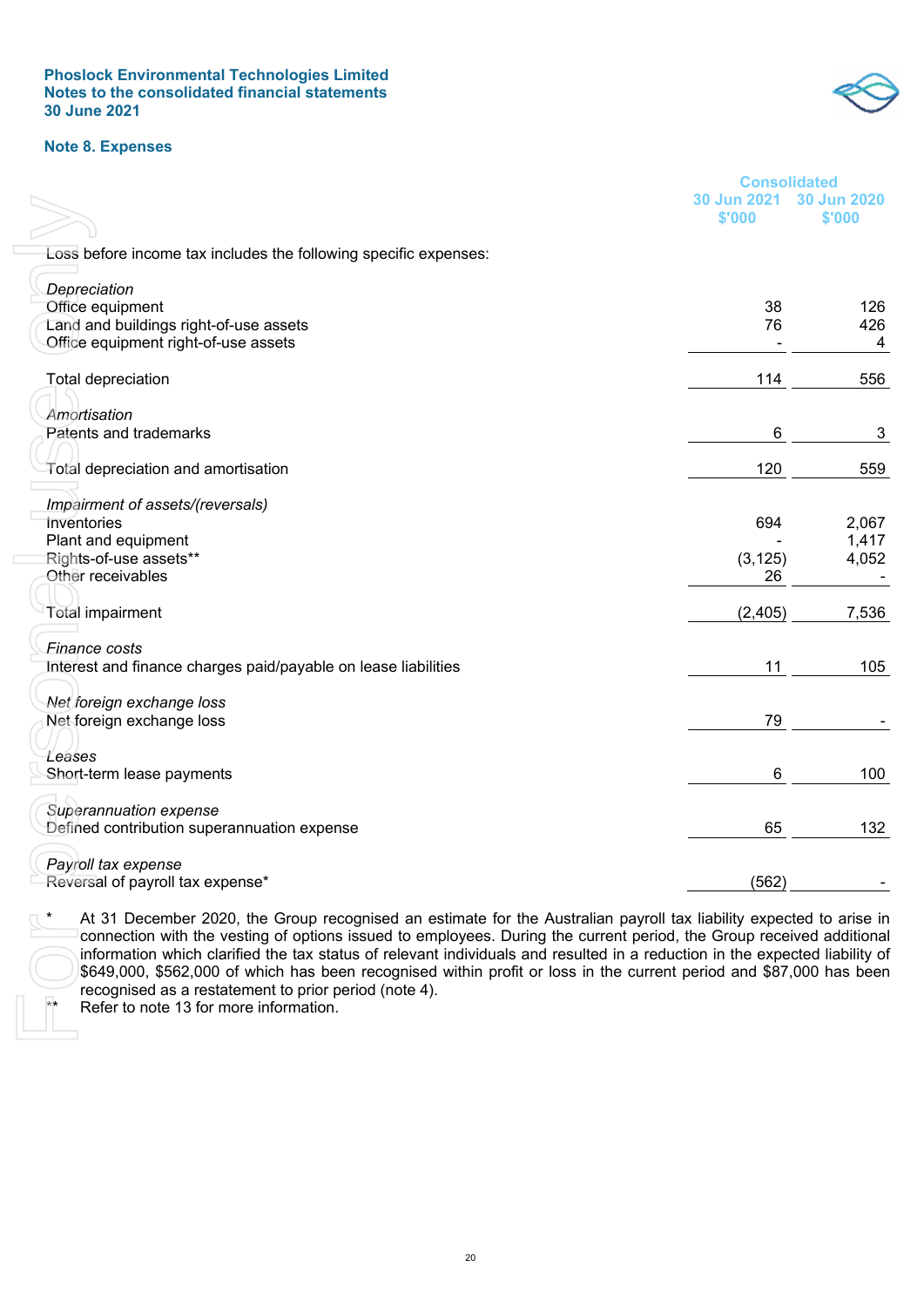

#### **Note 9. Trade and other receivables**

|                                                                                                                                                                                                                                                                                                                                                                                                                                                                                                                                                                                                                                                                                                                                                                                                                                                                                        | <b>Consolidated</b>   |                       |
|----------------------------------------------------------------------------------------------------------------------------------------------------------------------------------------------------------------------------------------------------------------------------------------------------------------------------------------------------------------------------------------------------------------------------------------------------------------------------------------------------------------------------------------------------------------------------------------------------------------------------------------------------------------------------------------------------------------------------------------------------------------------------------------------------------------------------------------------------------------------------------------|-----------------------|-----------------------|
|                                                                                                                                                                                                                                                                                                                                                                                                                                                                                                                                                                                                                                                                                                                                                                                                                                                                                        | 30 Jun 2021<br>\$'000 | 31 Dec 2020<br>\$'000 |
|                                                                                                                                                                                                                                                                                                                                                                                                                                                                                                                                                                                                                                                                                                                                                                                                                                                                                        |                       |                       |
| <b>Current assets</b><br>Trade receivables                                                                                                                                                                                                                                                                                                                                                                                                                                                                                                                                                                                                                                                                                                                                                                                                                                             | 11,850                | 12,976                |
| Less: Allowance for expected credit losses                                                                                                                                                                                                                                                                                                                                                                                                                                                                                                                                                                                                                                                                                                                                                                                                                                             | (10, 198)             | (10, 350)             |
|                                                                                                                                                                                                                                                                                                                                                                                                                                                                                                                                                                                                                                                                                                                                                                                                                                                                                        | 1,652                 | 2,626                 |
|                                                                                                                                                                                                                                                                                                                                                                                                                                                                                                                                                                                                                                                                                                                                                                                                                                                                                        |                       |                       |
| Grant income receivable                                                                                                                                                                                                                                                                                                                                                                                                                                                                                                                                                                                                                                                                                                                                                                                                                                                                | 83                    | 100                   |
|                                                                                                                                                                                                                                                                                                                                                                                                                                                                                                                                                                                                                                                                                                                                                                                                                                                                                        |                       |                       |
|                                                                                                                                                                                                                                                                                                                                                                                                                                                                                                                                                                                                                                                                                                                                                                                                                                                                                        | 1,735                 | 2,726                 |
|                                                                                                                                                                                                                                                                                                                                                                                                                                                                                                                                                                                                                                                                                                                                                                                                                                                                                        |                       |                       |
| Allowance for expected credit losses                                                                                                                                                                                                                                                                                                                                                                                                                                                                                                                                                                                                                                                                                                                                                                                                                                                   |                       |                       |
| The Group is party to a trade receivable balance due from Beijing BHZQ Environmental Engineering Technology Co.,<br>Limited ('BHZQ') totalling \$2,567,000 as at 30 June 2020. BHZQ is a related party of Mr Zhigang Zhang, who was a<br>director of Phoslock Environmental Technologies Limited until his resignation on 30 September 2020.                                                                                                                                                                                                                                                                                                                                                                                                                                                                                                                                           |                       |                       |
| As at 30 June 2021 the receivable from BHZQ remains due, with the probability of collection deemed remote,<br>notwithstanding the Group's continued efforts to recover the amount including taking the matter to arbitration. In light of<br>these circumstances, the Group continues to recognise an impairment provision of \$2,121,000 for the half year ended June<br>30-2021 for the amount outstanding from BHZQ. This amount constitutes the full balance owing (Note: BHZQ paid a<br>nominal amount in August 2020).                                                                                                                                                                                                                                                                                                                                                           |                       |                       |
| It remains managements judgment that the recoverability of outstanding accounts receivable for BHZQ continues to be<br>uncertain and the impairment provision remain.                                                                                                                                                                                                                                                                                                                                                                                                                                                                                                                                                                                                                                                                                                                  |                       |                       |
| As noted in the 31 December 2020 financial statements, the Group identified an amount of \$349,000 in account payable,<br>which related to a contractual obligation to pay a third party connected with transactions under investigation. The contract<br>was characterised as labour services connected to the Xingyun Lake Project. Due to concerns regarding the<br>interdependency of the contracts related to the Xingyun Lake Project, management concluded that the recoverability of<br>outstanding accounts receivable in relation to this contract was uncertain, notwithstanding that the terms of the Xingyun<br>Lake contract did not require payment until 31 March 2021. Management therefore concluded to impair the outstanding<br>balance recognising an allowance for expected credit losses of \$6,403,000 as at 31 December 2020 in relation to this<br>contract. |                       |                       |
| Within the current period, the Company received the Phase 1 payment (\$536,000) relating to works completed at Xingyun<br>Lake. The part payment resulted in a partial write back of the impairment provision maintained at 31 December 2020.<br>Although this recent part-payment is a positive outcome, it is for initial work, not the bulk of the project application. The<br>company is yet to receive written confirmation of the receivable from the customer, or acknowledgment that it is past due,<br>despite several requests to that effect.                                                                                                                                                                                                                                                                                                                               |                       |                       |
| At around the same time, the Company extinguished the contractual obligation to pay the 3rd party connected to the<br>Xingyun Lake Project. This resulted in a write back of an account payable provision of \$349,000 as a credit to the profit and<br>loss account "other income", in accordance with accounting standards.                                                                                                                                                                                                                                                                                                                                                                                                                                                                                                                                                          |                       |                       |
| Notwithstanding the release of the contractual obligation, it remains management judgment that the recoverability of<br>outstanding accounts receivable for Xingyun Lake continues to be uncertain and the impairment provision remain.                                                                                                                                                                                                                                                                                                                                                                                                                                                                                                                                                                                                                                                |                       |                       |
| The Company remains in constant contact with Xingyun Lake officials to secure payment. Recently, officials of the lake<br>have made preliminary overtures to reach agreement on a payment plan. These types of overtures in the past have borne<br>little fruit. Should the Lake agree to a payment plan and demonstrate a consistency of payment to the plan, management<br>will re-asses its judgement on the balance of that receivable.                                                                                                                                                                                                                                                                                                                                                                                                                                            |                       |                       |

#### *Allowance for expected credit losses*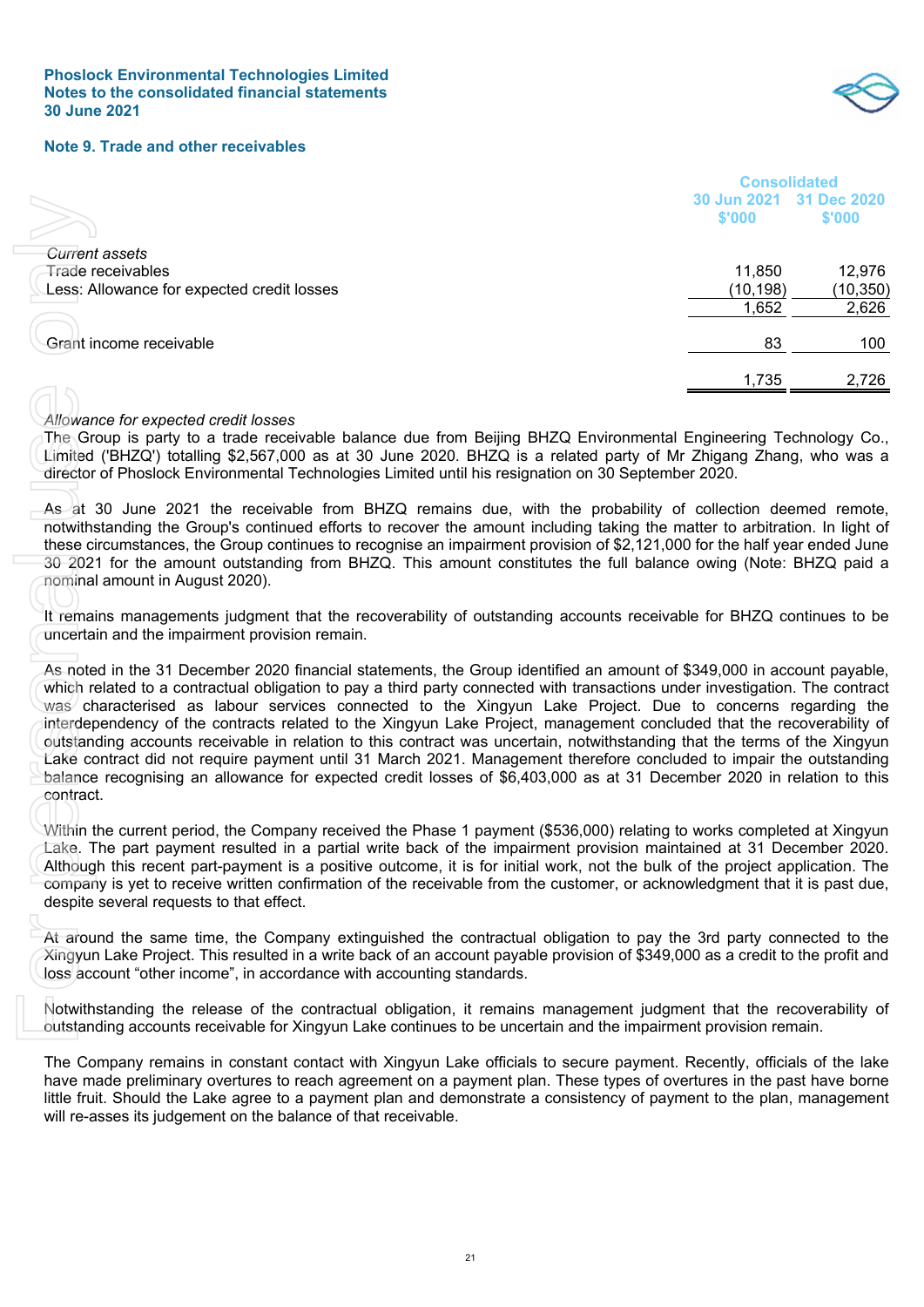

#### **Note 9. Trade and other receivables (continued)**

The ageing of the receivables and allowance for expected credit losses provided for above are as follows:

|                                                                                        |                              | <b>Carrying amount</b>       |                       | <b>Allowance for expected</b><br><b>credit losses</b> |
|----------------------------------------------------------------------------------------|------------------------------|------------------------------|-----------------------|-------------------------------------------------------|
| Consolidated                                                                           | 30 Jun 2021<br>\$'000        | 31 Dec 2020<br>\$'000        | 30 Jun 2021<br>\$'000 | <b>Dec 2020</b><br>\$'000                             |
| Not overdue<br>0 to 3 months overdue<br>3 to 6 months overdue<br>Over 6 months overdue | 9,394<br>545<br>782<br>1,129 | 11,068<br>264<br>21<br>1,623 | 9,123<br>-<br>1,075   | 8,913<br>1,437                                        |
|                                                                                        | 11,850                       | 12,976                       | 10,198                | 10,350                                                |

| <b>Consolidated</b>                                                                                                                                                                                                                                                                                                                                                                                                                                                                                                                                                                                                                          | 30 Jun 2021<br>\$'000 | <b>Carrying amount</b><br>31 Dec 2020<br>\$'000 | <b>credit losses</b><br>30 Jun 2021<br>\$'000 | <b>Allowance for expected</b><br>31 Dec 2020<br>\$'000 |
|----------------------------------------------------------------------------------------------------------------------------------------------------------------------------------------------------------------------------------------------------------------------------------------------------------------------------------------------------------------------------------------------------------------------------------------------------------------------------------------------------------------------------------------------------------------------------------------------------------------------------------------------|-----------------------|-------------------------------------------------|-----------------------------------------------|--------------------------------------------------------|
| Not overdue<br>0 to 3 months overdue                                                                                                                                                                                                                                                                                                                                                                                                                                                                                                                                                                                                         | 9,394<br>545          | 11,068<br>264                                   | 9,123                                         | 8,913                                                  |
| 3 to 6 months overdue                                                                                                                                                                                                                                                                                                                                                                                                                                                                                                                                                                                                                        | 782                   | 21                                              |                                               |                                                        |
|                                                                                                                                                                                                                                                                                                                                                                                                                                                                                                                                                                                                                                              |                       |                                                 |                                               |                                                        |
| Over 6 months overdue                                                                                                                                                                                                                                                                                                                                                                                                                                                                                                                                                                                                                        | 1,129                 | 1,623                                           | 1,075                                         | 1,437                                                  |
|                                                                                                                                                                                                                                                                                                                                                                                                                                                                                                                                                                                                                                              | 11,850                | 12,976                                          | 10,198                                        | 10,350                                                 |
| Movements in the allowance for expected credit losses are as follows:                                                                                                                                                                                                                                                                                                                                                                                                                                                                                                                                                                        |                       |                                                 |                                               |                                                        |
|                                                                                                                                                                                                                                                                                                                                                                                                                                                                                                                                                                                                                                              |                       |                                                 | <b>Consolidated</b>                           |                                                        |
|                                                                                                                                                                                                                                                                                                                                                                                                                                                                                                                                                                                                                                              |                       |                                                 | 30 Jun 2021                                   | 31 Dec 2020                                            |
|                                                                                                                                                                                                                                                                                                                                                                                                                                                                                                                                                                                                                                              |                       |                                                 | \$'000                                        | \$'000                                                 |
|                                                                                                                                                                                                                                                                                                                                                                                                                                                                                                                                                                                                                                              |                       |                                                 |                                               |                                                        |
| Opening balance                                                                                                                                                                                                                                                                                                                                                                                                                                                                                                                                                                                                                              |                       |                                                 | 10,350                                        |                                                        |
| Additional provisions recognised                                                                                                                                                                                                                                                                                                                                                                                                                                                                                                                                                                                                             |                       |                                                 | 27                                            | 10,935                                                 |
| Foreign exchange translation                                                                                                                                                                                                                                                                                                                                                                                                                                                                                                                                                                                                                 |                       |                                                 | 357                                           | (585)                                                  |
| Unused amounts reversed                                                                                                                                                                                                                                                                                                                                                                                                                                                                                                                                                                                                                      |                       |                                                 | (536)                                         |                                                        |
|                                                                                                                                                                                                                                                                                                                                                                                                                                                                                                                                                                                                                                              |                       |                                                 |                                               |                                                        |
| Closing balance                                                                                                                                                                                                                                                                                                                                                                                                                                                                                                                                                                                                                              |                       |                                                 | 10,198                                        | 10,350                                                 |
| <b>Note 10. Inventories</b>                                                                                                                                                                                                                                                                                                                                                                                                                                                                                                                                                                                                                  |                       |                                                 |                                               |                                                        |
|                                                                                                                                                                                                                                                                                                                                                                                                                                                                                                                                                                                                                                              |                       |                                                 |                                               |                                                        |
|                                                                                                                                                                                                                                                                                                                                                                                                                                                                                                                                                                                                                                              |                       |                                                 | <b>Consolidated</b>                           |                                                        |
|                                                                                                                                                                                                                                                                                                                                                                                                                                                                                                                                                                                                                                              |                       |                                                 | 30 Jun 2021                                   | 31 Dec 2020                                            |
|                                                                                                                                                                                                                                                                                                                                                                                                                                                                                                                                                                                                                                              |                       |                                                 | \$'000                                        | \$'000                                                 |
|                                                                                                                                                                                                                                                                                                                                                                                                                                                                                                                                                                                                                                              |                       |                                                 |                                               |                                                        |
| Current assets                                                                                                                                                                                                                                                                                                                                                                                                                                                                                                                                                                                                                               |                       |                                                 |                                               |                                                        |
| Raw materials - at cost                                                                                                                                                                                                                                                                                                                                                                                                                                                                                                                                                                                                                      |                       |                                                 | 955                                           | 1,012                                                  |
|                                                                                                                                                                                                                                                                                                                                                                                                                                                                                                                                                                                                                                              |                       |                                                 |                                               |                                                        |
| Finished goods - at cost                                                                                                                                                                                                                                                                                                                                                                                                                                                                                                                                                                                                                     |                       |                                                 | 4,650                                         | 4,319                                                  |
| Less: Provision for impairment                                                                                                                                                                                                                                                                                                                                                                                                                                                                                                                                                                                                               |                       |                                                 | (1,723)                                       | (1, 372)                                               |
|                                                                                                                                                                                                                                                                                                                                                                                                                                                                                                                                                                                                                                              |                       |                                                 | 2,927                                         | 2,947                                                  |
|                                                                                                                                                                                                                                                                                                                                                                                                                                                                                                                                                                                                                                              |                       |                                                 |                                               |                                                        |
|                                                                                                                                                                                                                                                                                                                                                                                                                                                                                                                                                                                                                                              |                       |                                                 | 3,882                                         | 3,959                                                  |
|                                                                                                                                                                                                                                                                                                                                                                                                                                                                                                                                                                                                                                              |                       |                                                 |                                               |                                                        |
| The Group concluded that its inventory holding significantly exceeded short term demand in light of the continued impacts<br>of COVID-19 and reduced business activity in China following the Board investigation conducted through the period. While<br>directors believe there is a limited risk of its inventory (both raw materials and finished goods) becoming obsolete or<br>expiring, based on the factors outlined above, the Board concluded to impair all or portions of inventory that is not<br>associated with a committed order or is under contract negotiation with a memorandum of understanding (MOU) has been<br>agreed. |                       |                                                 |                                               |                                                        |
| Included in the inventory at-cost, \$1,580,000 of finished goods in China that has been defined as having a quality issue or<br>defect in the product during the manufacturing process which renders it non-resaleable or non-useable in its current state,<br>and therefore has been fully provided for.                                                                                                                                                                                                                                                                                                                                    |                       |                                                 |                                               |                                                        |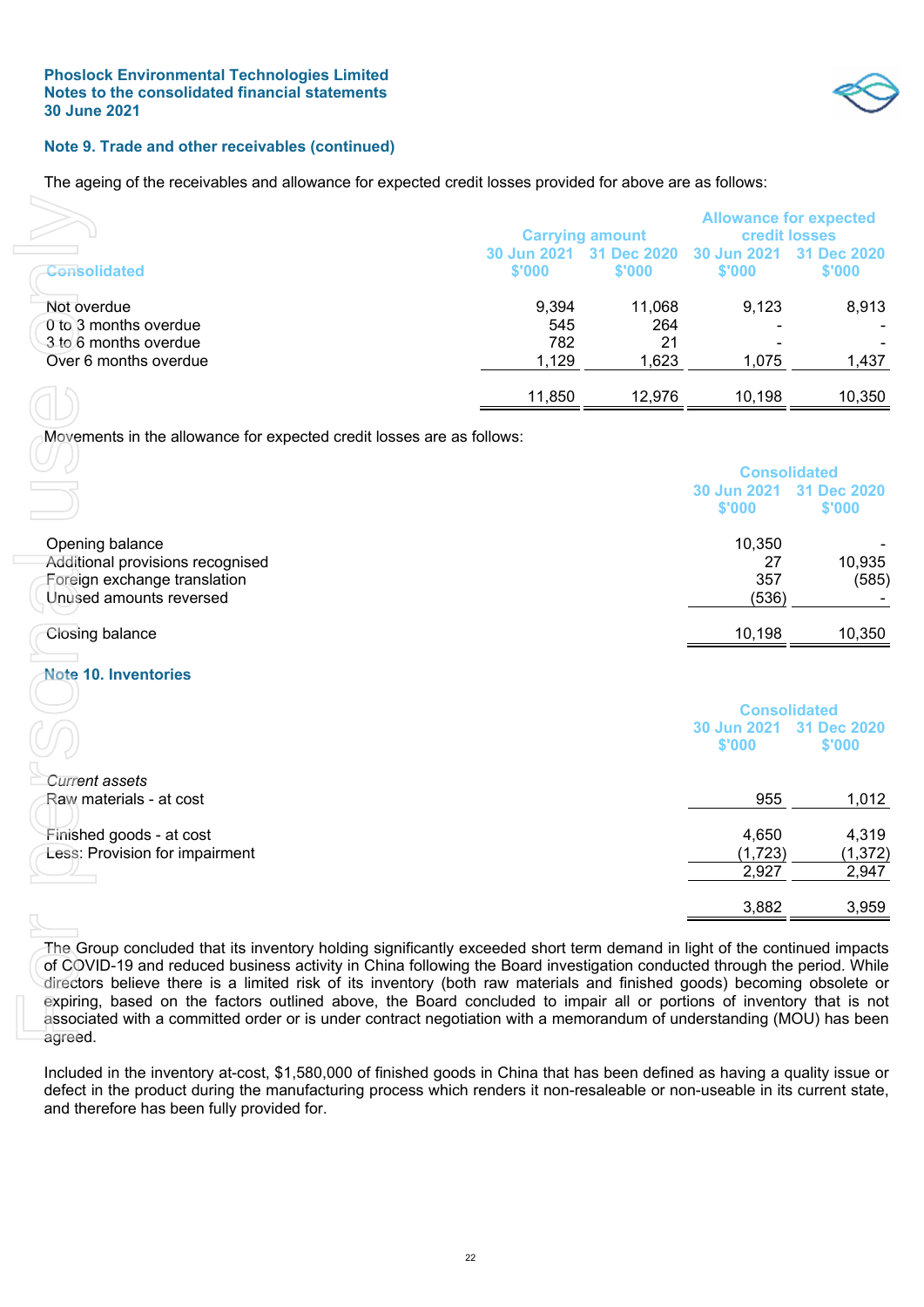

#### **Note 11. Property, plant and equipment**

|                                                                                                                                                                                                                                             | <b>Consolidated</b> |                  |
|---------------------------------------------------------------------------------------------------------------------------------------------------------------------------------------------------------------------------------------------|---------------------|------------------|
|                                                                                                                                                                                                                                             | 30 Jun 2021         | 31 Dec 2020      |
|                                                                                                                                                                                                                                             | \$'000              | \$'000           |
|                                                                                                                                                                                                                                             |                     |                  |
| Non-current assets                                                                                                                                                                                                                          |                     |                  |
| Plant and equipment - at cost                                                                                                                                                                                                               | 2,375               | 2,341            |
| Less: Accumulated depreciation                                                                                                                                                                                                              | (801)               | (784)            |
| Less: Impairment                                                                                                                                                                                                                            | (1,538)             | (1, 484)         |
|                                                                                                                                                                                                                                             | 36                  | 73               |
|                                                                                                                                                                                                                                             |                     |                  |
| Motor vehicles - at cost                                                                                                                                                                                                                    | 76                  | 76               |
| Less: Accumulated depreciation                                                                                                                                                                                                              | (76)                | (76)             |
|                                                                                                                                                                                                                                             |                     |                  |
|                                                                                                                                                                                                                                             |                     |                  |
|                                                                                                                                                                                                                                             | 36                  | 73               |
|                                                                                                                                                                                                                                             |                     |                  |
| Reconciliations                                                                                                                                                                                                                             |                     |                  |
| Reconciliations of the written down values at the beginning and end of the current financial half-year are set out below:                                                                                                                   |                     |                  |
|                                                                                                                                                                                                                                             |                     |                  |
|                                                                                                                                                                                                                                             |                     | <b>Plant and</b> |
|                                                                                                                                                                                                                                             |                     | equipment        |
| <b>Consolidated</b>                                                                                                                                                                                                                         |                     | \$'000           |
|                                                                                                                                                                                                                                             |                     |                  |
| Balance at 1 January 2021                                                                                                                                                                                                                   |                     | 73               |
| Additions                                                                                                                                                                                                                                   |                     | 5                |
| Disposals                                                                                                                                                                                                                                   |                     | (5)              |
| <b>Exchange differences</b>                                                                                                                                                                                                                 |                     |                  |
| Depreciation expense                                                                                                                                                                                                                        |                     | (38)             |
| Balance at 30 June 2021                                                                                                                                                                                                                     |                     |                  |
|                                                                                                                                                                                                                                             |                     | 36               |
|                                                                                                                                                                                                                                             |                     |                  |
| Impairment                                                                                                                                                                                                                                  |                     |                  |
| As at 30 June 2020 the Group identified an indicator of impairment with respect to the Group's property, plant and                                                                                                                          |                     |                  |
| equipment, arising from the operating loss incurred by the Group during the period. In light of this, the Group undertook an                                                                                                                |                     |                  |
| impairment assessment which resulted in the recognition of an impairment loss which reduced the carrying value of                                                                                                                           |                     |                  |
| Phoslock (Changxing) Water Solutions (China) (a subsidiary of the Group) plant, property and equipment assets to \$nil.                                                                                                                     |                     |                  |
|                                                                                                                                                                                                                                             |                     |                  |
| The recoverable amount of the CGU associated with the Group's Chinese operations was estimated based on the present<br>value of the future cash flows expected to be derived from the CGU (value in use). The recoverable amount of the CGU |                     |                  |
| was lower than the carrying amount of the assets within the CGU and therefore an impairment loss has been recognised                                                                                                                        |                     |                  |
| on property, plant and equipment as outlined above.                                                                                                                                                                                         |                     |                  |
|                                                                                                                                                                                                                                             |                     |                  |
| This impairment loss reflects the uncertainty regarding the future operating performance of the Group in light of the loss                                                                                                                  |                     |                  |
| incurred in the current year, volatile market conditions associated with COVID-19 and uncertainty regarding the future                                                                                                                      |                     |                  |
| performance of the Group's Chinese operations.                                                                                                                                                                                              |                     |                  |
|                                                                                                                                                                                                                                             |                     |                  |
| In accordance with accounting standards, an impairment loss on property, plant and equipment assets can be reversed                                                                                                                         |                     |                  |
| where there is evidence that the conditions that resulted in the impairment loss are no longer present. The Group intend to                                                                                                                 |                     |                  |
| reassess the position adopted at future balance dates, as it did as at 30 June 2021, with reference to current and future                                                                                                                   |                     |                  |
| trading performance at that time.                                                                                                                                                                                                           |                     |                  |
|                                                                                                                                                                                                                                             |                     |                  |
| The value in use model was created to test whether the CGU generates cash when taking into consideration the relative                                                                                                                       |                     |                  |
| age and condition of the assets and capacity constraint of the plant as a result of treating the wastewater appropriately                                                                                                                   |                     |                  |
| $(3,000$ tones $p/a$ ).                                                                                                                                                                                                                     |                     |                  |

| <b>Consolidated</b>                                                                | <b>Plant and</b><br>equipment<br>\$'000 |
|------------------------------------------------------------------------------------|-----------------------------------------|
| Balance at 1 January 2021<br>Additions<br><b>Disposals</b><br>Exchange differences | 73<br>5<br>(5)                          |
| Depreciation expense                                                               | (38)                                    |
| Balance at 30 June 2021                                                            | 36                                      |

#### *Impairment*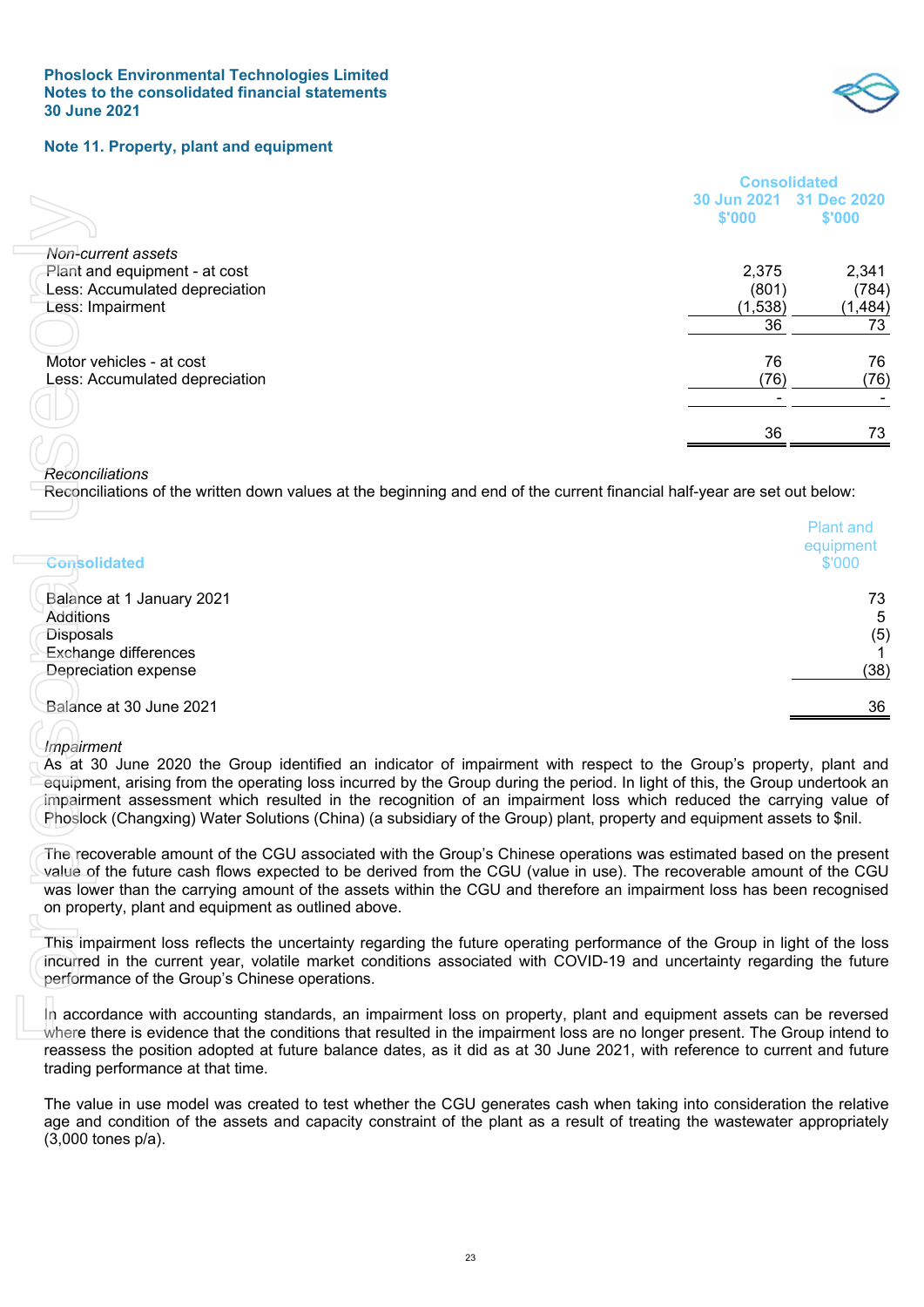

#### **Note 11. Property, plant and equipment (continued)**

Given the above, combined with market pricing of the product and the overheads inherent in the business, the model indicated that the recoverable amount of the CGU was lower than the carrying amount of the assets within the CGU and therefore an impairment loss was recognised on property, plant and equipment as outlined above.

#### **Note 12. Right-of-use assets**

| <b>Note 12. Right-of-use assets</b>                                                                                                                                                                                                                                                                                                                                                                                                                                                           |                       |                       |
|-----------------------------------------------------------------------------------------------------------------------------------------------------------------------------------------------------------------------------------------------------------------------------------------------------------------------------------------------------------------------------------------------------------------------------------------------------------------------------------------------|-----------------------|-----------------------|
|                                                                                                                                                                                                                                                                                                                                                                                                                                                                                               | <b>Consolidated</b>   |                       |
|                                                                                                                                                                                                                                                                                                                                                                                                                                                                                               | 30 Jun 2021<br>\$'000 | 31 Dec 2020<br>\$'000 |
| Non-current assets                                                                                                                                                                                                                                                                                                                                                                                                                                                                            |                       |                       |
| Land and buildings - right-of-use                                                                                                                                                                                                                                                                                                                                                                                                                                                             | 928                   | 4,106                 |
| Less: Accumulated depreciation                                                                                                                                                                                                                                                                                                                                                                                                                                                                | (17)                  | (93)                  |
| Less: Impairment                                                                                                                                                                                                                                                                                                                                                                                                                                                                              | (791)                 | (3,865)               |
|                                                                                                                                                                                                                                                                                                                                                                                                                                                                                               | 120                   | 148                   |
|                                                                                                                                                                                                                                                                                                                                                                                                                                                                                               |                       |                       |
| Office equipment - right-of-use                                                                                                                                                                                                                                                                                                                                                                                                                                                               | 28                    | 28                    |
| Less: Accumulated depreciation                                                                                                                                                                                                                                                                                                                                                                                                                                                                | (14)                  | (11)                  |
|                                                                                                                                                                                                                                                                                                                                                                                                                                                                                               | 14                    | 17                    |
|                                                                                                                                                                                                                                                                                                                                                                                                                                                                                               | 134                   |                       |
|                                                                                                                                                                                                                                                                                                                                                                                                                                                                                               |                       | 165                   |
| Impairment<br>As at 31 December 2020 the Group identified an indicator of impairment with respect to the its China Operations right-of-<br>use assets, primarily lease assets, arising from the operating loss incurred by the Group during the period. In light of this,<br>the Group undertook an impairment test which resulted in the recognition of an impairment loss which reduced the carrying<br>value of the right-of-use asset to \$nil.                                           |                       |                       |
| The recoverable amount of the CGU associated with the Group's Chinese operations was estimated based on the present<br>value of the future cash flows expected to be derived from the CGU (value in use). The recoverable amount of the CGU<br>was lower than the carrying amount of the assets within the CGU and therefore an impairment loss has been recognised<br>on right-of-use assets as outlined above. This impairment loss reflects the uncertainty regarding the future operating |                       |                       |
| performance of the Group in light of the loss incurred in the current year, volatile market conditions associated with COVID-<br>19 and uncertainty regarding the future performance of the Group's Chinese operations.                                                                                                                                                                                                                                                                       |                       |                       |
| In accordance with accounting standards, an impairment loss on right-of-use assets can be reversed where there is<br>evidence that the conditions that resulted in the impairment loss are no longer present. The Group intend to reassess the<br>position adopted at future balance dates with reference to current and future trading performance at that time.                                                                                                                             |                       |                       |

#### *Impairment*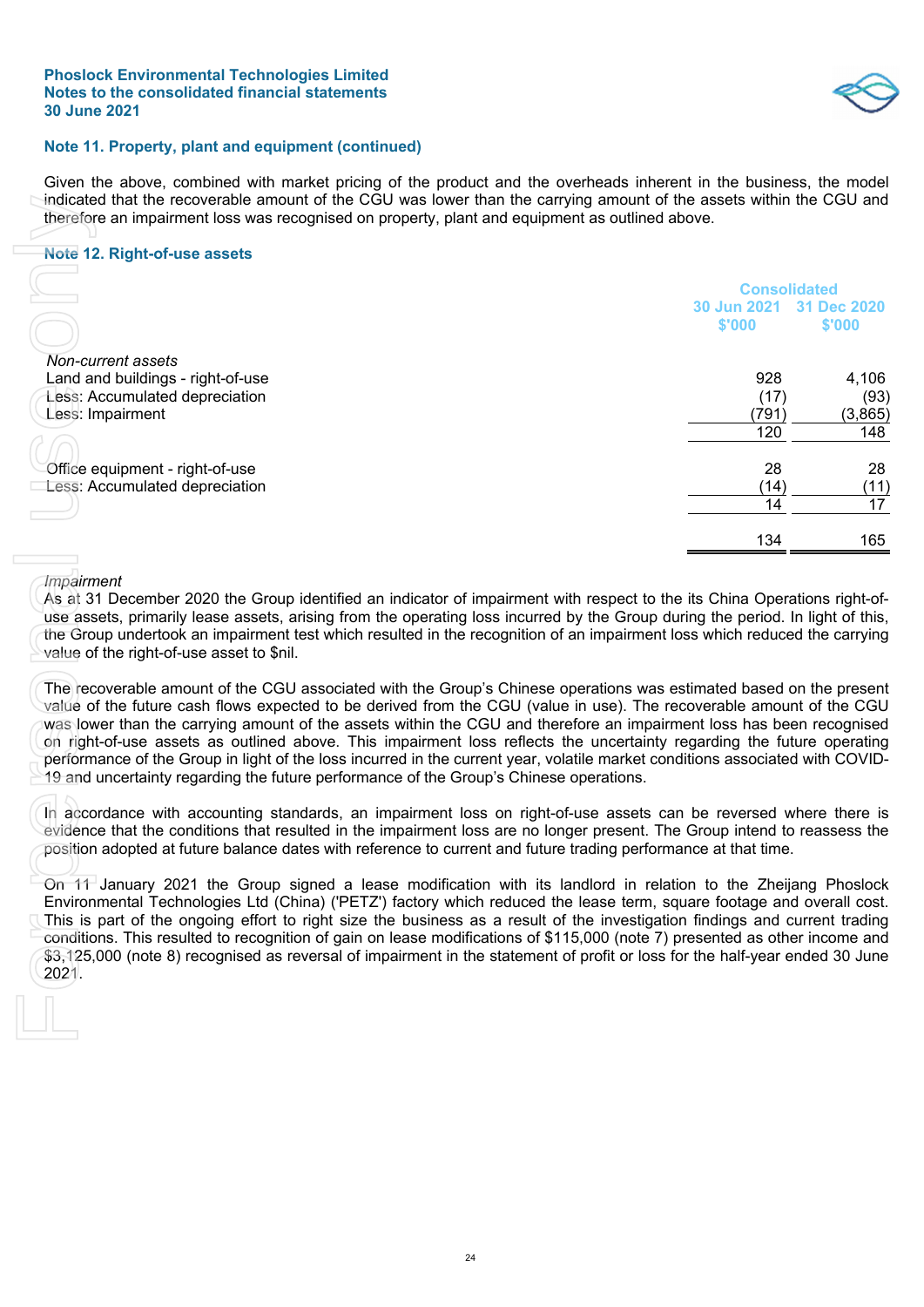

#### **Note 12. Right-of-use assets (continued)**

*Reconciliations* 

For pe

Reconciliations of the written down values at the beginning and end of the current financial half-year are set out below:

| <b>Consolidated</b>                                                                                                                                                                                                                                                                                                                                                                                                                                                                                                                                                                                                                              | <b>Buildings</b><br>right-of-use<br>\$'000 | Office<br>equipment<br>right-of-use<br>\$'000 | <b>Total</b><br>\$'000 |
|--------------------------------------------------------------------------------------------------------------------------------------------------------------------------------------------------------------------------------------------------------------------------------------------------------------------------------------------------------------------------------------------------------------------------------------------------------------------------------------------------------------------------------------------------------------------------------------------------------------------------------------------------|--------------------------------------------|-----------------------------------------------|------------------------|
| Balance at 1 January 2021<br>Additions                                                                                                                                                                                                                                                                                                                                                                                                                                                                                                                                                                                                           | 148<br>7                                   | 17                                            | 165<br>7               |
| Depreciation expense                                                                                                                                                                                                                                                                                                                                                                                                                                                                                                                                                                                                                             | (35)                                       | (3)                                           | (38)                   |
| Balance at 30 June 2021                                                                                                                                                                                                                                                                                                                                                                                                                                                                                                                                                                                                                          | 120                                        | 14                                            | 134                    |
| <b>Note 13. Lease liabilities</b>                                                                                                                                                                                                                                                                                                                                                                                                                                                                                                                                                                                                                |                                            |                                               |                        |
|                                                                                                                                                                                                                                                                                                                                                                                                                                                                                                                                                                                                                                                  |                                            | <b>Consolidated</b><br>30 Jun 2021<br>\$'000  | 31 Dec 2020<br>\$'000  |
| <b>Current liabilities</b><br>Lease liability                                                                                                                                                                                                                                                                                                                                                                                                                                                                                                                                                                                                    |                                            | 261                                           | 544                    |
| Non-current liabilities<br>Lease liability                                                                                                                                                                                                                                                                                                                                                                                                                                                                                                                                                                                                       |                                            | 135                                           | 3,292                  |
|                                                                                                                                                                                                                                                                                                                                                                                                                                                                                                                                                                                                                                                  |                                            | 396                                           | 3,836                  |
| On 11 January 2021, the Group signed a lease modification with its landlord in relation to the Zheijang Phoslock<br>Environmental Technologies Ltd (China)('PETZ') factory which reduced the lease term, square footage and overall cost.<br>This is part of the ongoing effort to right size the business as a result of the investigation findings and current trading<br>conditions. This resulted to recognition of gain on lease modifications of \$115,000 (note 7) presented as other income and<br>\$3,125,000 (note 8) recognised as reversal of impairment in the statement of profit or loss for the half-year ended 30 June<br>2021. |                                            |                                               |                        |
|                                                                                                                                                                                                                                                                                                                                                                                                                                                                                                                                                                                                                                                  |                                            |                                               |                        |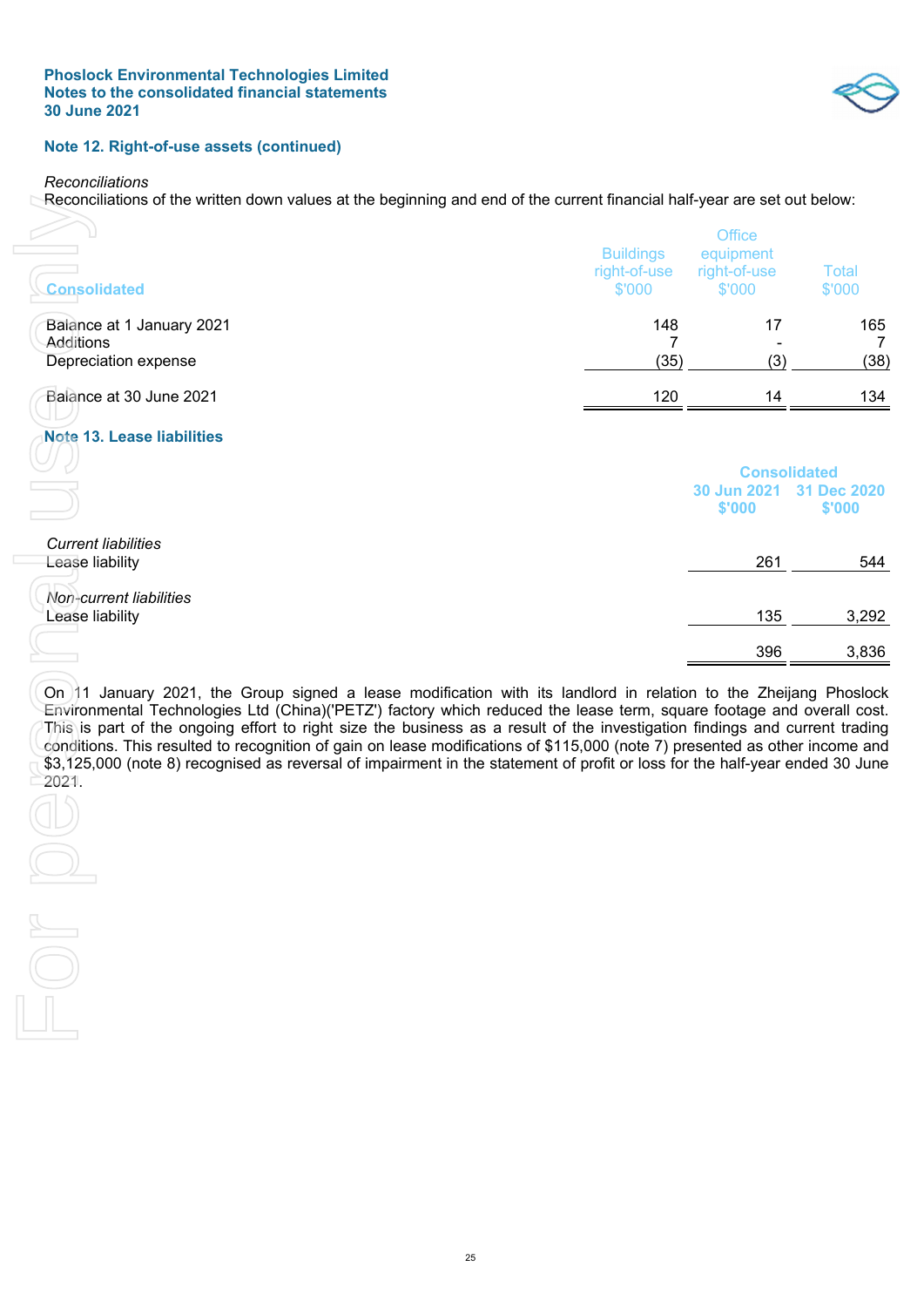

#### **Note 14. Issued capital**

| <b>Shares</b> | <b>Shares</b> | \$'000      | 31 Dec 2020<br><b>Restated</b><br>\$'000                   |
|---------------|---------------|-------------|------------------------------------------------------------|
|               | 625,000,509   | 92.398      | 92,398                                                     |
|               |               | 625,000,509 | <b>Consolidated</b><br>30 Jun 2021 31 Dec 2020 30 Jun 2021 |

#### *Ordinary shares*

Ordinary shares entitle the holder to participate in any dividends declared and any proceeds attributable to shareholders should the Company be wound up, in proportions that consider both the number of shares held and the extent to which those shares are paid up. The fully paid ordinary shares have no par value and the Company does not have a limited amount of authorised capital.

On a show of hands every member present at a meeting in person or by proxy shall have one vote and upon a poll each share shall have one vote.

As outline in note 4, the Company has become aware that 610,000 ordinary shares in the Company were invalidly issued to one of its wholly-owned subsidiaries in 2017 and 2019. These transactions have been accounted for and adjusted accordingly to reflect that the purported issue was void. The company will formally rescind the purported issue and will take the necessary steps to request a correction to its registered details to remove these void shares, to reflect that the company has 624,390,509 ordinary shares on issue.

*Share buy-back* 

There is no current on-market share buy-back.

#### **Note 15. Dividends**

There were no dividends paid, recommended or declared during the current or previous financial half-year.

#### **Note 16. Contingent liabilities**

The Group is continuing to assess certain regulatory compliance and operational matters connected with its Chinese operations which may result in penalties or the Group incurring additional costs associated with rectification activities. These include income tax and other associated tax matters as well as environmental matters. As at the date of this financial report it is not possible to measure the contingent obligation with sufficient reliability as it remains subject to the outcome of future events not wholly within the control of the entity. The Group will recognise a liability for these amounts if and when the possible obligations are confirmed and can be reliably measured.

The Group identified certain adjustments associated with historical income tax deductions, research and development activities and withholding tax matters which resulted in the restatement of prior period comparatives. These adjustments may result in penalties or interest in future periods. As at the date of this report, other than items detailed in this interim report, no amount has been provided for such costs as it is not possible to measure the contingent obligation with sufficient reliability as it remains subject to the outcome of future events not wholly within the control of the entity. These matters may require amendments to previously lodged income tax returns and therefore create an uncertain tax position in relation to the tax authorities' views in relation to these corrections. In addition, these adjustments may result in penalties or interest in future periods. Grünary shares - fully paid<br>
Dordinary shares entitle the holder to participate in any dividends<br>
should the Company be wound up, in proportions that consider<br>
shows shares are paid up. The fully paid ordinary shares hav

#### **Note 17. Related party transactions**

*Parent entity*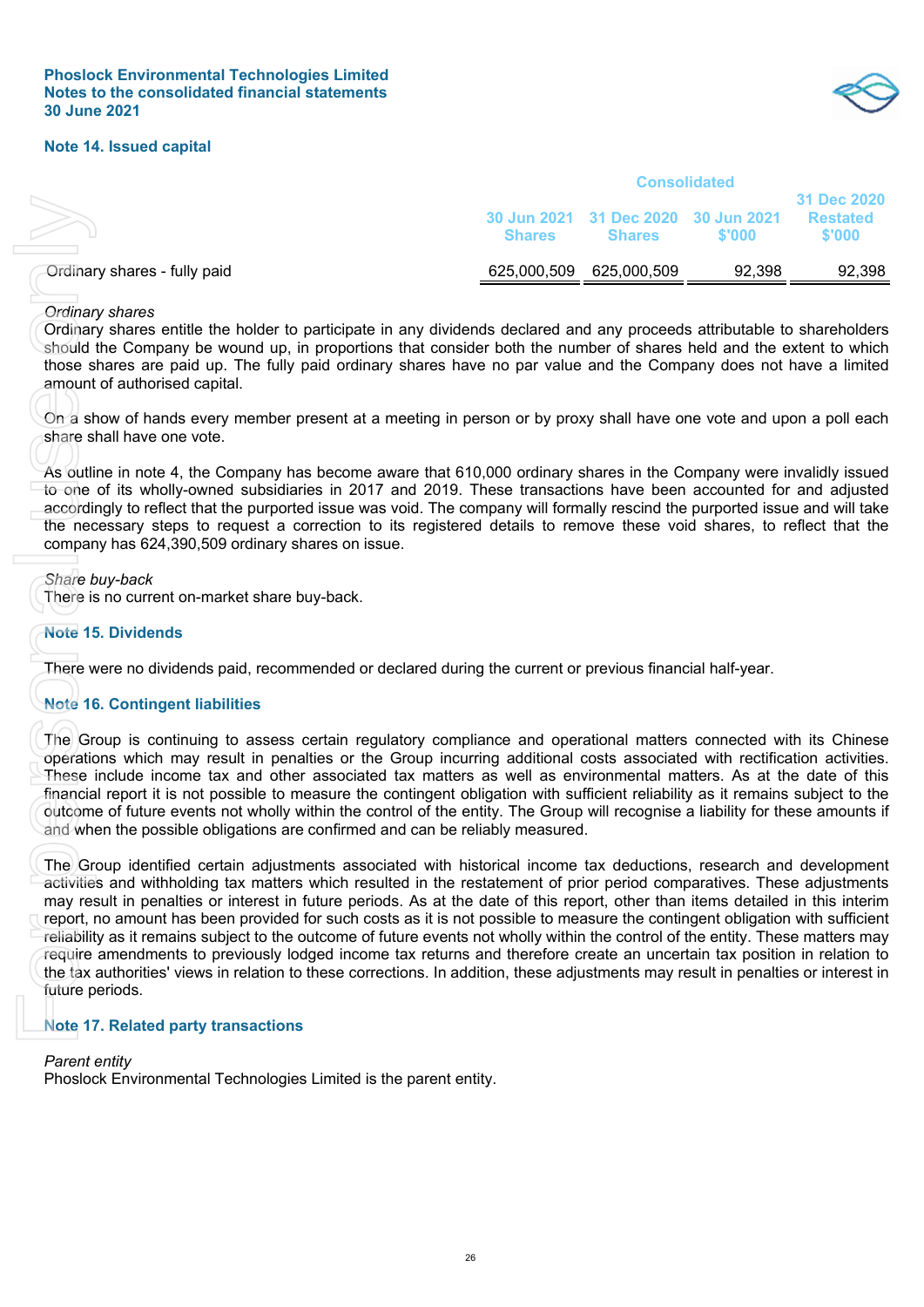

#### **Note 17. Related party transactions (continued)**

#### *Transactions with related parties related to fraud*

In the prior half-year period, the Group identified that previous members of Key Management Personnel ('KMP') (Mr Zhigang Zhang - resigned 30 September 2020, Mr Ningping Ma- resigned 30 September 2020 and Mr Tingshan Liuresigned 31 December 2020) had relationships with the following entities that rendered them to be related parties of the Group up to the date of the resignation of these KMPs, which had not been disclosed:

| ∖Entitv                                                                                                     | Relationship                                                                                         |
|-------------------------------------------------------------------------------------------------------------|------------------------------------------------------------------------------------------------------|
| Beijing Hualijia Environmental Engineering Technology Co., 100% directly owned by Mr Zhang<br>Ltd'/'BHEET') |                                                                                                      |
| Beijing BHZQ Environmental Engineering Technology Co.,<br>ttd ('BHZQ')                                      | 27.19% indirectly owned by Mr Zhang<br>2.81% indirectly owned by Mr Ma<br>Both are directors of BHZQ |
| Beijing Kelin Haohua Environmental Technology<br>Development Co., Ltd ('BKHETD')                            | 80% directly owned by Mr Zhang<br>15% directly owned by Mr Liu<br>Both are directors of BKHETD       |

|                                                                                                                                            |               |                                                                                                      |                                       | 1,591                                    | 202,566                                                                                                                  |
|--------------------------------------------------------------------------------------------------------------------------------------------|---------------|------------------------------------------------------------------------------------------------------|---------------------------------------|------------------------------------------|--------------------------------------------------------------------------------------------------------------------------|
| BHEET**<br>BHZQ*                                                                                                                           |               |                                                                                                      |                                       | 1,591                                    | 202,566                                                                                                                  |
|                                                                                                                                            |               | \$                                                                                                   | \$                                    | \$                                       | \$                                                                                                                       |
|                                                                                                                                            |               | <b>Trade and</b><br>other<br>receivables                                                             | <b>Trade and</b><br>other<br>payables | <b>Trade and</b><br>other<br>receivables | <b>Trade and</b><br>other<br>payables                                                                                    |
|                                                                                                                                            |               | 30 June 2021                                                                                         |                                       |                                          | 31 December 2020                                                                                                         |
| Receivable from and payable to related parties related to fraud<br>The following receivable from and payable to the above related parties. |               |                                                                                                      |                                       |                                          |                                                                                                                          |
| There are no more transactions with the above related parties as they are no longer KMP during the half-year 30 June<br>2021.              |               |                                                                                                      |                                       |                                          |                                                                                                                          |
| Service fee of bacteria agent expansion                                                                                                    | <b>BHEET</b>  |                                                                                                      |                                       |                                          | 209,976                                                                                                                  |
| Purchase of consulting service<br>(Venue hire service)                                                                                     | <b>BHEET</b>  |                                                                                                      |                                       |                                          | 6,118                                                                                                                    |
| Purchase of consulting service<br>(Car rental service)                                                                                     | <b>BHEET</b>  |                                                                                                      |                                       |                                          | 4,895                                                                                                                    |
| Sales of aeration machines<br>(Xinfeng River project)                                                                                      | <b>BHZQ</b>   |                                                                                                      |                                       |                                          | 191,120                                                                                                                  |
| <b>Tansactions</b>                                                                                                                         | <b>Entity</b> |                                                                                                      |                                       | $2021*$<br>\$                            | 30 June 2020<br>\$                                                                                                       |
|                                                                                                                                            |               |                                                                                                      |                                       | Half-year<br>ended<br>30 June            | Half-year<br>ended                                                                                                       |
| The following are the transactions with the above related entities:                                                                        |               |                                                                                                      |                                       |                                          |                                                                                                                          |
| Beijing Kelin Haohua Environmental Technology<br>Development Co., Ltd ('BKHETD')                                                           |               | 80% directly owned by Mr Zhang<br>15% directly owned by Mr Liu<br>Both are directors of BKHETD       |                                       |                                          |                                                                                                                          |
| Beijing BHZQ Environmental Engineering Technology Co.,<br>Ltd ('BHZQ')                                                                     |               | 27.19% indirectly owned by Mr Zhang<br>2.81% indirectly owned by Mr Ma<br>Both are directors of BHZQ |                                       |                                          |                                                                                                                          |
| Beijing Hualijia Environmental Engineering Technology Co., 100% directly owned by Mr Zhang<br>Ltd'/'BHEET')                                |               |                                                                                                      |                                       |                                          |                                                                                                                          |
| Entity                                                                                                                                     |               | Relationship                                                                                         |                                       |                                          |                                                                                                                          |
| Group up to the date of the resignation of these KMPs, which had not been disclosed:                                                       |               |                                                                                                      |                                       |                                          | resigned 31 December 2020) had relationships with the following entities that rendered them to be related parties of the |

|                  | 30 June 2021                      |                                | 31 December 2020                  |                                |
|------------------|-----------------------------------|--------------------------------|-----------------------------------|--------------------------------|
|                  | Trade and<br>other<br>receivables | Trade and<br>other<br>payables | Trade and<br>other<br>receivables | Trade and<br>other<br>payables |
| BHEET**<br>BHZQ* |                                   |                                | 1,591                             | 202,566                        |
|                  |                                   |                                |                                   |                                |
|                  |                                   |                                | 1,591                             | 202,566                        |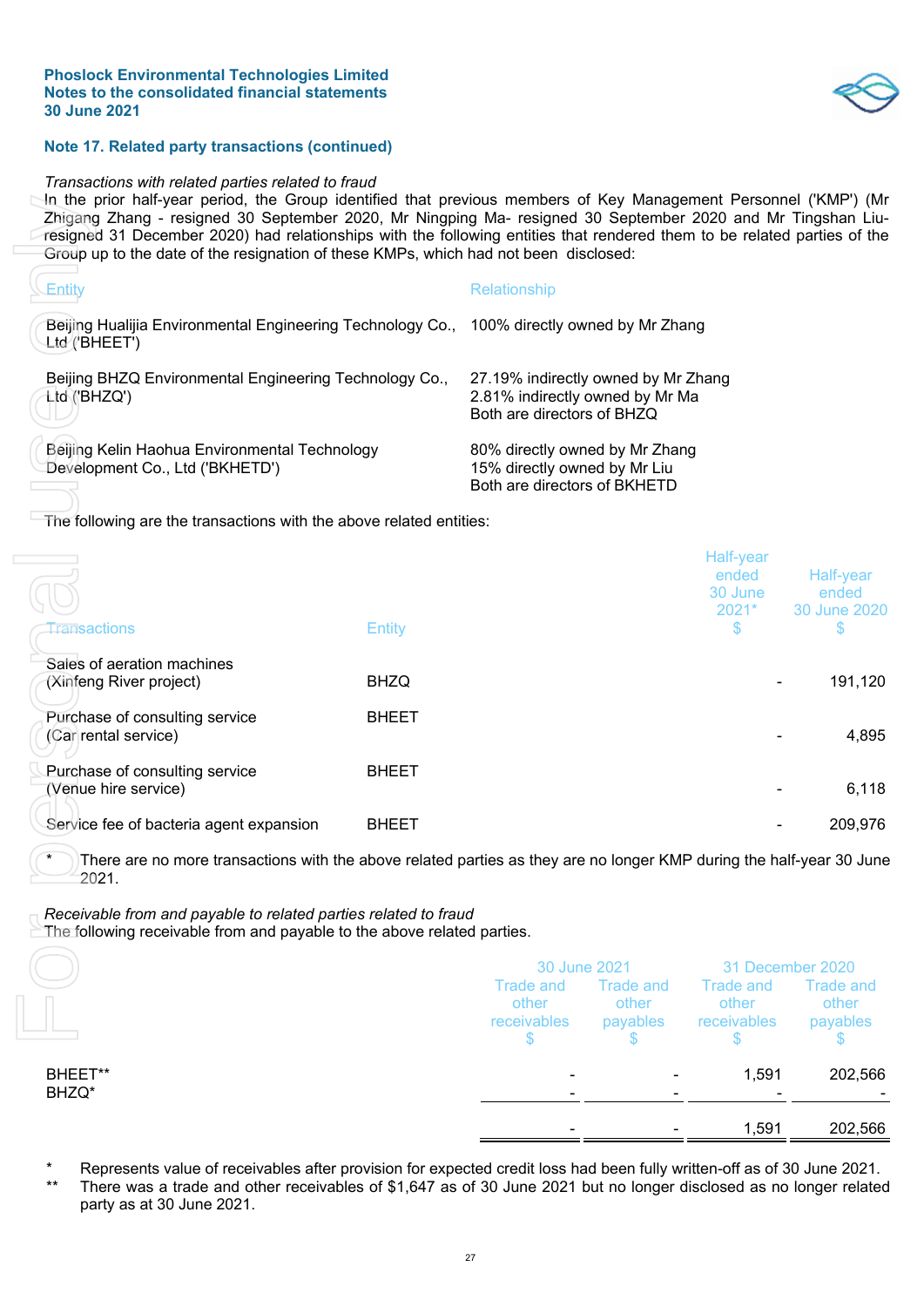

#### **Note 17. Related party transactions (continued)**

There are no more transactions in relation to above related parties as of 30 June 2021.

- *Transactions with related parties not fraud related*
- The following transactions occurred with related parties:

| The following transactions occurred with related parties:                                                                                                                                                |                                                |                  |
|----------------------------------------------------------------------------------------------------------------------------------------------------------------------------------------------------------|------------------------------------------------|------------------|
|                                                                                                                                                                                                          | <b>Consolidated</b><br>30 Jun 2021 30 Jun 2020 |                  |
|                                                                                                                                                                                                          | S                                              | S                |
|                                                                                                                                                                                                          |                                                |                  |
| Payment for services provided by relatives of key management personnel:                                                                                                                                  |                                                |                  |
| Margaret Schuitema - part-time employment**                                                                                                                                                              |                                                | 91,509           |
| Yolanda Winks - part-time employment***<br>Venus Ho - part-time employment****                                                                                                                           |                                                | 20,001<br>11,253 |
|                                                                                                                                                                                                          |                                                |                  |
| Payment for services provided by companies related to key management personnel:                                                                                                                          |                                                |                  |
| Payment for rent - Link Traders (Aus) Pty Ltd*                                                                                                                                                           | 21,873                                         | 57,216           |
| Payment for investor relations fees - Serenity Holdings Pty Ltd*                                                                                                                                         | 55,756                                         | 67,579           |
|                                                                                                                                                                                                          |                                                |                  |
| $\star$<br>related party of Laurence Freedman, no longer related party as at 30 June 2021.<br>$**$                                                                                                       |                                                |                  |
| related party of Robert Schuitema, no longer a related party as at 30 June 2021.<br>related party of Andrew Winks<br>***                                                                                 |                                                |                  |
| related party of Chris Hui, no longer a related party as at 30 June 2021.<br>****                                                                                                                        |                                                |                  |
|                                                                                                                                                                                                          |                                                |                  |
| Receivable from and payable to related parties                                                                                                                                                           |                                                |                  |
| Other than the receivable and payable to related party which were fraud related presented above, there were no trade                                                                                     |                                                |                  |
| receivables from or trade payables to related parties at the current and previous reporting date.                                                                                                        |                                                |                  |
|                                                                                                                                                                                                          |                                                |                  |
| Loans to/from related parties<br>There were no loans to or from related parties at the current and previous reporting date.                                                                              |                                                |                  |
|                                                                                                                                                                                                          |                                                |                  |
| Terms and conditions                                                                                                                                                                                     |                                                |                  |
| All transactions outside of China were made on normal commercial terms and conditions and at market rates.                                                                                               |                                                |                  |
|                                                                                                                                                                                                          |                                                |                  |
| <b>Board investigations</b>                                                                                                                                                                              |                                                |                  |
| The Board investigation is still on going and there are no further updates to disclose in the half-year period 30 June 2021.                                                                             |                                                |                  |
| The details of these matters are detailed in the 'Board Investigation' section of the Annual report for 2020. This can be<br>found at https://www.phoslock.com.au/site/Investors/reports1/Annual-Reports |                                                |                  |
|                                                                                                                                                                                                          |                                                |                  |
|                                                                                                                                                                                                          |                                                |                  |
|                                                                                                                                                                                                          |                                                |                  |
|                                                                                                                                                                                                          |                                                |                  |
|                                                                                                                                                                                                          |                                                |                  |
|                                                                                                                                                                                                          |                                                |                  |
|                                                                                                                                                                                                          |                                                |                  |
|                                                                                                                                                                                                          |                                                |                  |
|                                                                                                                                                                                                          |                                                |                  |
|                                                                                                                                                                                                          |                                                |                  |
|                                                                                                                                                                                                          |                                                |                  |

- \*\*\* related party of Andrew Winks
- \*\*\*\* related party of Chris Hui, no longer a related party as at 30 June 2021.

#### *Receivable from and payable to related parties*

#### *Loans to/from related parties*

#### *Terms and conditions*

#### *Board investigation*s

 $28$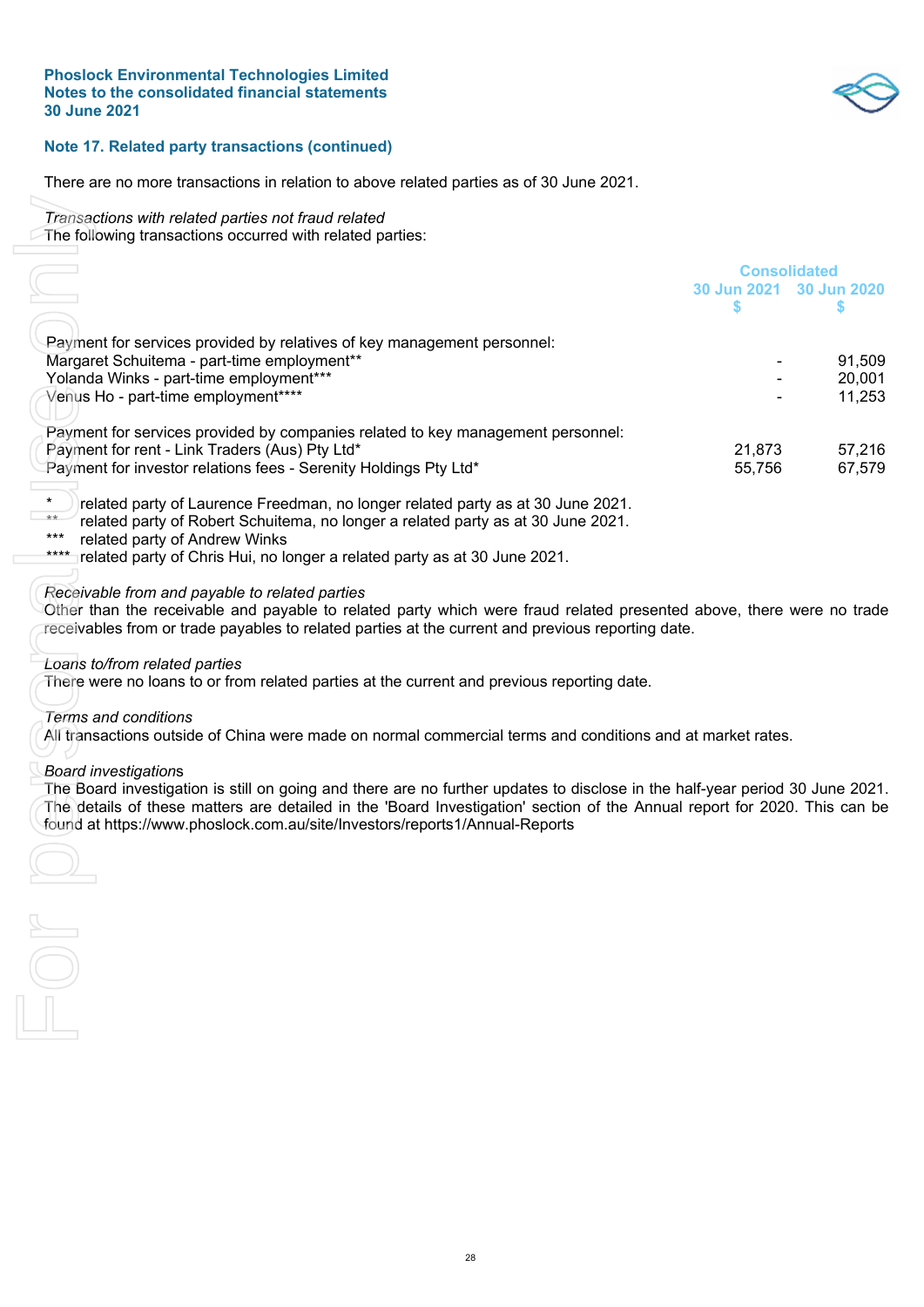

#### **Note 18. Earnings per share**

|                                                                                                                                                                                                                                                                                                                                                                                                                                                                                                                                                                                                                                                  | <b>Consolidated</b>   |                                          |  |
|--------------------------------------------------------------------------------------------------------------------------------------------------------------------------------------------------------------------------------------------------------------------------------------------------------------------------------------------------------------------------------------------------------------------------------------------------------------------------------------------------------------------------------------------------------------------------------------------------------------------------------------------------|-----------------------|------------------------------------------|--|
|                                                                                                                                                                                                                                                                                                                                                                                                                                                                                                                                                                                                                                                  | 30 Jun 2021<br>\$'000 | 30 Jun 2020<br><b>Restated</b><br>\$'000 |  |
| Loss after income tax attributable to the owners of Phoslock Environmental Technologies<br>Limited                                                                                                                                                                                                                                                                                                                                                                                                                                                                                                                                               | (1, 207)              | (21, 617)                                |  |
|                                                                                                                                                                                                                                                                                                                                                                                                                                                                                                                                                                                                                                                  | <b>Number</b>         | <b>Number</b>                            |  |
| Weighted average number of ordinary shares used in calculating basic earnings per share                                                                                                                                                                                                                                                                                                                                                                                                                                                                                                                                                          | 625,000,509           | 584,917,983                              |  |
| Weighted average number of ordinary shares used in calculating diluted earnings per share                                                                                                                                                                                                                                                                                                                                                                                                                                                                                                                                                        | 625,000,509           | 584,917,983                              |  |
|                                                                                                                                                                                                                                                                                                                                                                                                                                                                                                                                                                                                                                                  | <b>Cents</b>          | <b>Cents</b>                             |  |
| Basic earnings per share<br>Diluted earnings per share                                                                                                                                                                                                                                                                                                                                                                                                                                                                                                                                                                                           | (0.19)<br>(0.19)      | (3.70)<br>(3.70)                         |  |
| Note 19. Events after the reporting period                                                                                                                                                                                                                                                                                                                                                                                                                                                                                                                                                                                                       |                       |                                          |  |
| Since 30 June 2021, the Group's operations have continued to be impacted by the COVID-19 pandemic and related<br>Government actions imposed in key markets to slow the spread of the virus. As the global outbreak of COVID-19 continues<br>to progress and evolve, it is extremely challenging to predict the full extent and duration of its impact on the Group's<br>business activities<br>No other matter or circumstance has arisen since 30 June 2021 that has significantly affected, or may significantly affect<br>the Group's operations, the results of those operations, or the Group's state of affairs in future financial years. |                       |                                          |  |
|                                                                                                                                                                                                                                                                                                                                                                                                                                                                                                                                                                                                                                                  |                       |                                          |  |

#### **Note 19. Events after the reporting period**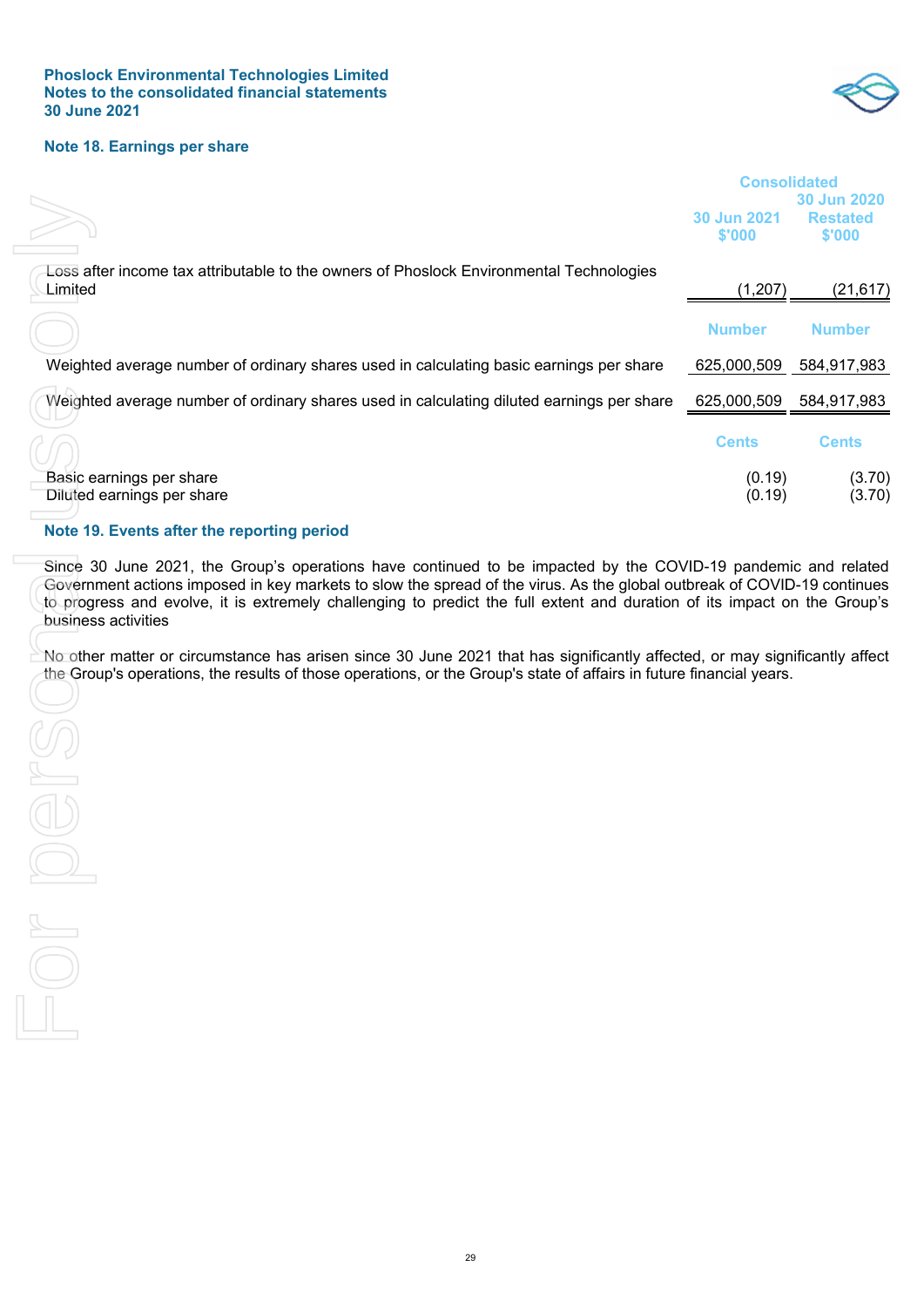

In the directors' opinion:

- the attached financial statements and notes comply with the Corporations Act 2001, Australian Accounting Standard AASB 134 'Interim Financial Reporting', the Corporations Regulations 2001 and other mandatory professional reporting requirements;
- the attached financial statements and notes give a true and fair view of the Group's financial position as at 30 June 2021 and of its performance for the financial half-year ended on that date; and
- there are reasonable grounds to believe that the Company will be able to pay its debts as and when they become due and payable.

Signed in accordance with a resolution of directors made pursuant to section 303(5)(a) of the Corporations Act 2001.

On behalf of the directors

 $\overline{a}$ 

**Lachlan McKinnon** David Krasnostein Managing Director **Chairman** 

MASH<br>
Preport<br>
Inte at 2021<br>
Signed in a<br>
Signed in a<br>
Managing<br>
1 October<br>
Melbourne 1 October 2021 Melbourne Nosuen De

Samostein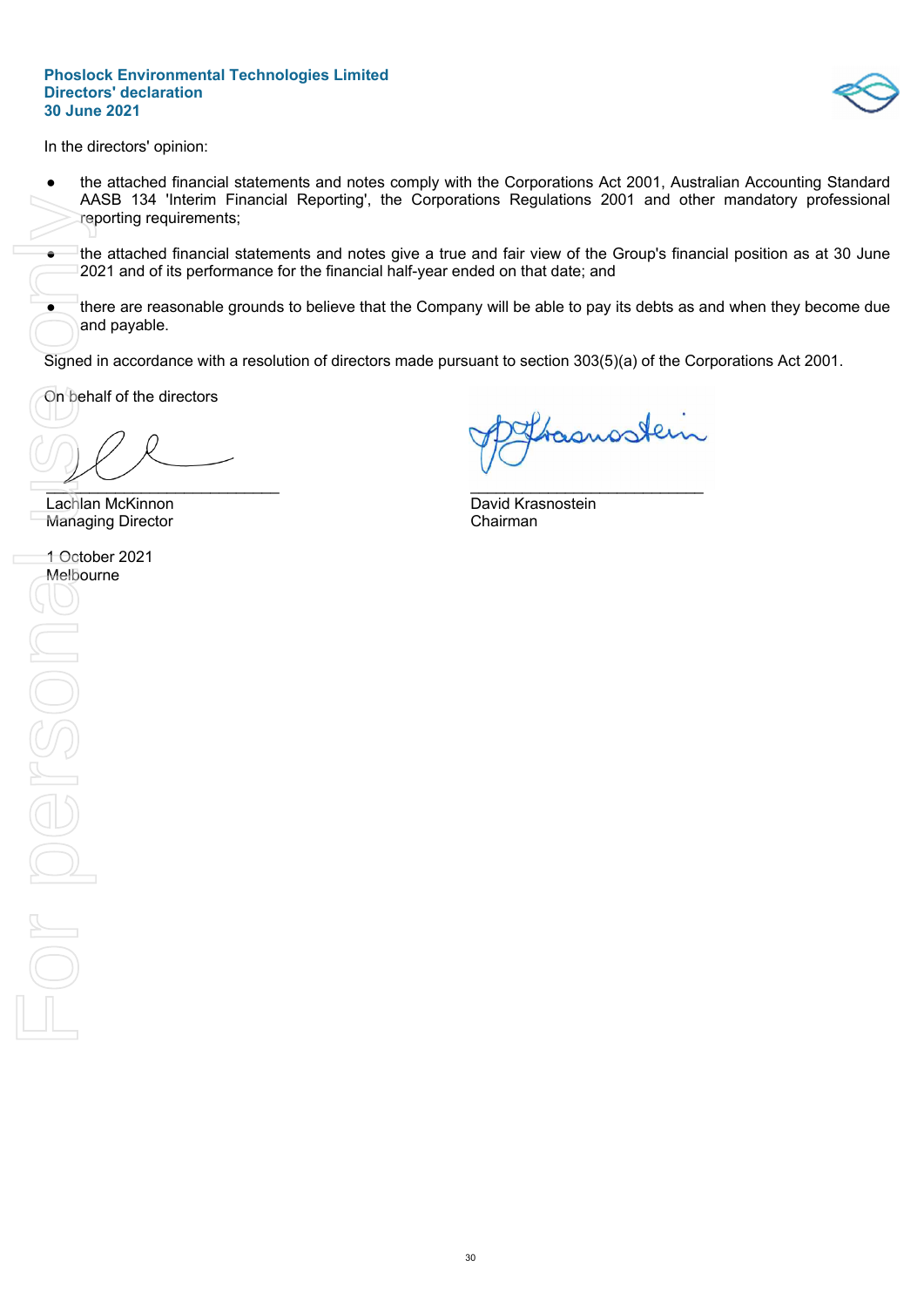

# **INDEPENDENT AUDITOR'S REPORT**

# **TO THE MEMBERS OF PHOSLOCK ENVIRONMENTAL TECHNOLOGIES LIMITED**

# **Report on the Audit of the Interim Financial Statements**

#### **Qualified Opinion**

We have audited the interim financial statements of Phoslock Environmental Technologies Limited (the Company and its subsidiaries (the Group)) which comprises the consolidated statement of financial position as at 30 June 2021, the consolidated statement of profit or loss and comprehensive income, the consolidated statement of changes in equity and the consolidated statement of cash flows for the period then ended, and notes to the financial statements, including a summary of significant accounting policies, and the directors' declaration.

In our opinion, except for the effects of the matter described in the *Basis for Qualified Opinion* section of our report, the accompanying interim financial statements of Phoslock Environmental Technologies Limited is in accordance with the *Corporations Act 2001*, including:

a. giving a true and fair view of the Group's financial position as at 30 June 2021 and of its financial performance for the half-year then ended; and

b. complying with AASB 134 Interim Financial Reporting and the *Corporations Regulations 2001*.

#### **Basis for Qualified Opinion**

The prior period financial statements for the year ended 31 December 2020 and the prior period interim financial statements for the half year ended 30 June 2020 were disclaimed by the predecessor auditor. We were unable to obtain sufficient appropriate audit evidence regarding the comparative information and the opening balances as at 1/ January 2021. As a result, we are qualifying on the comparative information and the opening balances as at 1 January 2021. Consequently, we were unable to determine what additional adjustments, if any, might have been necessary in the statement of profit and loss and comprehensive income in respect of the interim financial statements for the half year ending 30 June 2021. TO THE MEMIER AUDITOR'S REPORT<br>
TO THE MEMIERS OF PHOSLOCK ENVIRONMENTAL TECHNOLOGIES LIMITED<br>
Report on the Audit of the Interim Financial statements<br>
We have audited the context of the outlier of the Interim Financial st

We conducted our audit in accordance with Australian Auditing Standards. Our responsibilities under those standards are further described in the *Auditor's Responsibilities for the Audit of the Financial Report* section of our report. We are independent of the Group in accordance with the auditor independence requirements of the *Corporations Act 2001* and the ethical requirements of the Accounting Professional & Ethical Standards Board's APES 110 *Code of Ethics for Professional Accountants (including Independence Standards)* (the Code) that are relevant to our audit of the financial report in Australia. We have also fulfilled our other ethical responsibilities in accordance with the Code.

We believe that the audit evidence we have obtained is sufficient and appropriate to provide a basis for our qualified opinion.

#### **Key Audit Matters**

Key audit matters are those matters that, in our professional judgement, were of most significance in our audit of

31

Brisbane Level 14 12 Creek Street Brisbane QLD 4000 T + 61 7 3085 0888

Melbourne Level 10 530 Collins Street Melbourne VIC 3000 T + 61 3 8635 1800

Perth Level 25 108 St Georges Terrace Perth WA 6000 T + 61 8 6184 5980

**Sydney** Level 8 167 Macquarie Street Sydney NSW 2000  $T + 61$  2 8059 6800



**sw-au.com**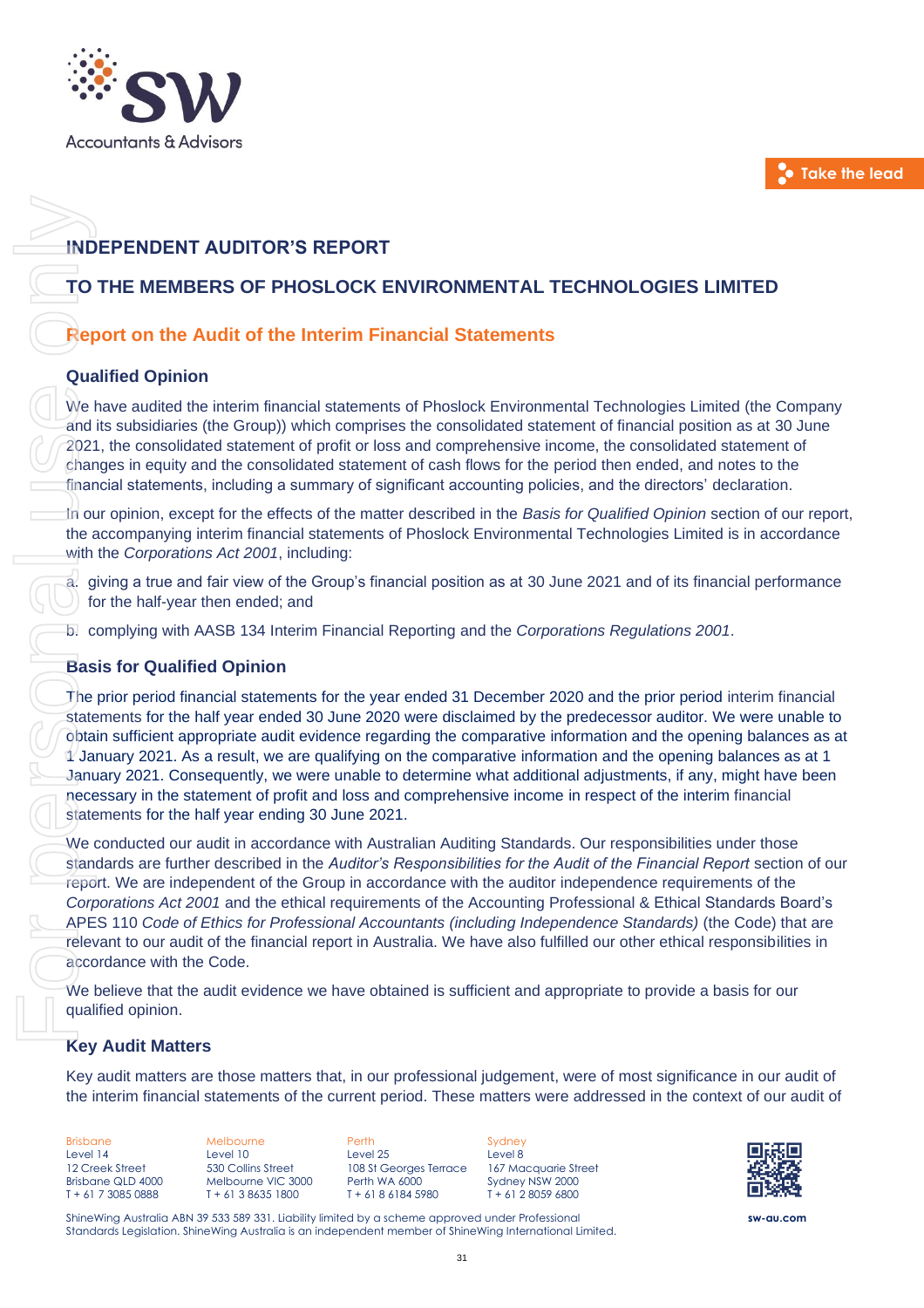

the interim financial statements as a whole, and in forming our opinion thereon, and we do not provide a separate opinion on these matters.

In addition to the matter described in the *Basis for Qualified Opinion* section we have determined the matters described below to be the key audit matters to be communicated in our report.

| <b>Valuation of Inventory</b>                                                                                                                                                        |                                                                                                                                                 |  |  |  |
|--------------------------------------------------------------------------------------------------------------------------------------------------------------------------------------|-------------------------------------------------------------------------------------------------------------------------------------------------|--|--|--|
| <b>Area of focus</b>                                                                                                                                                                 | How our audit addressed the area of focus                                                                                                       |  |  |  |
| Refer to Note 3 (Critical accounting judgements,                                                                                                                                     | Our audit procedures included:                                                                                                                  |  |  |  |
| estimates and assumptions),<br>Note 10 (Inventory)                                                                                                                                   | Obtaining an understanding and assessing key<br>controls over the valuation of inventory                                                        |  |  |  |
| The Group holds inventory amounting to \$3,882,000<br>which is significant to the financial statements.                                                                              | Evaluating management's judgement and<br>assumptions used in determining the need for an                                                        |  |  |  |
| Inventory is required to be carried at the lower of its<br>cost and net realisable value.                                                                                            | inventory provision.<br>Reviewing subsequent inventory sales to ensure                                                                          |  |  |  |
| The valuation of inventory involves judgement by<br>management depending on the age and type of                                                                                      | inventory was valued at the lower of cost and net<br>realisable value.                                                                          |  |  |  |
| inventory.<br>Because of the high level of judgement involved in                                                                                                                     | Evaluating the aging of inventory and ensuring costs<br>$\bullet$<br>assigned to inventory were reasonable.                                     |  |  |  |
| determining its net realisable value, and the<br>significant carrying amounts involved, we have<br>determined that this is a key judgement area that<br>our audit has focussed upon. | We assessed the adequacy of the Group's disclosures<br>in respect of Inventory.                                                                 |  |  |  |
| Trade receivables - Expected credit losses<br>.2.                                                                                                                                    |                                                                                                                                                 |  |  |  |
| <b>Area of focus</b>                                                                                                                                                                 | How our audit addressed the area of focus                                                                                                       |  |  |  |
| Refer to Note 3 (Critical accounting judgements,<br>estimates and assumptions),                                                                                                      | Our audit procedures included:                                                                                                                  |  |  |  |
| Note 9 (Trade and other receivables)                                                                                                                                                 | Obtaining an understanding and assessing whether                                                                                                |  |  |  |
| Given the size of trade receivables, the historical<br>issues with regards to fraud being uncovered and                                                                              | the methodology applied by management in their<br>ECL model is in accordance with the requirements of<br>AASB 9.                                |  |  |  |
| the general economic environment, it's prudent to<br>review management's estimate of expected credit                                                                                 | Assessing the mathematical accuracy of the model.<br>$\bullet$                                                                                  |  |  |  |
| losses (ECL) to ensure it appears reasonable.                                                                                                                                        |                                                                                                                                                 |  |  |  |
|                                                                                                                                                                                      | Assessing the integrity of method, assumptions and<br>$\bullet$<br>data used by management in its assessment of the<br>underlying risk of ECL's |  |  |  |
|                                                                                                                                                                                      | Assessing the impact of the COVID-19 pandemic on<br>the loss rates along with forward-looking factors in<br>the measurement of the ECL.         |  |  |  |
|                                                                                                                                                                                      | Assessing the adequacy of the provision by<br>comparing the post period end cash receipts to the<br>outstanding trade receivables at year end.  |  |  |  |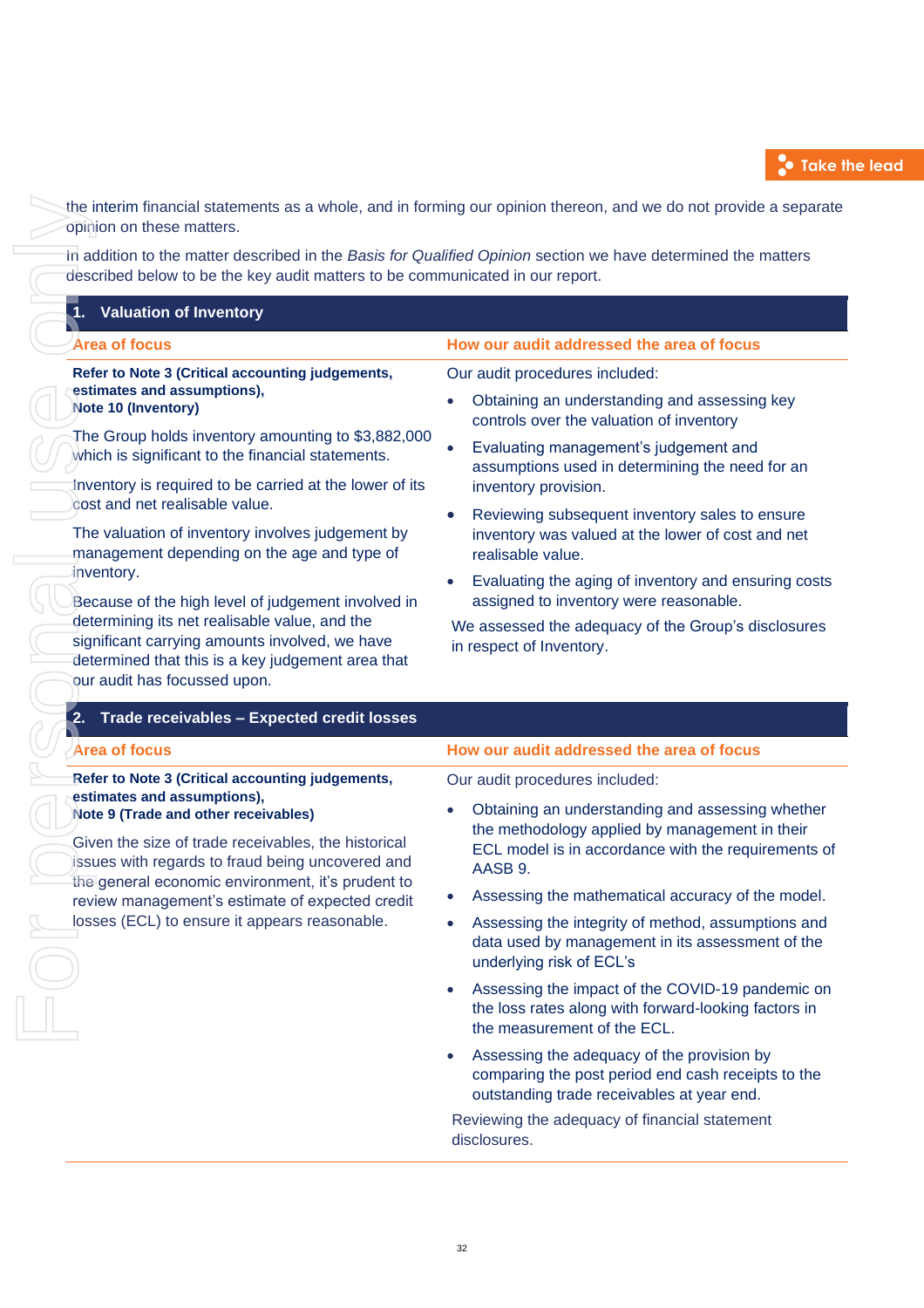| 3. Impairment of non-current assets                                                                                                                                                                                                  |                                                                                                                                                                                                                                                                                                                                                                                                                                                                              |  |  |  |
|--------------------------------------------------------------------------------------------------------------------------------------------------------------------------------------------------------------------------------------|------------------------------------------------------------------------------------------------------------------------------------------------------------------------------------------------------------------------------------------------------------------------------------------------------------------------------------------------------------------------------------------------------------------------------------------------------------------------------|--|--|--|
| <b>Area of focus</b>                                                                                                                                                                                                                 | How our audit addressed the area of focus                                                                                                                                                                                                                                                                                                                                                                                                                                    |  |  |  |
| <b>Refer also to Note 3 (Critical accounting</b>                                                                                                                                                                                     | Our audit procedures included:                                                                                                                                                                                                                                                                                                                                                                                                                                               |  |  |  |
| judgements, estimates and assumptions),<br>Note 11 (Property, plant and equipment), Note<br>12 (Right-of-use assets)                                                                                                                 | Obtaining an understanding and assessing key<br>controls over the preparation of the value-in-use<br>model                                                                                                                                                                                                                                                                                                                                                                   |  |  |  |
| The Group identified an indicator of impairment with<br>respect to the China CGU and as a result the<br>recoverable amount of the CGU was determined.                                                                                | Obtaining an understanding of the method,<br>assumptions and data used by management in the<br>value-in-use model                                                                                                                                                                                                                                                                                                                                                            |  |  |  |
| The recoverable amount was determined using a                                                                                                                                                                                        | Testing the accuracy of the value-in-use model                                                                                                                                                                                                                                                                                                                                                                                                                               |  |  |  |
| value-in-use model based on discounted cashflows<br>of management's forecasts for sales and EBITDA.                                                                                                                                  | Assessing whether the method, assumptions and<br>$\bullet$<br>data used by management were appropriate; and                                                                                                                                                                                                                                                                                                                                                                  |  |  |  |
| Due to the high level of judgement involved, and the<br>significant carrying amounts, we have determined<br>that the recoverable amount is a key judgment area                                                                       | Obtaining assistance from our own valuation<br>specialists to assess whether the key assumptions,<br>method and data were appropriate.                                                                                                                                                                                                                                                                                                                                       |  |  |  |
| that our audit has focussed upon.                                                                                                                                                                                                    | Assessed the adequacy of the Group's impairment<br>disclosures.                                                                                                                                                                                                                                                                                                                                                                                                              |  |  |  |
| continue as a going concern, disclosing, as applicable, matters related to going concern and using the going<br>have no realistic alternative but to do so.                                                                          | In preparing the interim financial statements, the directors are responsible for assessing the ability of the Group to<br>concern basis of accounting unless the directors either intend to liquidate the Group or to cease operations, or                                                                                                                                                                                                                                   |  |  |  |
| Auditor's Responsibilities for the Audit of the Financial Report                                                                                                                                                                     |                                                                                                                                                                                                                                                                                                                                                                                                                                                                              |  |  |  |
| opinion. Reasonable assurance is a high level of assurance, but is not a guarantee that an audit conducted in<br>accordance with Australian Auditing Standards will always detect a material misstatement when it exists.<br>report. | Our objectives are to obtain reasonable assurance about whether the interim financial statements as a whole is<br>free from material misstatement, whether due to fraud or error, and to issue an auditor's report that includes our<br>Misstatements can arise from fraud or error and are considered material if, individually or in the aggregate, they<br>could reasonably be expected to influence the economic decisions of users taken on the basis of this financial |  |  |  |
| maintain professional scepticism throughout the audit. We also:                                                                                                                                                                      | As part of an audit in accordance with the Australian Auditing Standards, we exercise professional judgement and                                                                                                                                                                                                                                                                                                                                                             |  |  |  |
| $\bullet$<br>resulting from fraud is higher than for one resulting from error, as fraud may involve collusion, forgery,<br>intentional omissions, misrepresentations, or the override of internal control.                           | Identify and assess the risks of material misstatement of the interim financial statements, whether due to fraud<br>or error, design and perform audit procedures responsive to those risks, and obtain audit evidence that is<br>sufficient and appropriate to provide a basis for our opinion. The risk of not detecting a material misstatement                                                                                                                           |  |  |  |

# **Responsibilities of the Directors for the Financial Report**

# **Auditor's Responsibilities for the Audit of the Financial Report**